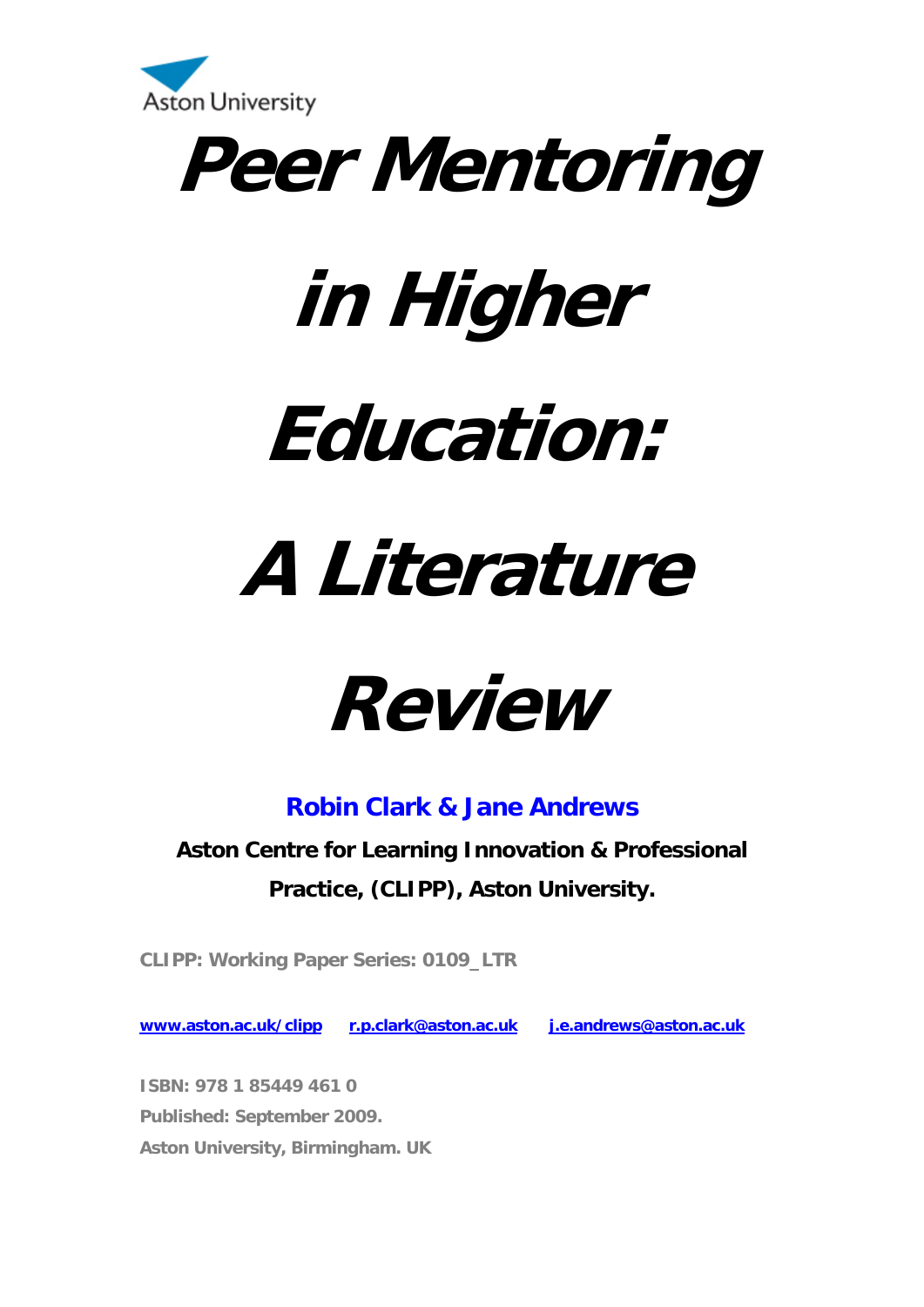### **Contents**

| <b>Section</b>   | Pq                                                       | <b>Title</b>                                                                                                                                                                                                                                                                                                                                                                                                                                                                                                                                    |
|------------------|----------------------------------------------------------|-------------------------------------------------------------------------------------------------------------------------------------------------------------------------------------------------------------------------------------------------------------------------------------------------------------------------------------------------------------------------------------------------------------------------------------------------------------------------------------------------------------------------------------------------|
|                  | 3                                                        | <b>Summary</b>                                                                                                                                                                                                                                                                                                                                                                                                                                                                                                                                  |
| <b>Section 1</b> | 4<br>4<br>5<br>$\overline{7}$                            | Introduction, context and background<br>Background<br>Context, student learning styles<br>Context, student support and retention                                                                                                                                                                                                                                                                                                                                                                                                                |
| <b>Section 2</b> | 9<br>9<br>9<br>15<br>16                                  | <b>Conceptualising Mentoring</b><br><b>Historical Context</b><br>Defining Mentoring: Theoretical & Conceptual Issues<br><b>Typologies of Mentoring</b><br>Mentoring and Work                                                                                                                                                                                                                                                                                                                                                                    |
| <b>Section 3</b> | 18<br>18<br>19<br>21                                     | <b>Research Critiquing Traditional Mentoring</b><br>Sociological critiques of mentoring<br>The benefits of traditional mentoring<br>The challenges of traditional mentoring                                                                                                                                                                                                                                                                                                                                                                     |
| <b>Section 4</b> | 23<br>23<br>23<br>25<br>27<br>28<br>29<br>32<br>34<br>36 | <b>Reciprocal Peer Learning &amp; Support in Education</b><br>Conceptualisations of peer learning<br>Peer Mentoring & Tutoring in Higher Education: Concepts & Definitions<br>Typologies of peer tutoring and learning<br>Peer assisted learning<br>Supplemental instruction<br>Peer tutoring and peer mentoring in Higher Education<br>The benefits of peer tutoring and peer mentoring in Higher Education<br>The challenges of peer mentoring and peer tutoring in Higher Education<br><b>Discussion &amp; Questions for Future Research</b> |

39 **References**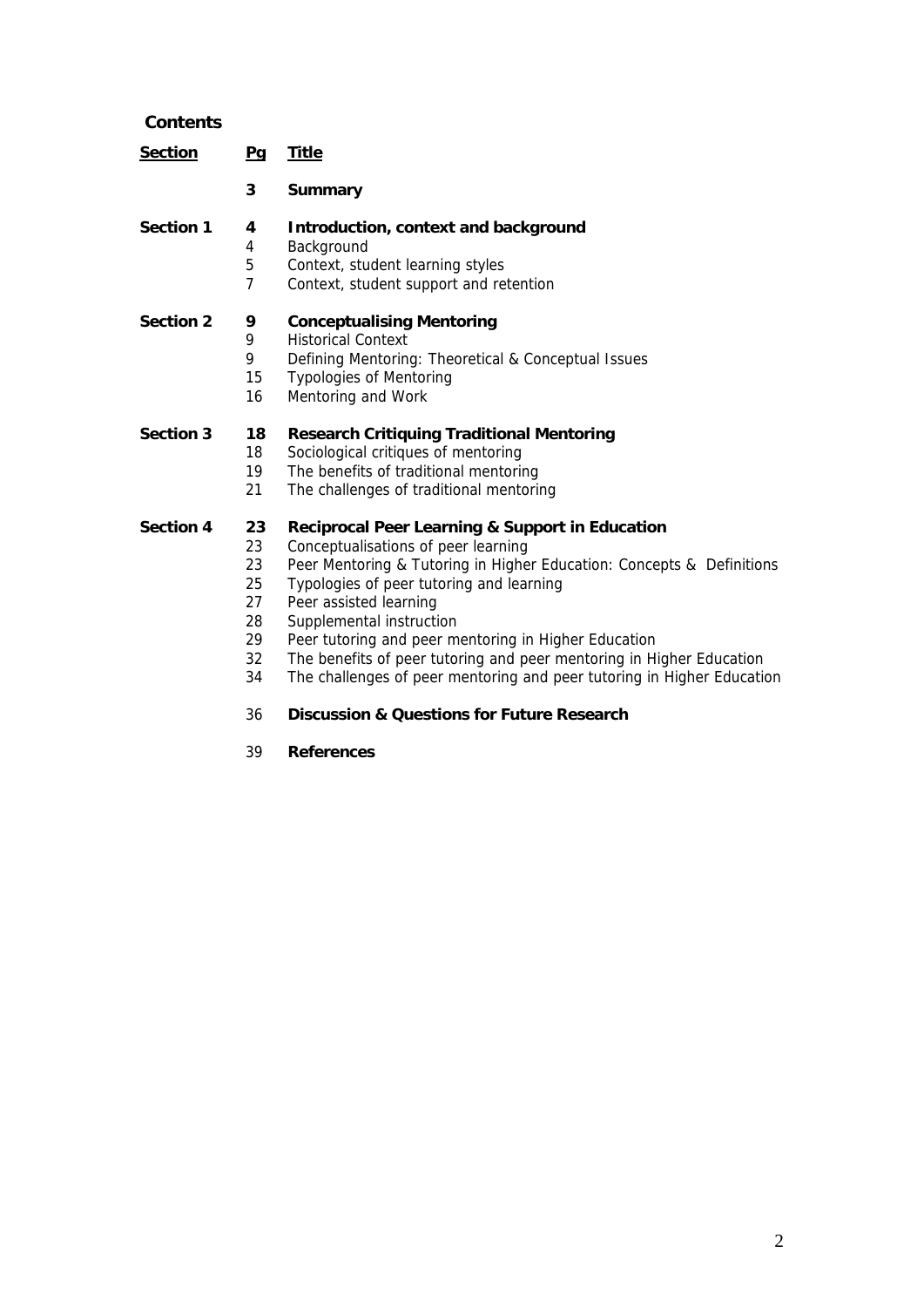#### **Summary**

The aim of this review is to provide a broad overview of the extant literature in respect of student-focused reciprocal learning and support activities in Higher Education. In order to achieve this aim the literature review commences by discussing the wider context and background relevant to peer mentoring. The widening participation agenda is considered with particular attention being paid to the impact of the massification of higher education over the past two decades. This is followed by a brief overview of student learning styles and approaches. Issues surrounding student support and retention are then summarised.

The main part of the review is split into two main sections. The first of these focuses upon what is conceptualised as 'traditional mentoring' involving a dyadic relationship between a senior and junior colleagues in a work situation. This part of the review commences by drawing attention to difficulties conceptualising and defining mentoring. Various definitions, models and typologies are reviewed. Following this, a discussion of various sociological critiques previously used to analyse mentoring is given; after which the benefits and challenges associated with mentoring are identified.

The second part of the review focuses on reciprocal peer learning and support in Higher Education and encapsulates literature pertaining to peer mentoring, peer tutoring and associated concepts.

The discussion draws attention to the need for further empirical research in this area. Several research questions, which have emerged out of the literature, are outlined in the final part of the document.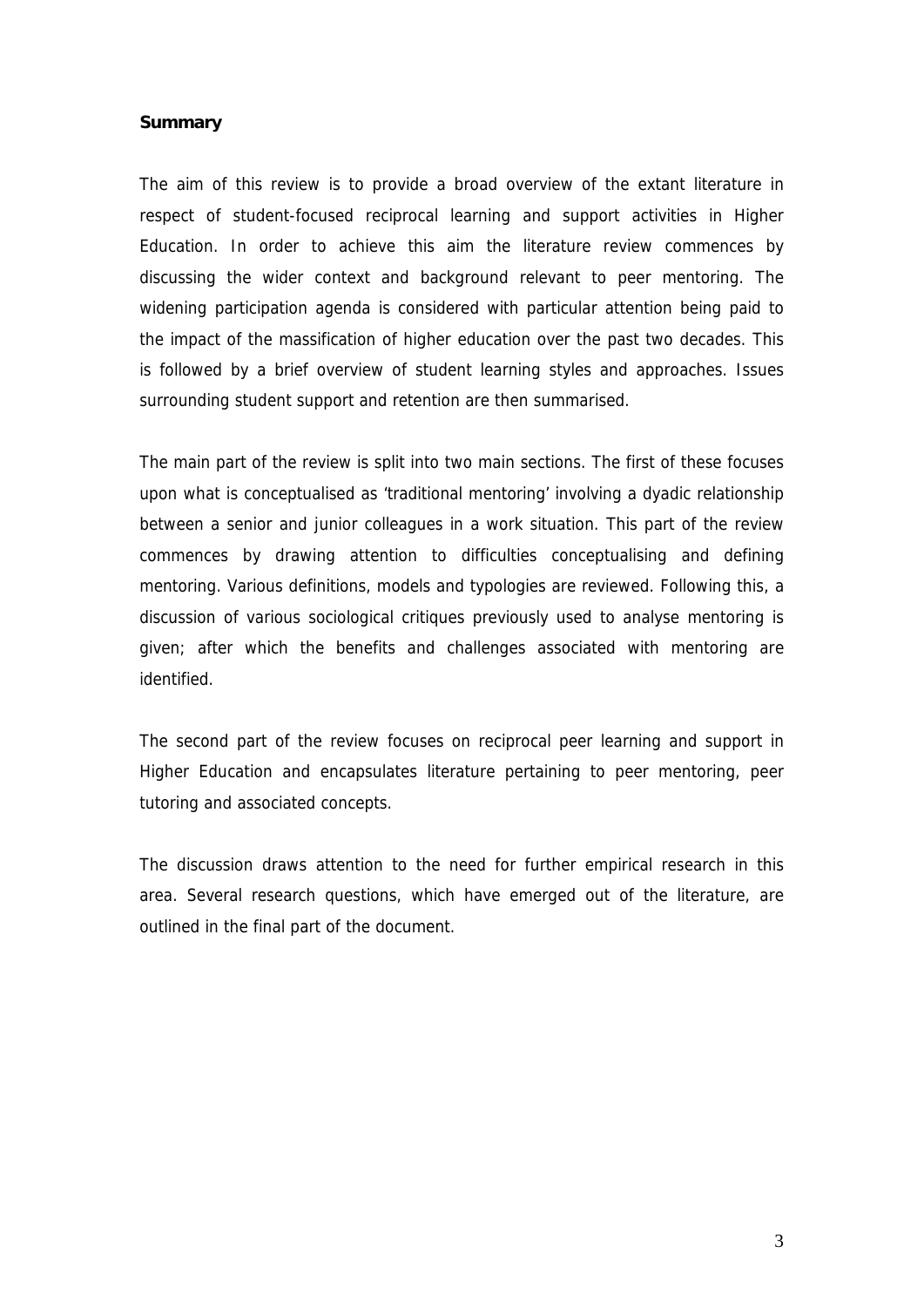### **Section 1: Introduction: Context & Background**

This literature review provides a synopsis of the extant literature pertaining to peer mentoring within the context of the 'Pathways to Success' Project<sup>[1](#page-3-0)</sup>. It comprises a critical overview of the relevant academic and practitioner papers and texts. The terminologies used in this review reflect those used in literature and include: peer mentoring; peer tutoring; peer assisted learning; peer support; peer guiding; and supplemental instruction.

#### - **Background**

1

The massification of Higher Education (HE) has resulted in increased pressures for Universities to provide a service that is seen to offer 'value for money' (Capstick & Fleming, 2002; Fox & Stevenson, 2006). In the UK, such pressures have originated both from the students and from the government (Johnston, 2001). Two of the most obvious changes reflect an increase in student numbers and alterations to the demographic make up of the student body (in terms of age, culture, ethnicity and social standing). Moreover, in addition to increased financial pressure across the HE sector, the growth in the numbers of *non-traditional* students means universities are now faced with large numbers of students many of whom may need additional help to cope with university life (Fox & Stevenson, 2006). One of the most notable outcomes of increased student numbers and reduced resources can be seen in the university classroom with a *'reversion to traditional lectures'* and less small group and tutorial teaching (Reid et al, 1997, p 3). Traditional lectures tend to be in large lecture theatres, with class sizes often comprising over 100 students. It is easy to see how students remain anonymous within this environment and in doing so perceive themselves to be unsupported.

In addition to difficulties associated with large classrooms, problems have been identified with high drop out rates on an international basis (Pitkethly and Prosser, 2001). This has resulted in the first-year experience coming under increasing scrutiny. Indeed the quality of support provided by universities during the transition

<span id="page-3-0"></span><sup>&</sup>lt;sup>1</sup> The Pathways to Success project is a large HEFCE / Paul Hamlyn funded project which involves a case-study analysis of 8 HEIs: Aston University: Bangor University: London Metropolitan University: Liverpool Hope University: Sheffield University: Oxford Brookes University: Oslo College of Higher Education, Norway: York University, Canada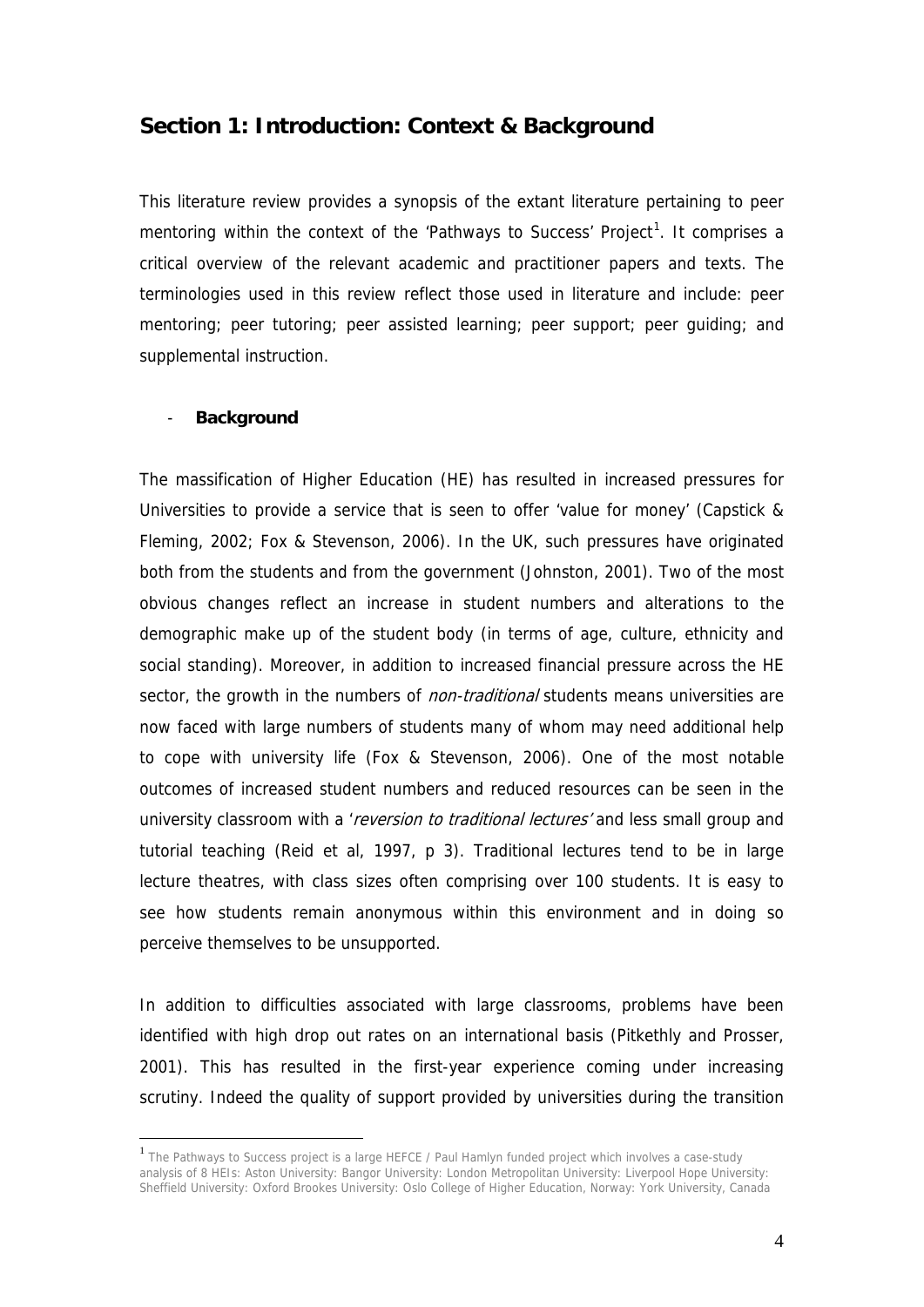period from school to Higher Education (HE) is identified as critical to student retention (Pitkethly and Prosser, 2001). Additionally, many HE departments find themselves criticised for failing to promote the development of transferable skills in their students (Barnett 1992, Ellis 1993).

Thus, it seems essential that Higher Education Institutions (HEIs) promote student success through the introduction of programmes that address physical orientation whilst providing social and academic support (Krause, 2001). However, whilst the literature suggests that peer mentoring provides the ideal medium for such support, other factors need to be taken into account including individual student learning styles and wider policy-related context in which mentoring occurs. Both of these are now briefly discussed.

#### - **Context: Student Learning Styles**

One of the more negative outcomes of the expansion of Higher Education relates to concerns that the manner in which the curriculum is currently delivered promotes a surface rather than a deep or strategic approach to learning (Reid et al, 1997). The following paragraphs further explore this issue.

An early critique of student learning originates from Riechmann and Grasha (1974) who propose six different learning styles 'independent; dependent; avoidant; participant; collaborative; and competitive' (pp 213-223). Whilst relevant to Higher Education, a weakness with this approach is that it does not encapsulate learners' wider experiences or perspectives. An alternative approach, comes from Kolb (1984) who proposes the concept of 'learning cycles'. From this approach learners' experiences comprise: (i) reflection and observation; (ii) conceptualisation and analysis; (iii) the testing and application of ideas. Learning is the result of: . . . both a grasp or figurative representation of experience and some transformation of that representation . . . . The simple perception of experience is not sufficient for learning; something must be done with it. Similarly, transformation alone cannot represent learning, for there must be something to be transformed, some state or experience that is being acted upon (Kolb, 1984, 1). From a pedagogical perspective, the value of this approach is that it provides the means by which the application of knowledge may be contextualised and conceptualised. Indeed, in discussing the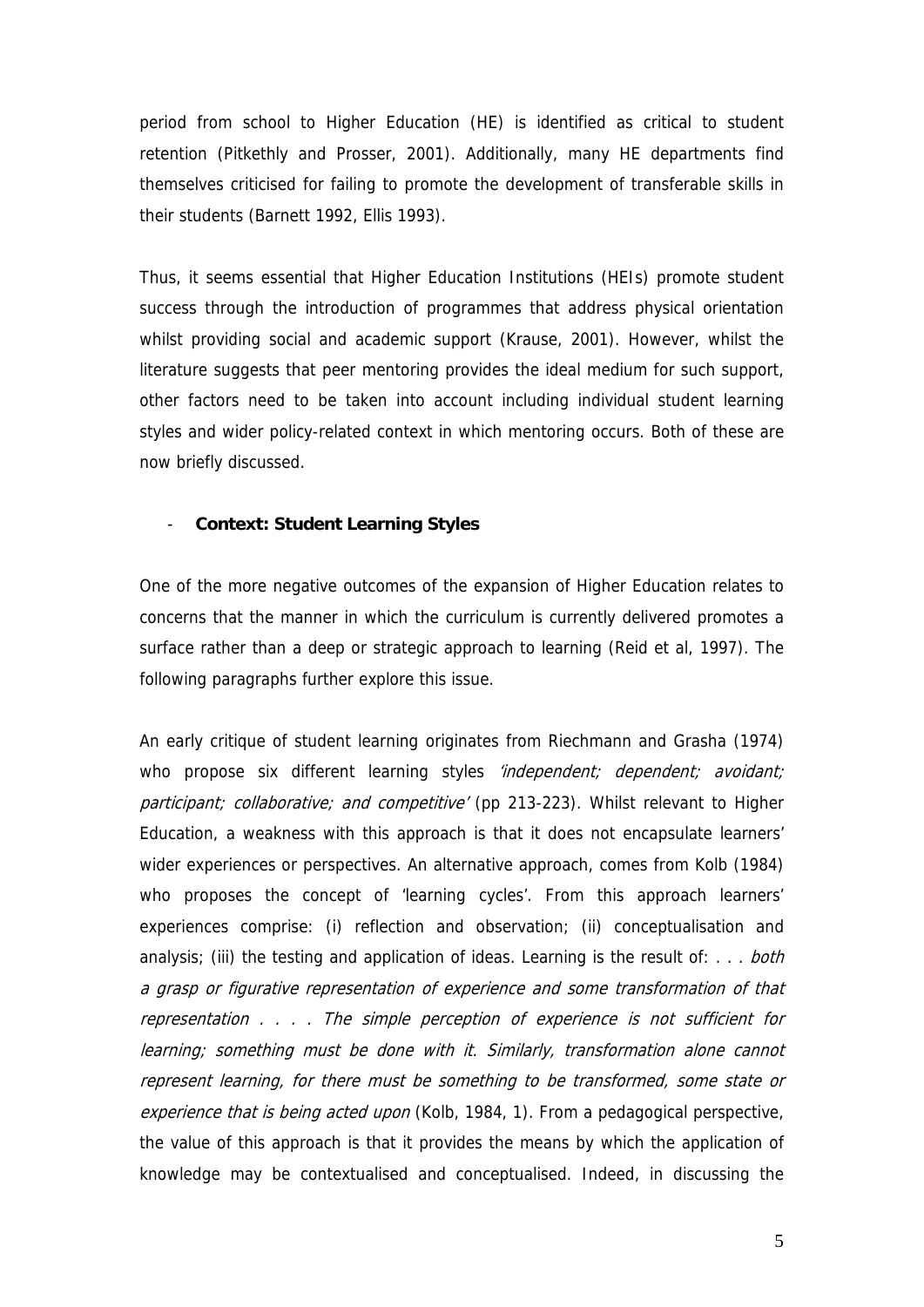transformation of knowledge, Kolb continues to argue that individuals have different methods of turning experience into learning (1984). Such methods are described as 'learning styles'. Four different categories of learning styles are identified: Accommodators: Divergers: Assimilators; and, Convergers. Accommodators learn from 'hands-on' experience rather than from logical analysis. Divergers tend to see the bigger picture and learn from taking a wide perspective. Assimilators have the ability to understand a vast amount of information which they put in a concise and logical format. Convergers take a practical approach to learning by applying their knowledge and finding practical uses for ideas and theories (Kolb, 1984).

Lawson and Johnson (2002) review the work of Kolb (1984) and expand the concept of learning styles by grouping learners into four learning types: Thinkers, Feelers, Doers and Observers. Thinkers adopt a logical stance to learning. Feelers tend to be people-orientated and learn from specific examples and peer discussion. Doers follow an active approach to learning, using experimentation and project-based approaches. Whilst Observers utilise an impartial, less active approach preferring traditional lectures and class-based 'formal' lectures. Like Kolb, Lawson & Johnson provide the means by which learning in Higher Education may be further conceptualised (2002).

An alternative approach is offered by Prosser and Trigwell (1999) who draw attention to the notion of 'constitutionalism' whereby 'meaning is constituted through an internal relationship between the individual and the world' (Prosser & Trigwell, 1999, p. 12). The concept of 'constitutionalism' is encapsulated in the presentation of a presage-process-product model of student learning which aims to contextualize student learning. In addition to course design and context, other factors including previous experiences and demographic background, influence how students' perceive and approach their learning. Such factors ultimately impact what is learned (Prosser & Trigwell, 1999).

Other relevant work comes from Biggs (1999), who adopts a social constructivist approach and argues that learning styles and experiences reflect individual constructions of their environment. Whereas Fleming (2001) identifies four student learning preferences: Visual: Aural: Reading / Writing: and, Kinesthetic. From this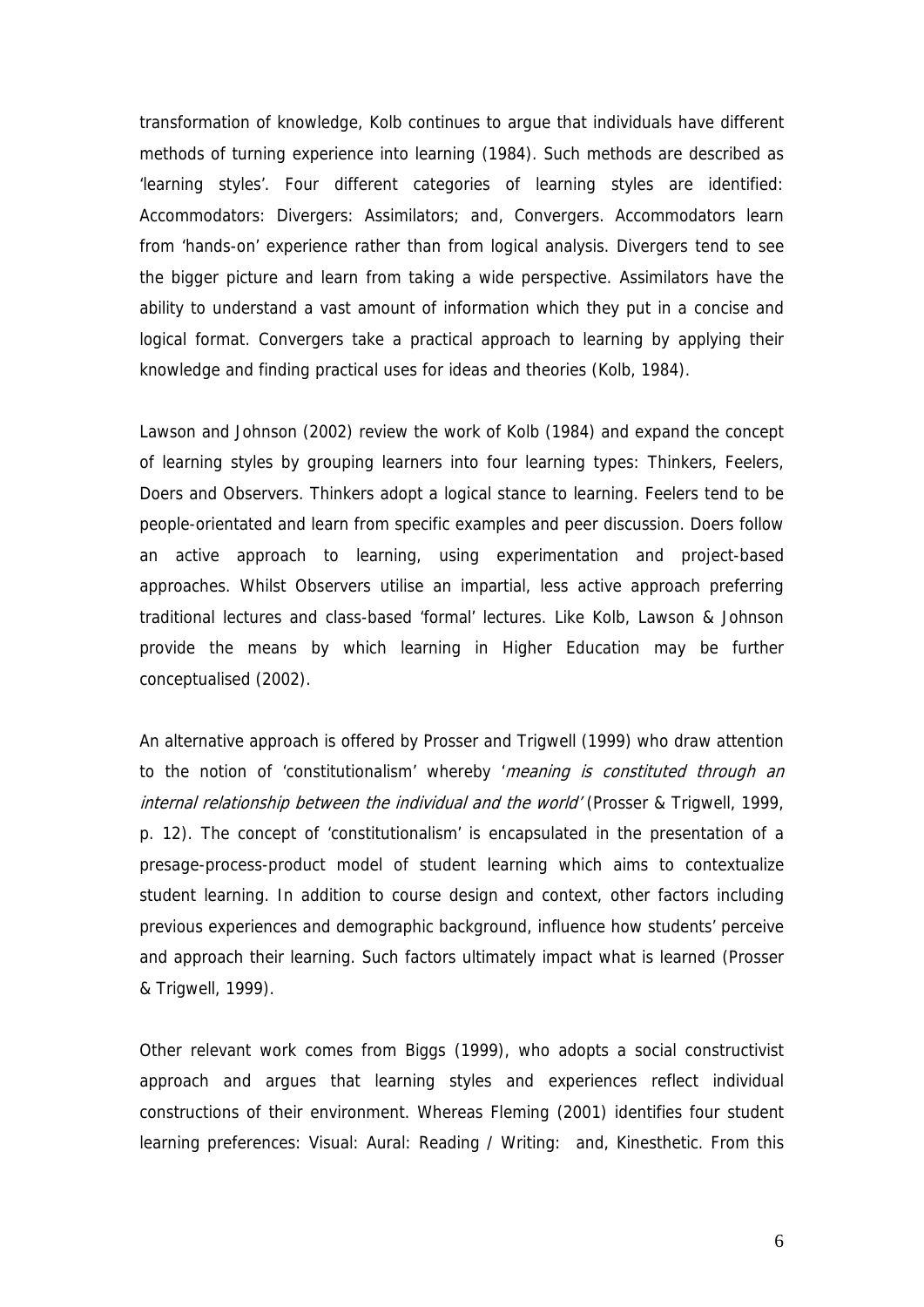perspective teachers need to match their methods of teaching with the learning styles of their students.

It should be noted that this brief overview represents only a small amount of literature in this area. However, what is evident is that student learning styles vary greatly. Moreover, in order to accommodate such variety, it is important that HEIs put into place support mechanisms which take account of student learning preferences and differences; whilst providing an environment in which students may become independent and proactive learners.

#### - **Context: Student Support and Retention**

In considering the need for HEIs to put into place support mechanisms to assist students adapt to university, it is important to take account of arguments that most students' failure or withdrawal tends to reflect difficulties in adjusting to the environment rather than intellectual problems (Pitkethly and Prosser, 2001). From this perspective, it may be postulated that enhanced student success in higher education may be facilitated by the development of student-focused support programmes aimed at addressing physical and social orientation as well as academic and discipline specific issues (Saunders, 1992; Krause, 2001; Fox & Stephenson, 2006).

One approach which seems particularly relevant to the concept of reciprocal peer learning comes from Tinto (1987) who identifies six principles of student support necessary for first year success and progression:

- 1. Students should be given the opportunity to acquire the skills necessary for academic success.
- 2. Systems need to be put into place so that personal contact with students extends beyond academic life.
- 3. Any strategies put into place to promote student retention need to be systematically applied.
- 4. Such strategies need to address students' needs early in the academic year.
- 5. All student retention strategies should be student-centred.
- 6. All retention strategies should have an educationally focused aim.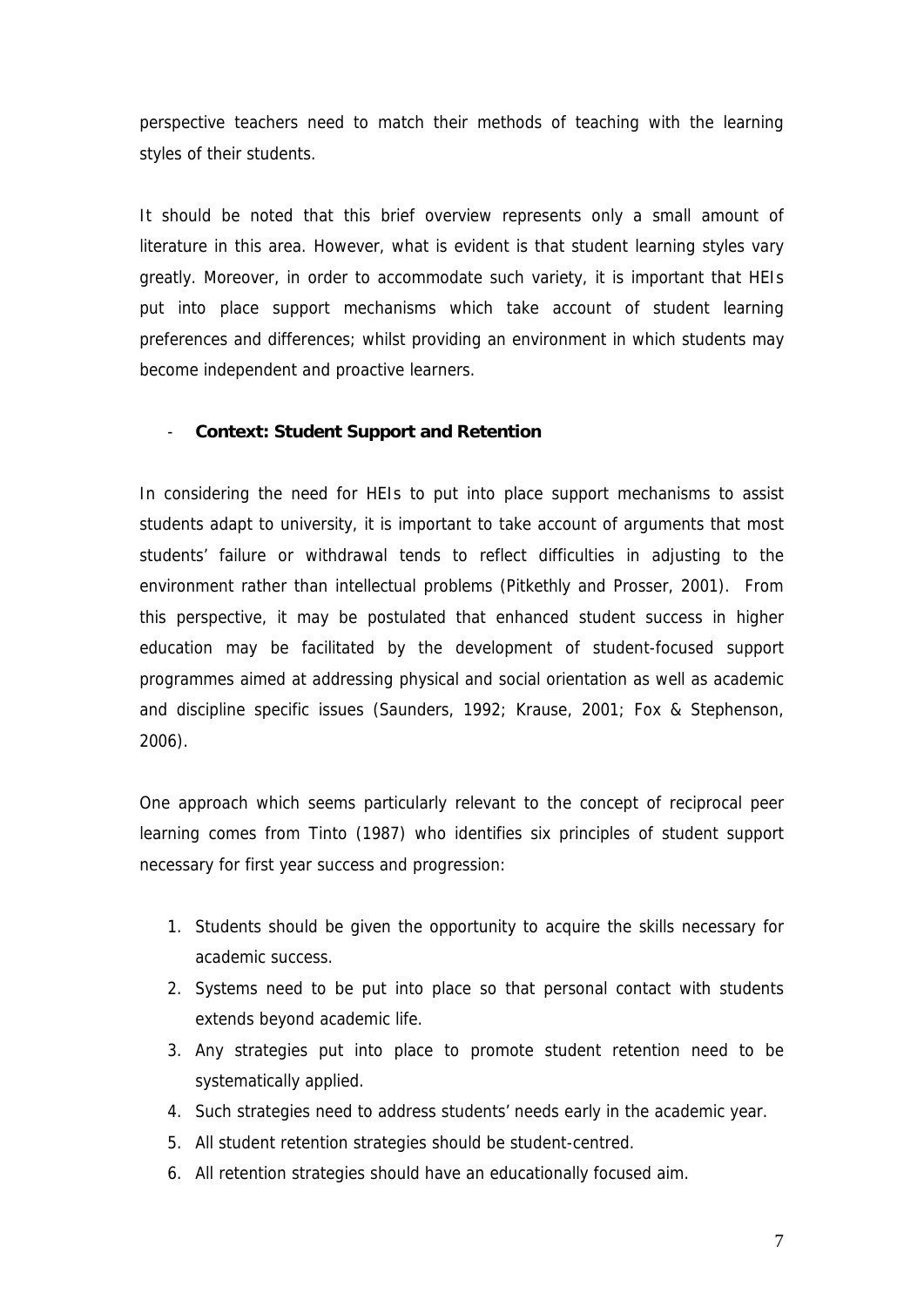Tinto (1987) continues to argue that the most effective retention strategy for universities is teaching students how to learn.

The previous paragraphs have provided a brief insight into the wider context and background to contemporary Higher Education and student learning. It is within this wider context that peer mentoring programmes have been introduced in order to enhance students' learning development. The following section contextualises mentoring by providing a brief analysis of the literature focusing on *traditional* mentoring, in doing so draws attention to various theoretical and conceptual approaches and models.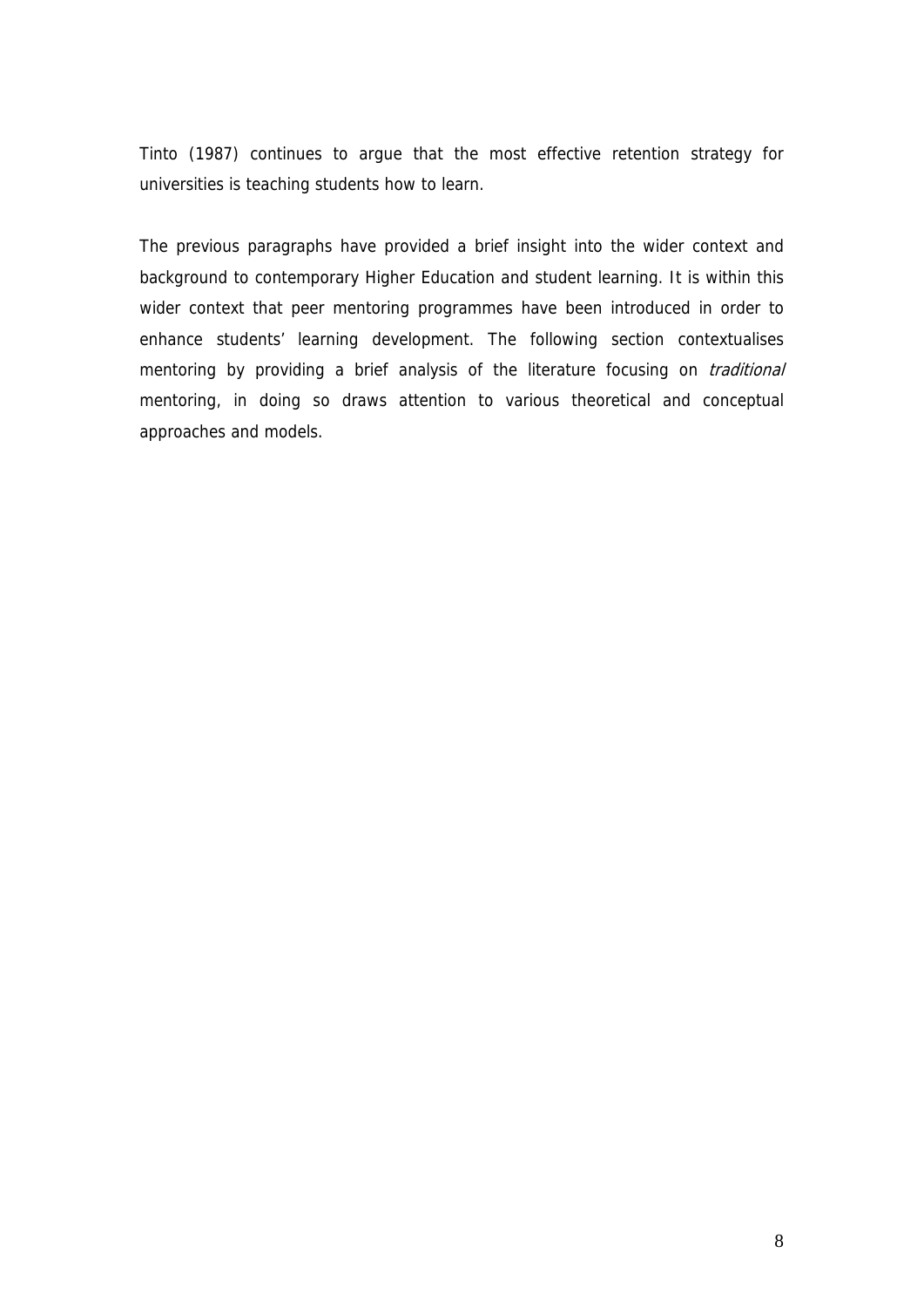## **Section 2: Conceptualising Mentoring**

#### - **Historic Context**

Two main historical perspectives are described in the literature. The first of these, proposed by Woodd (1997), discusses the historical roots of mentoring and notes that the term originates in the 'the story of Ulysses and his son Telemachus... the son was entrusted by his father into the care of Mentor. Mentor was old and wise and took charge of the son's education helping him mature' (pp. 333-334). Joyce et al (1997) also conceptualise the term 'mentor' from a historical perspective arguing that Mentor, a tutor, was given the responsibility of caring for Odysseus' son, Telemachus, whilst Odysseus left to fight the Trojan War. Mentor's role was to counsel the son and groom him to become king (for further details see Bell, 1996; Clawson, 1980). Whilst slightly different, these two accounts contextualise the term mentor as traditionally referring to an older, wiser and more experienced teacher or tutor (Clutterbuck, 1991). This perspective is supported by Ehrich et al (2004) who argue that a mentor is 'a father figure who sponsors, guides, and develops a younger person' (Ehrich et al, 2004, p 519).

An alternative perspective comes from Cropper (2000) who describes an African conceptualisation of mentoring whereby in the Ethiopian Amharic language the word 'Jegna' means mentor (p 600). Cropper argues that within contemporary society mentoring is used in many different organisational settings and is generally accepted to refer to 'a more experienced and respected member of a group who will offer support, guidance, coaching and tutoring' (2000, p 600). In addition to encapsulating the historical perspectives described above, this perspective widens the concept of mentoring by taking account of modern-day phenomena such as coaching and tutoring.

#### - **Defining Mentoring, Theoretical & Conceptual Issues**

Whilst there exists a substantial amount of literature focusing upon mentoring dating back some 30 years, such literature has failed to fully conceptualise what is meant by the term 'mentoring' (Chandler, 2005). Moreover, changes in the nature of work towards the end of the  $20<sup>th</sup>$  century have further necessitated the re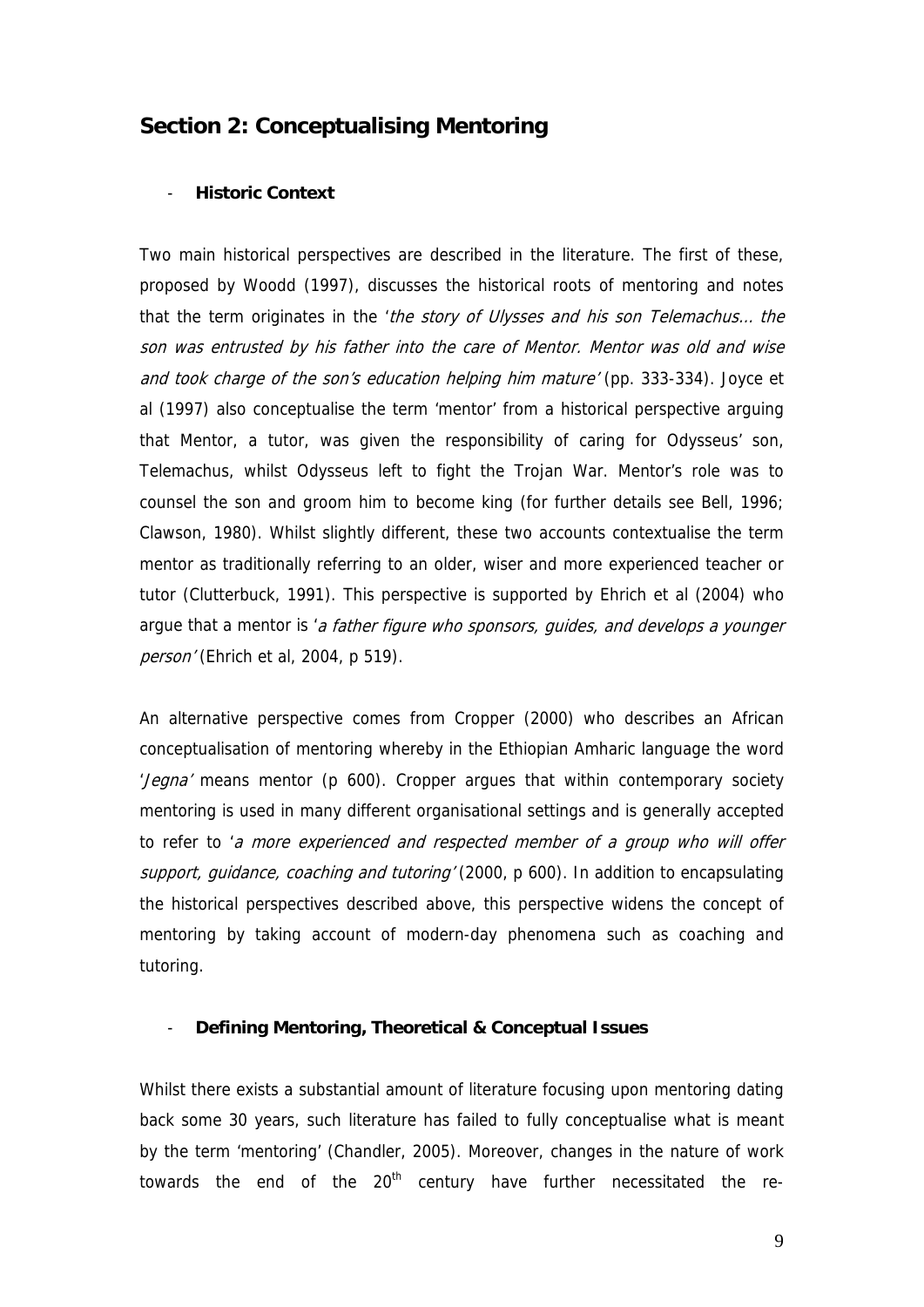conceptualisation of mentoring as social phenomena (Hall, 1996; Peiperl & Arthur, 2000; Arthur & Rousseau, 1996; Higgins & Kram, 2001). In discussing this issue within an organisational context, Woodd (1997), argues that there is a clear need for a new definition of mentoring, and that such a definition should encapsulate peer relationships between a new member of staff and a mentor who is at the same, or similar level, in the organisation. Furthermore, Woodd contests that any new conceptualisation of mentoring must be flexible enough to accommodate different learning styles, needs, skills and abilities (1997).

One of the main problems in conceptualising mentoring for the purpose of academic study is that across the literature various terminologies are used to describe mentoring activities. Such terminologies, which include guiding, tutoring, assisted learning, coaching and sponsorship, are frequently mixed-up or used interchangeably (for further discussion regarding this area see Gray, 1988; Keele et al, 1987; Yoder, 1995; Chao, 1988). This results in confusion and a lack of clarity, further compounding the complexities of conceptualising mentoring and peer mentoring within a research setting (D'Abate et al, 2003).

The difficulties of conceptualising and contextualising mentoring reflect the complex and multifaceted nature of the various activities undertaken under the remit of 'mentoring'. In discussing such difficulties Merriam (1983) argues 'The phenomenon of mentoring is not clearly contextualized, leading to confusion as just what is being measured or offered as an ingredient in success. Mentoring appears to mean one thing to developmental psychologists, another thing to business people, and a third thing to those in academic settings' (p 169). Whilst professional conceptualisations of mentoring reflect the various terminologies used to define mentoring activities, what brings all of the definitions together from a conceptual perspective is the unique nature of the relationship between the participants individuals involved in mentoring activities (irrespective of whether such mentoring activity is defined as mentoring, guiding, tutoring or coaching).

In discussing the relational context of mentoring Cropper (2000) argues that mentoring may be placed within a 'personal and community empowerment context where mentors act as a critical friend who can assist with personal development while at the same time understanding the wider social issues operating in society and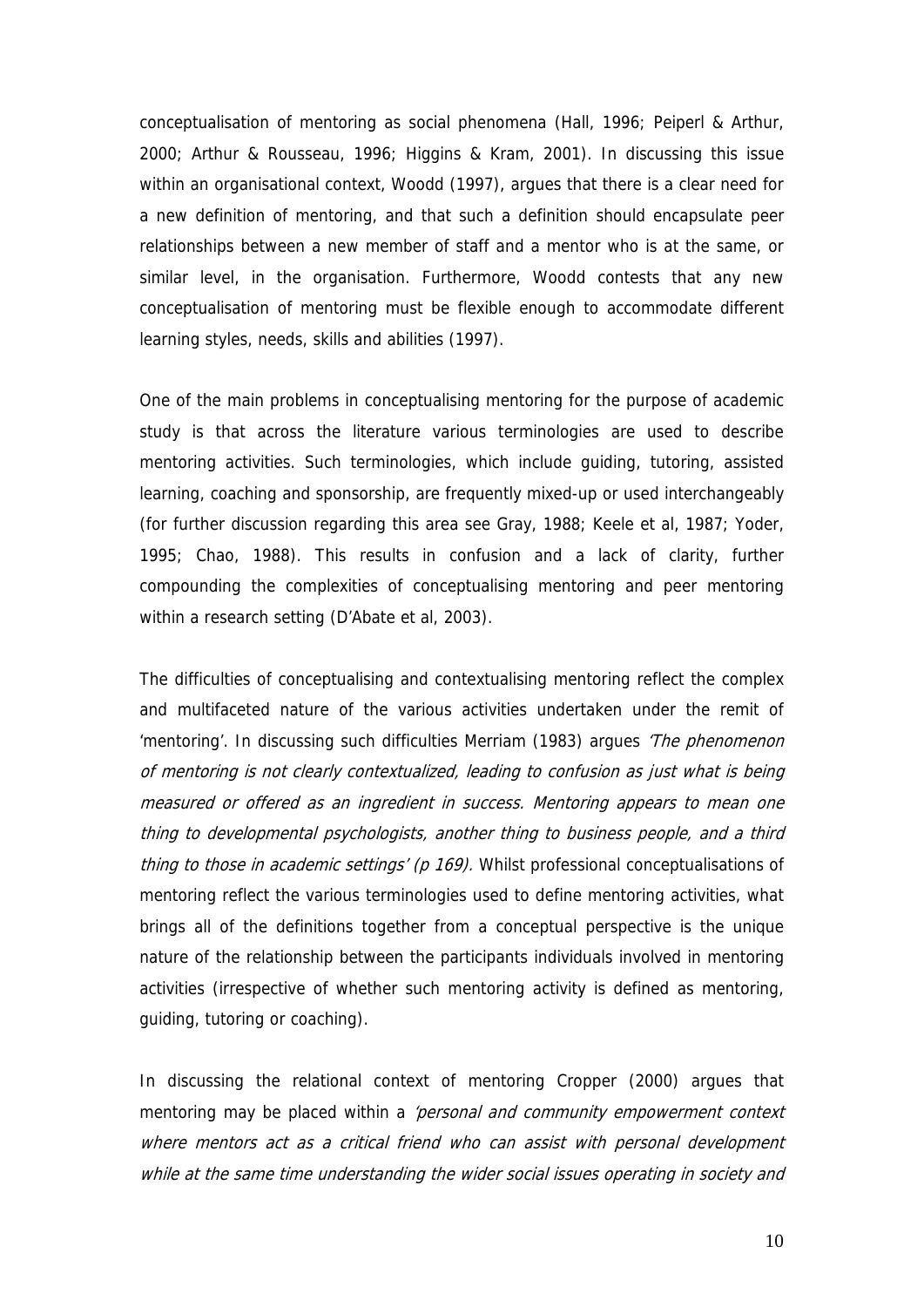replicated in organisations' (p 602). Whilst another view is that mentoring offers an 'encouraging and supportive one-to-one relationship with a more experienced worker (who is not a line manager) in a joint area of interest...  $\int$  characterised by positive role modelling, promotion of raised aspirations, positive reinforcement, open-ended counselling, and joint problem-solving.' (Topping, 2005, p 632).

In addition to the unique nature of the relationships between the individuals concerned, another important aspect of mentoring is the transfer of knowledge – which is generally perceived to be from mentor to mentee. This perspective is discussed by Clutterbuck (1991) who argues that traditionally a mentor is perceived to be an older, experienced individual who passes on knowledge of how a task is done to a younger less experienced colleague. This suggests that mentoring relationships are hierarchical in nature, a point raised by Joyce et al (1997) who argue that much of the literature conceptualises mentoring in terms of it being  $\sin$ intense interpersonal exchange between a senior experienced colleague (mentor) and a less experienced junior colleague (protégé) in which the mentor provides support, direction, and feedback regarding career plans and personal development' (for further literature in this area see Dalton et al, 1977; Hall, 1976; Levinson et al, 1978; Kram, 1983).

In developing this approach Peyton (2001) argues that definitions of mentoring differ depending upon the context. A 'common' definition of mentoring is proposed which captures the hierarchical and knowledge-exchange aspects of mentoring thus… '[Mentoring is a relationship] in which an individual with more expertise provides knowledge and information to a less experienced individual' (Peyton et al, 2001, p 351). Blackwell (1989) also focuses on the authoritarian and experiential aspect of mentoring relationships and conceptualise mentoring as 'a process by which persons of superior rank, special achievements and prestige instruct, counsel, guide and facilitate the intellectual and/ or career development of persons identified as protégés' (pg 9). Whilst the value of framing mentoring within a relational context is discussed by Moore & Amey (1988) who draw attention to the phenomenon of professional socialization within mentoring relationships '... mentoring is a form of professional socialization whereby a more experienced (usually older) individual acts as a guide, role model, teacher and patron of a less experienced (often younger)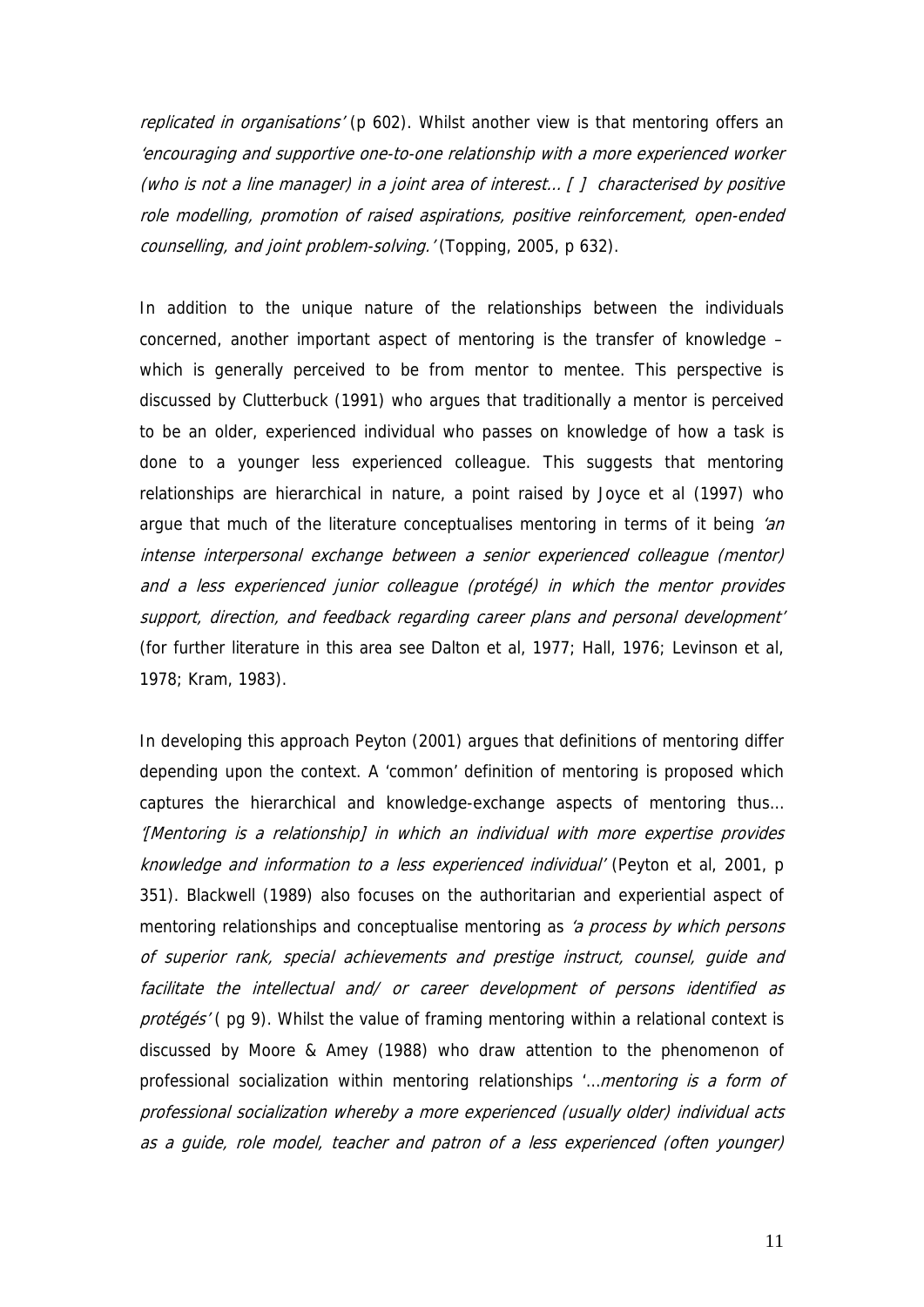protégé. The aim of the relationship is the further development and refinement of the protégé's skills, abilities, and understanding' (Moore & Amey, 1988, p 45).

All of these definitions have in common a focus on the professional and personal developmental nature of mentoring. In building on this perspective Megginson (1994) draws attention to the value of mentoring in terms of its role in assisting individuals cope with various life challenges... 'a mentor is a person who helps another individual to address the major transitions or thresholds that the individual is facing and to deal with them in a developmental way' (p 165). This emphasis on 'transition' draws attention to the temporal aspect of the mentoring relationship. This perspective is also discussed by Burlew (1991) who suggests that the time period in which mentoring occurs depends upon the needs and wishes of both the mentor and mentee. In further considering the various definitions of the term mentoring it is evident that many previous researchers have conceptualised mentoring in terms of it having a career development and professional socialization focus within a timelimited occupational setting. In sum, mentoring within the workplace is possible best conceived by Pedler (1983) who argued that the act of mentoring involves being a 'critical friend'.

Across the literature mentoring is generally viewed in a positive light, associated with helping and volunteering (Allen, 2003). In discussing this Allen (2003) & Allen et al (2004) argue that the positive link between mentoring and helping means that mentoring is usually perceived to be a form of pro-social behaviour. Although mentoring is conceived as a pro-social behaviour, much previous study in this area focuses solely on work-based programmes and conceptualises mentoring as being hierarchical and dyadic in nature.

In conceptualising mentoring as comprising single dyadic relationships Chandler (2005) argues that within such relationships several key research questions are raised. The first of these relates to the manner in which mentoring may fit into the 'new career context' (Chandler, 2005, p 9). This is particularly important given the often sporadic and short-term nature of employment within contemporary society. A second question focuses on the manner in which the developmental role of mentors may work across organisations and whether such relationships survive when the mentor or mentee leave the original organisation. Thirdly, Chandler argues that it is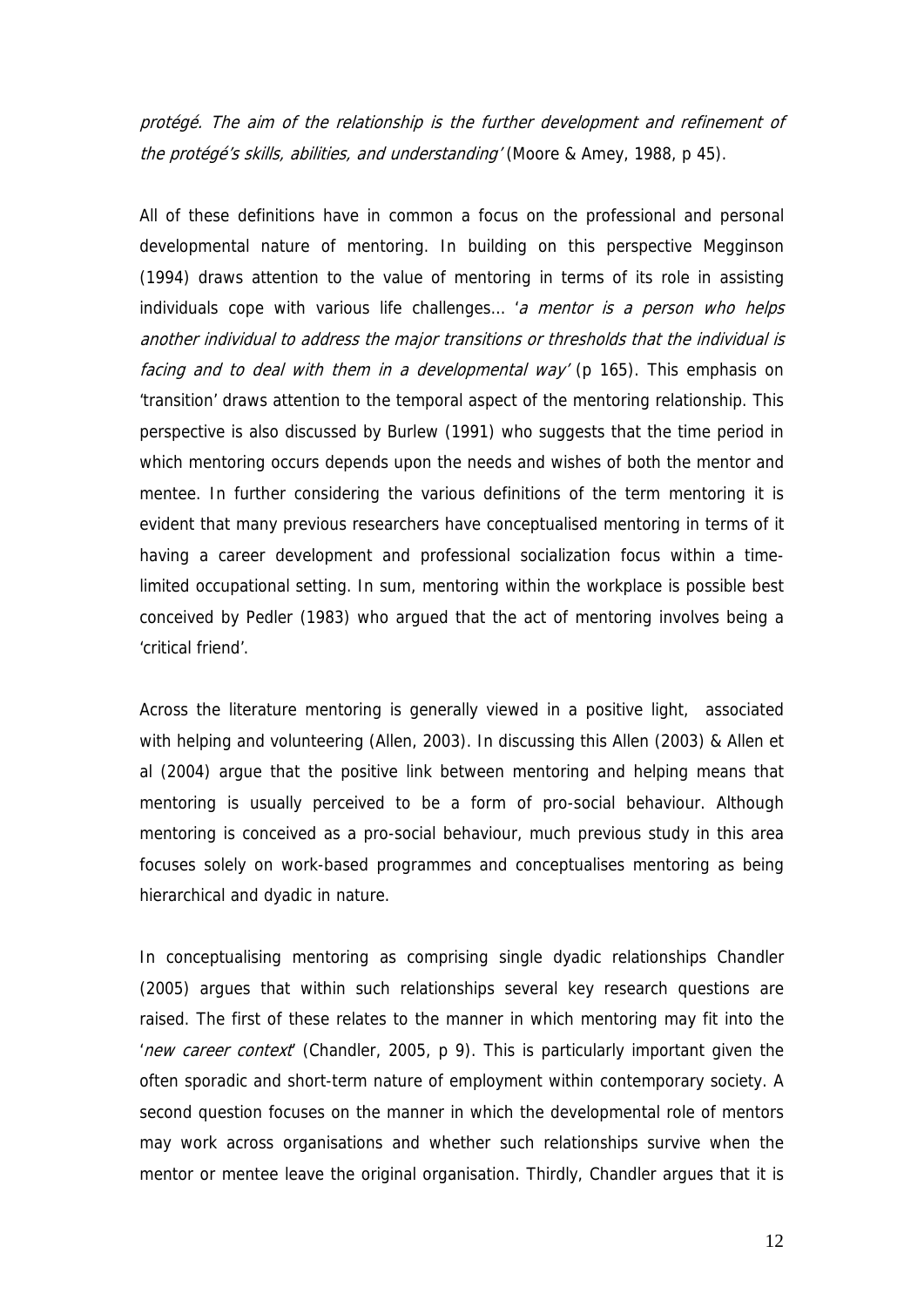important to examine the nature of dyadic mentoring relationships taking into account various demographic factors including age, gender, and nationality (2005). Having drawn attention to the value of relationships in mentoring, Chandler (2005) continues to describe various *salient mentoring concepts* which encapsulate individual-level factors and relational processes and characteristics (p41). At an individual level, factors impacting the mentoring relationship include the stage of the mentor's career and the willingness of the mentee to participate in mentoring. Other relevant factors incorporate the complexities of gender and race within the relationship, and take into consideration the willingness of mentor and mentee to develop cross-cultural relationships. Relational processes and characteristics encapsulate the dynamics of the mentoring relationship and reflect the networks the mentor is able to introduce the mentee to, and the manner in which learning is approached within the mentoring relationships. Mentoring outcomes are reflected in the unique benefits of the mentoring relationship as well as more tangible outcomes such as career advancement and job satisfaction (Chandler, 2005, p 41)

An alternative perspective comes from McManus and Russell (1997) who rather than focus on relationships conceptualise mentoring within a range of other constructs using a 'theoretical nomological network' (p. 145). This approach looks at the overlaps between mentoring, leadership, organizational citizenship behaviour and support (McManus & Russell, 1997). D'Abate et al (2003) critique McManus & Russell's (1997) nomonological network approach and argue that it can be advanced in several ways. They suggest that developmental constructs such as tutoring, apprenticeship and action learning could be included within the approach and continue to argue that conceptualisations of mentoring and coaching as being the same activity fail to take account of the different constructs within each activity arguing that traditional mentoring involves supporting an individual to develop their general skills, whereas coaching is more strongly associated with the development of one specific skill (D'Abate et al, 2003). Furthermore, coaching activities tend to occur over a short time period, whereas traditional mentoring reflects the development of relationships over a longer time period. Behaviours associated with traditional mentoring include modelling, counselling, supporting and advocacy; whilst coaching behaviours encapsulate goal setting, the practical application of skills, and providing feedback and teaching (D'Abate et al, 2003). The value in drawing a distinction between mentoring and coaching is that by focusing on the different characteristics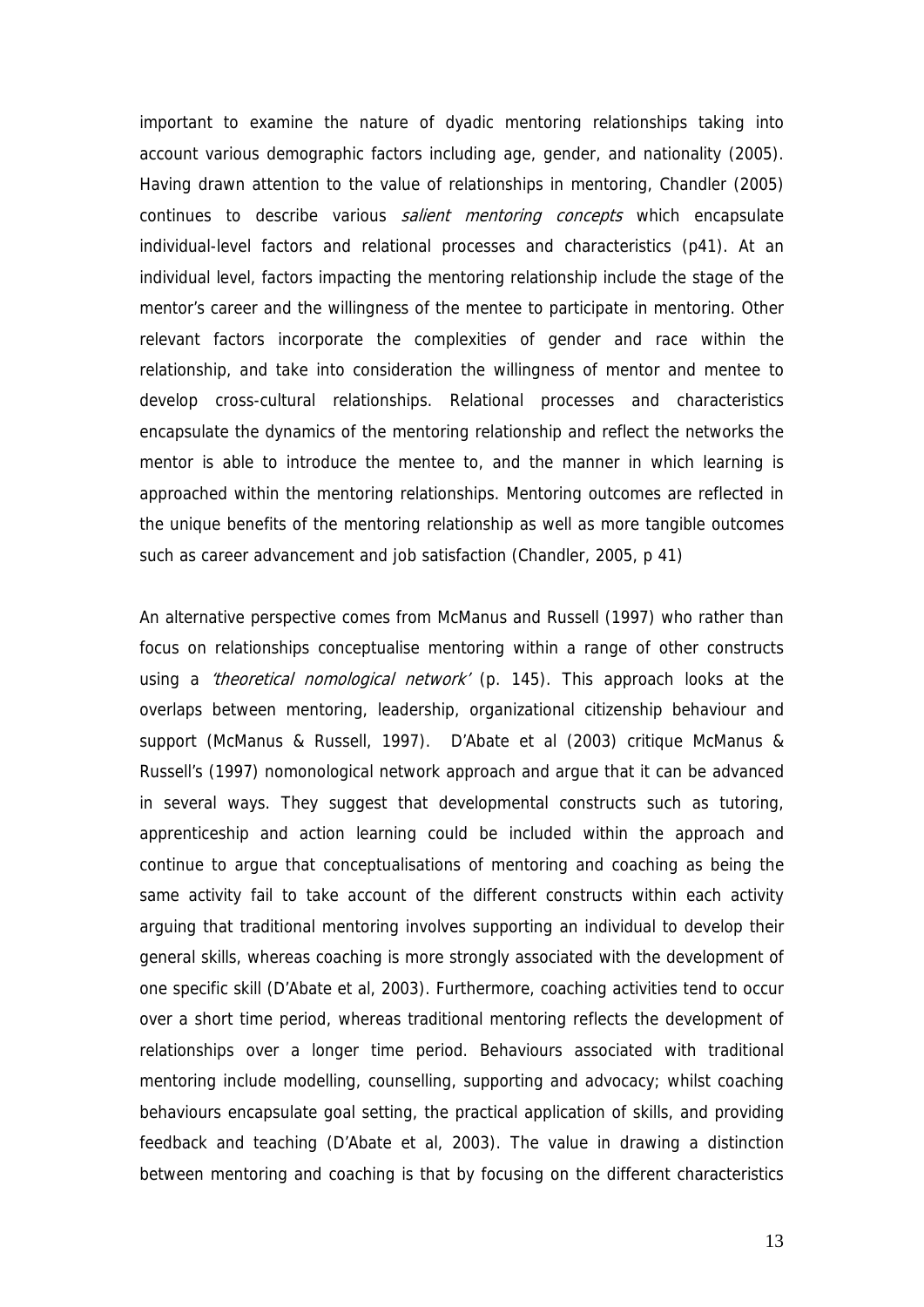of each construct, it is possible to make connections and distinctions across multiple developmental interaction constructs (D'Abate et al, 2003, p 376).

Whilst there exists substantial literature pertaining to traditional conceptualisations of mentoring, literature focusing on peer mentoring specifically is scarce. However, an early discussion of peer mentoring comes from Kennedy (1980) who argues that peer mentoring involves a 'delayed' reciprocal relationship whereby the peer mentor shares interests and knowledge with the mentee on the understanding that it will be reciprocated at a later time. This viewpoint appears contradictory in nature, describing what may arguably be a more traditional mentoring relationship.

Although much of the literature conceptualises mentoring from a hierarchical perspective, some researchers suggest that mentoring relationships can occur across a broad range of relationships, and not necessarily in a downwardly aligned dyadic manner (Higgins, 2000; Higgins & Kram, 2001; Higgins & Thomas, 2001). It is from this perspective, in which mentoring is seen as a mutual relationship, and that peer mentoring and peer tutoring, including peer mentoring and tutoring, may be conceptualised. Within an educational setting, such mutually beneficial peer focused relationships are often viewed as 'developmental' (Higgins, 2000, p. 278; Higgins & Kram, 2001, p. 269).

Eby (1997) discusses mentoring within the context of the changing nature of work and conceptualises mentoring as focusing on two different dimensions: mentoring between individuals within an equal relationship (lateral relationships); and hierarchical mentoring whereby a more senior person mentors an less experienced or skilled individual (hierarchical mentor-protégé relationships). Peer mentoring is conceptualised as encapsulating lateral relationships within a career development setting (Eby, 1997).

One definitive conceptualisation of peer mentoring is given by Topping (2005) who argues that… 'Peer mentoring is typically conducted between people of equal status' (p 351). This definition moves away from the traditional view of mentoring in that it suggests peer mentoring involves a relationship between equals, rather than between a senior, more experienced person and a less experienced, often younger individual. Likewise, the partnership aspect of mentoring was also discussed by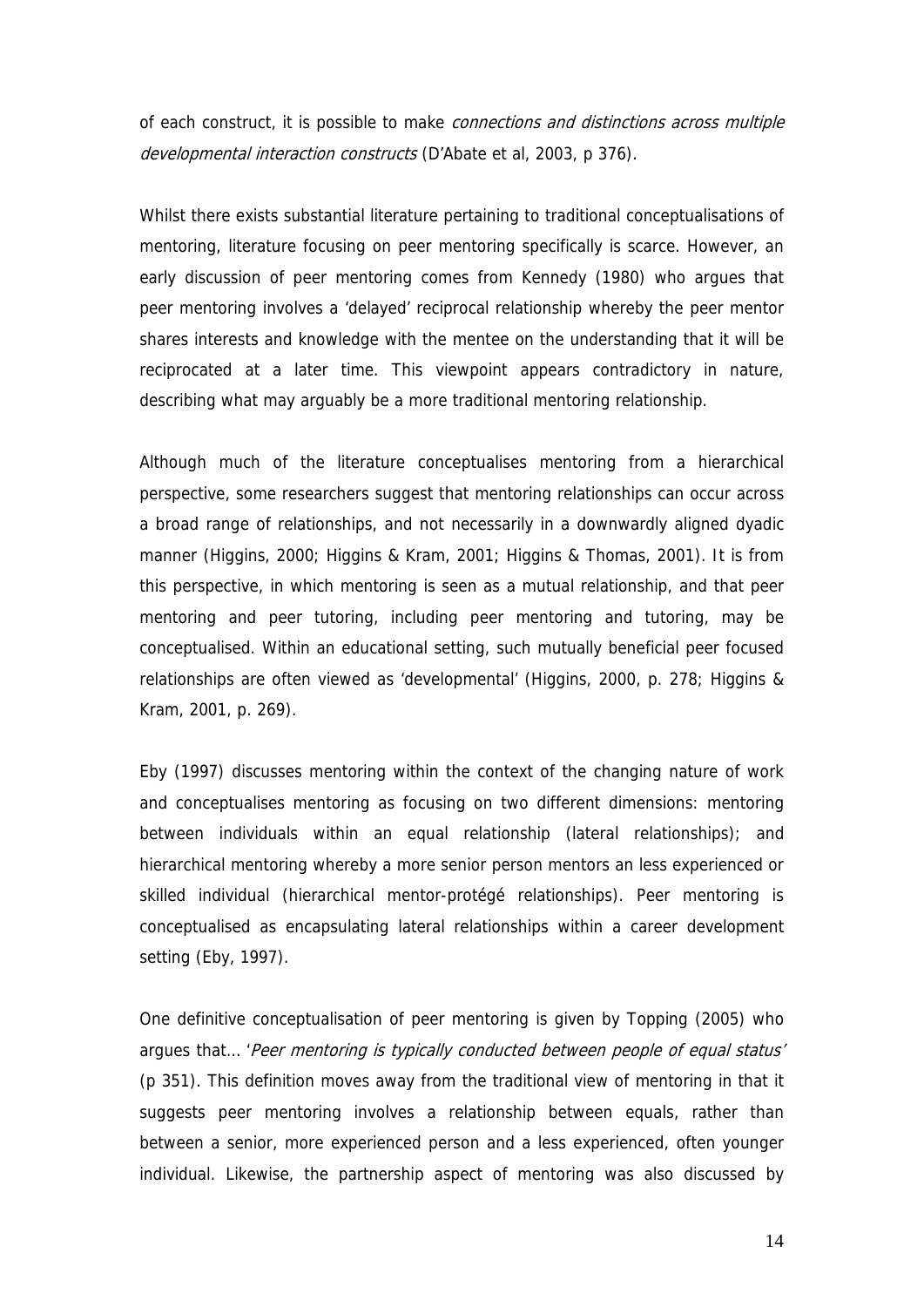Maynard & Furlong (1993) who took a more focused and individual approach within a 'reflexive practitioner' model of peer mentoring. Their model incorporates the notions of sharing, and suggests that within the mentoring relationship peer mentors assist mentees examine their own practice in a non-hierarchical and nonjudgemental manner (Maynard & Furlong, 1993).

An alternative approach which may be utilised to analyse and conceptualise both mentoring and peer mentoring is social constructivism. From this approach mentoring and peer mentoring may be contextualised in relation to how the mentor and mentee perceive, and so construct that relationship. Moreover, the manner in which such tasks and issues are constructed reflect individual mentor and mentees educational and personal background and development, as well as their approach to knowledge and learning (Topping, 1996).

#### - **Typologies of Mentoring**

In addition to the main definitions and conceptualisations of mentoring, various typologies of mentoring are also proposed within the literature. An early example of such a typology comes from Shapiro et al (1978) who identify a continuum of activity: Peer Pals, people at the same level who share information and mutual support: Guides, who explain the system but are not in a position to champion a protégé: Sponsors, less powerful than Patrons in promoting the career of a protégé: Patrons, influential people who use their power to shape the career of a protégé: Mentors, develop a paternalistic relationship with their protégés in which they adopt the role of teacher and advocate (pp 51-58). This expansive typology is useful in that it provides a broad functional overview of mentoring. A slightly different functional approach comes from Kram and Isabella (1985) who identify the functions of the mentoring relationship: Information peers, for information sharing: Collegial peers, for career support: and Special peers, for confirmation, emotional support, personal feedback and friendship (pp 110-132)

A more developed typology is proposed by Shandley (1989) who brings together the various relational aspects of mentoring ... 'Firstly, it is an internal process of interaction between at least two individuals… Second, mentoring is a nurturing process that fosters the growth and development of the protégé… Third, mentoring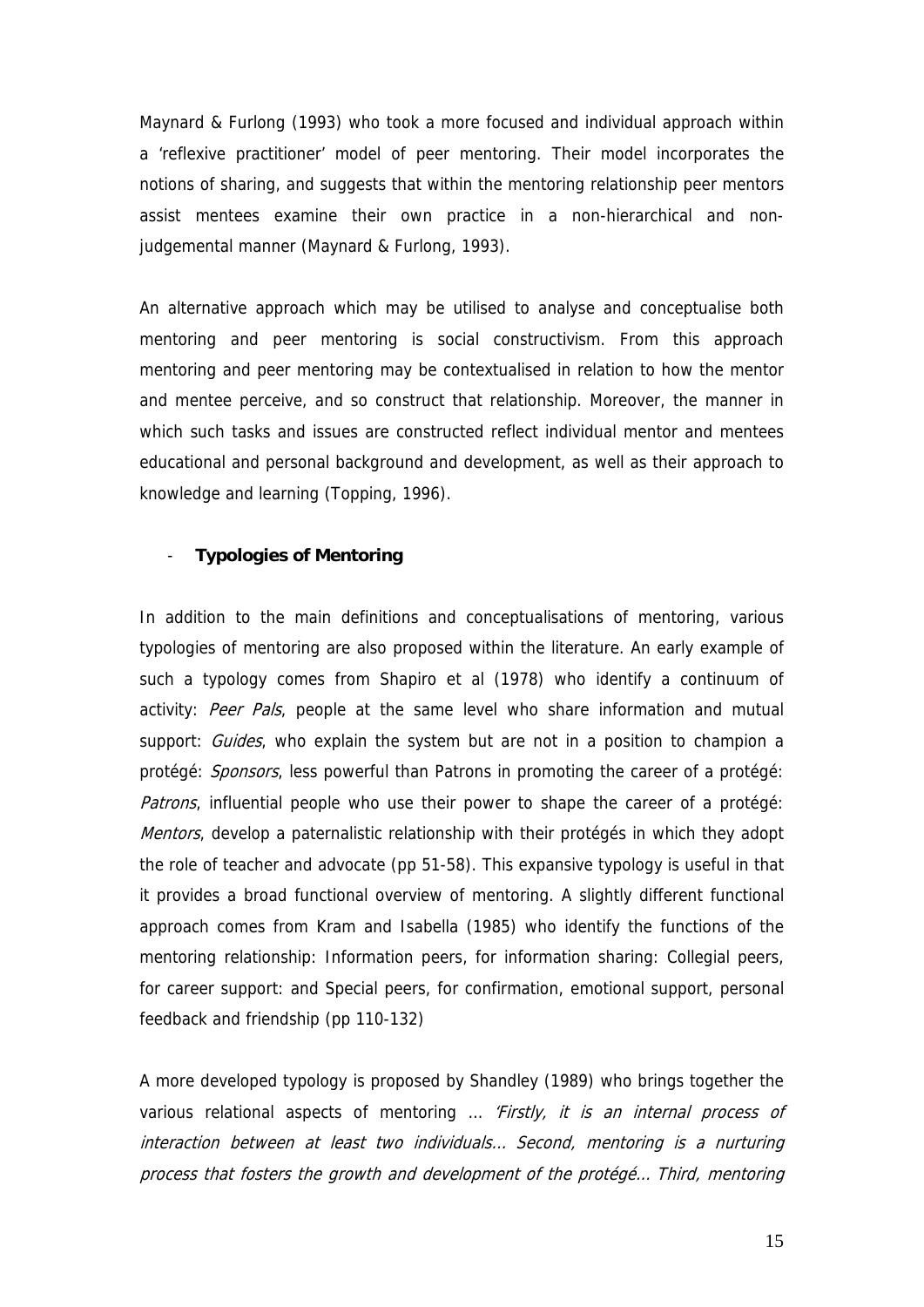is an insightful process in which the wisdom of the mentor is acquired and applied by the protégé… Fourth, mentoring is a supportive, often protective process. The mentor can serve as an important guide or reality checker… … Finally… an essential component of serving as a mentor is role modeling' (p 60).

An alternative perspective is offered by Kram (1985a, 1985b) who contextualises mentoring within temporal framework describing four separate phases of the mentoring relationship: The initiation period which occurs within the first 6 to 12 months; the cultivation phase which lasts anywhere between 2 and 5 years and involves more intense relationships; the separation phase which occurs over a period of 6 to 24 months and is characterised by structural and psychological separation between the mentor and protégé; and the final phase whereby the relationship is redefined and so changes from mentoring to collegiality.

In sum, four different approaches to conceptualising mentoring are proposed in the afore mentioned typologies: activity based; relational; functional; and temporal. Whilst the conceptual and paradigmatic value of these approaches varies, there is little doubt of the contribution made by each approach in terms of framing mentoring for the purposes of academic investigation.

#### - **Mentoring and work**

Various studies contextualise mentoring from an organisational perspective, focusing specifically on mentoring relationships within a work environment. An early study comes from Kram (1985a) who conducted interviews with protégés and mentors in a large business organization. In analysing the study findings, Kram differentiates between career-focused and psychosocial mentoring (1985a).

The role of mentoring in professional leadership training is also highlighted by Woodd (1997) who describes the manner in which mentoring is used as a tool to promote personal, career and professional development within the military where it is used to help less experienced individuals learn from seniors to develop their own style of leadership. Likewise, the value of mentoring within the work environment is also discussed by Ehrich et al (2004) who argue that traditional or informal mentoring arrangements, whereby mentor and mentees simply pair up (Kram,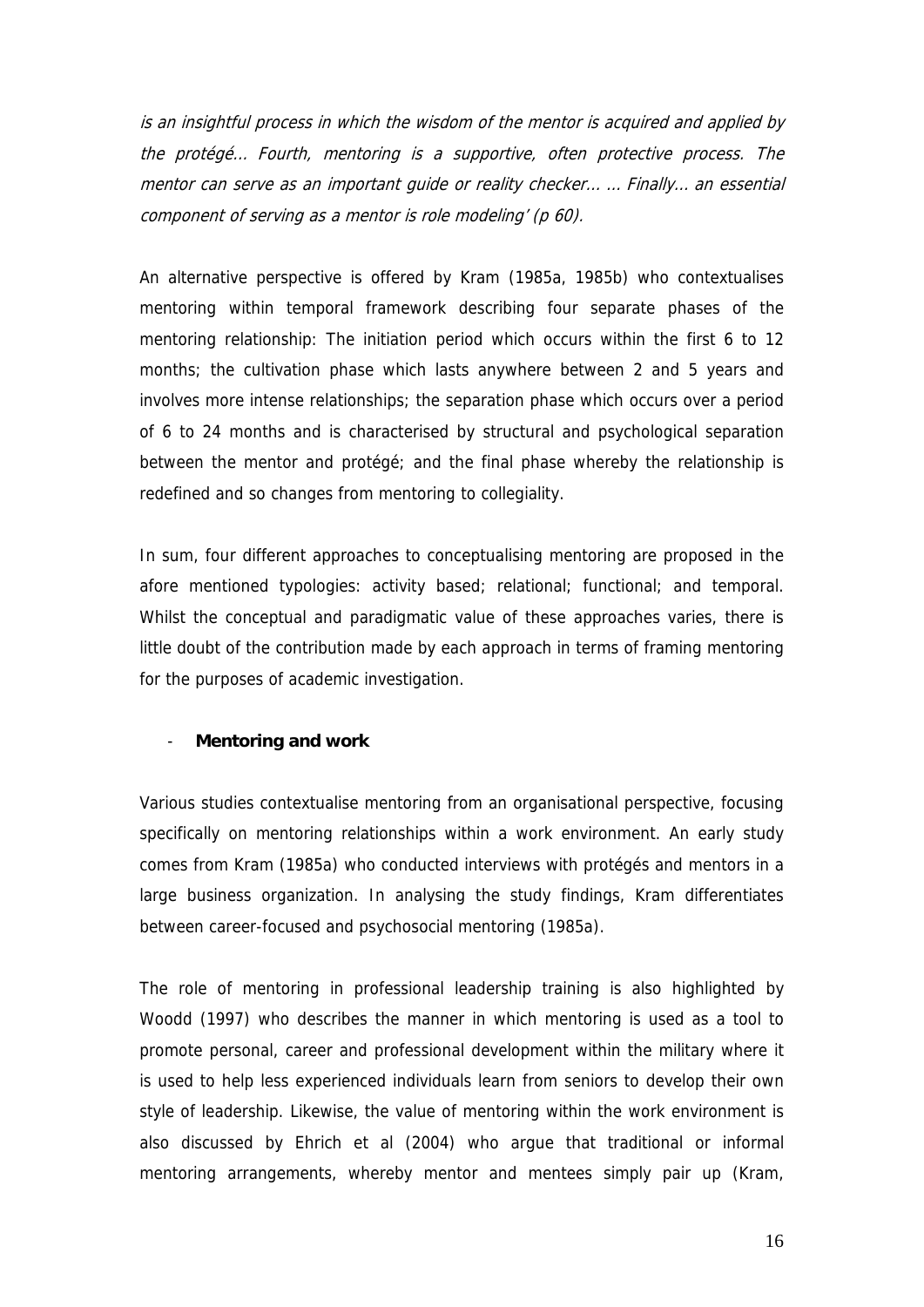1985a) continues to operate in many different areas. In considering the value of mentoring to the work environment it is evident that informal mentoring is widespread and is, in many respects, out of the sphere of formal management. What is evident from the literature is that the benefit of mentoring for both the individuals concerned and the organisations in which they are placed extends far beyond personal and professional development (Ehrich & Hansford, 1999). Indeed, both informal and formal mentoring does much to increase and enhance organisational capacity.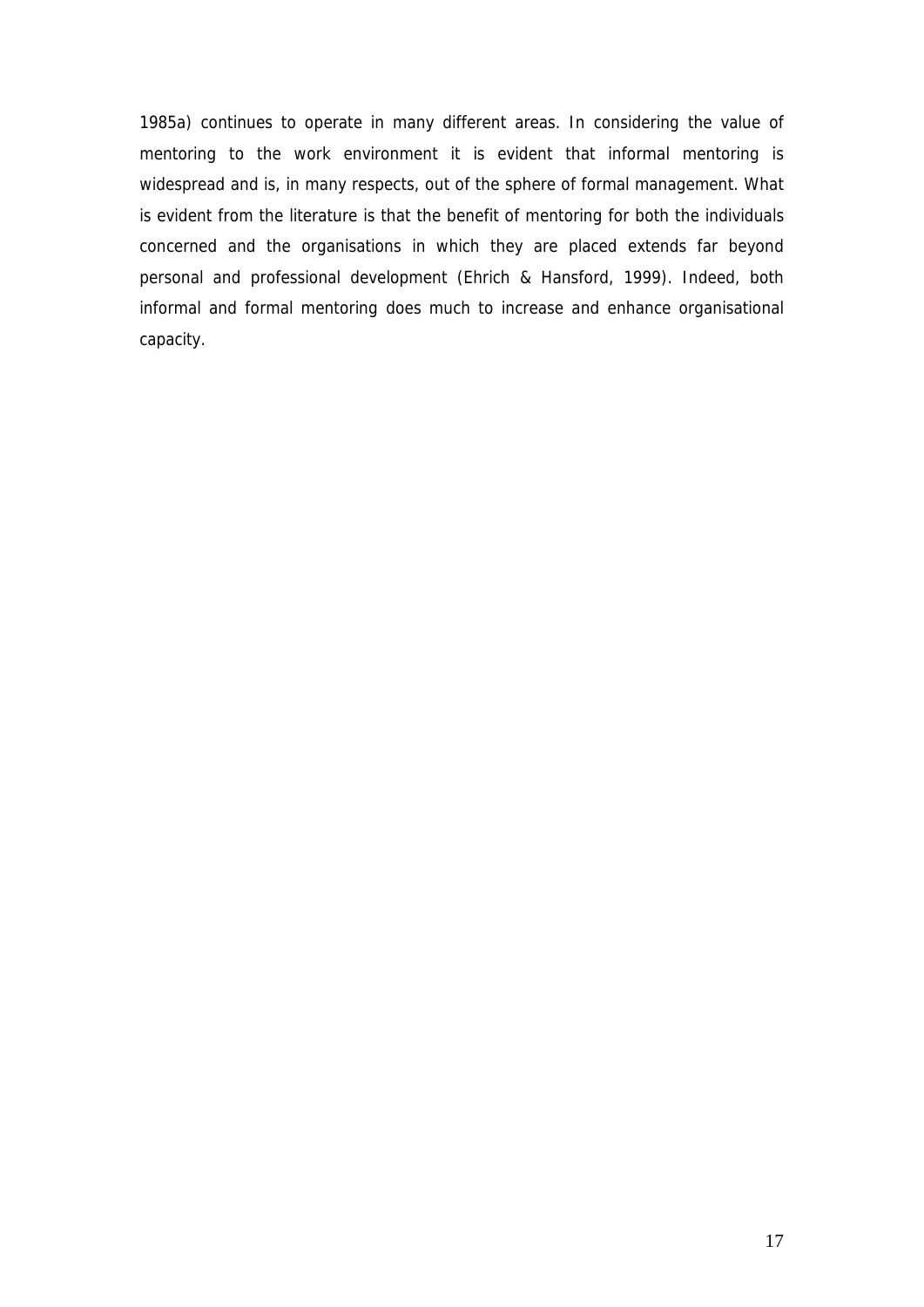#### **Section 3: Research Critiquing Traditional Mentoring**

#### - **Sociological critiques of mentoring**

Much previous research has drawn attention the benefits and challenges associated with traditional mentoring. However, few previous studies have attempted to critically analyse mentoring from a sociological perspective. One exception to this is Cropper (2000) who argues that from a feminist perspective, one of the problems with mentoring is that it may be seen as an individual solution to institutional or structural problems. This is particularly an issue with mentoring schemes aimed at those from socially deprived groups who may experience disadvantage in many different settings. The danger is that in such cases mentoring can be viewed as a marginalised, liberal activity focusing on the individual without dealing with structural or institutional issues and in turn promoting the status quo (Cropper, 2000).

Although not adopting a feminist perspective, Chandler (2005) discusses gender differences in respect of the manner in which men and women approach mentoring and argues that mentoring between males tends to focus on instrumental support within a career-advancement framework; whereas mentoring relationships between women is more focused on relational and psychosocial support (Chandler, 2005, p 8). Difficulties with sexual discrimination within mentoring relationships have been reported in some settings (Clawson & Kram, 1984); whilst other reports suggest women have missed out on mentoring due to organisational gender misbalances (Noe, 1988a, 1988b; Ragins, 1989). Similar difficulties (in terms of missing out on mentoring and discrimination within the mentoring relationship) are reported in relation to some minority groups. In a study analysing diversity from the mentors' perspectives, Thomas et al (2005) argue 'Given the lack of organizational status and power differences in peer relationships, diverse peer mentors may have greater opportunity to communicate about diversity and foster an understanding of it' (p553). From this perspective mentoring may be viewed as providing a mechanism by which organisational diversity could be expanded. However, in discussing this issue a cautionary note is given by Ehrich et al (2004) who analyse the impact of gender, ethnicity and race on mentoring and in doing so highlight the need for careful matching within mentoring.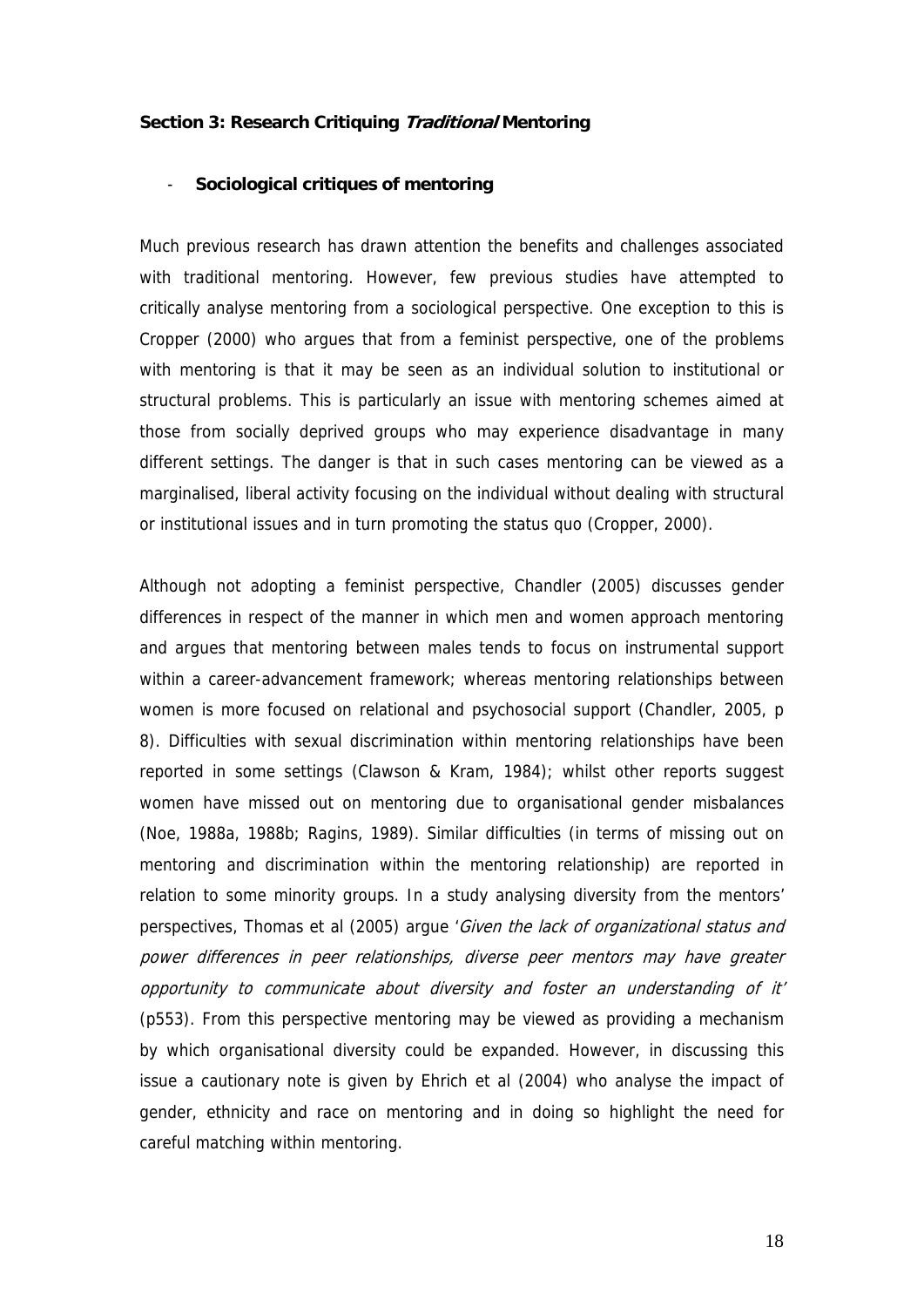The lack of critical conceptualisations and analyses of mentoring and peer mentoring suggest there is clearly much room for further academic critique in respect of the nature of diverse relationships within mentoring. This is particularly the case from a pedagogical and andragogical perspective. Possible approaches with which reciprocal peer learning may be researched and analysed are discussed at the end of this review.

#### - **The Benefits of Traditional Mentoring.**

One key study which analyses traditional formal mentoring programmes comes from Ehrich et al (2004) who undertook a large literature review analysing mentoring programmes in three professions: medicine, business and education. Ehrich et al (2004) argue that the personal development outcomes of mentoring identified in the literature relate to Kram's (1983, 1985a, 1985b) notion of the psycho-social outcomes of mentoring for both mentors and mentees. Such outcomes include personal growth, increased confidence, and self esteem as well as enhanced interpersonal contacts (Ehrich et al, 2004). Ehrich et al (2004) continue to argue that issues relating to the sharing of ideas and knowledge are benefits common to both mentors and mentees. Other positive commonalities relate to the opportunity for reflection and professional development.

The most frequently reported positive outcome identified in the literature review undertaken by Ehrich et al is collegiality and networking and sharing of ideas (2004). The second most noted benefit for mentors represents an increase in reflection and reflective practice, with a significant amount of the literature contesting that involvement in mentoring promotes reflection and appraisal of beliefs, ideas and practices. Other benefits for mentors include personal reward, growth or satisfaction (Ehrich et al, 2004).

Whilst Ehrich et al's (2004) study supports previous findings from Joyce et al (1997) who argue that from a psychological perspective, the intense interpersonal relationship characteristic of successful mentoring has key benefits for the protégé, mentor, and organization, other studies show that from the mentor's perspective, mentoring enhances individuals' sense of self-worth and self-esteem (Dalton & Thompson, 1986; Dalton et al, 1977). In addition to this, the literature suggests that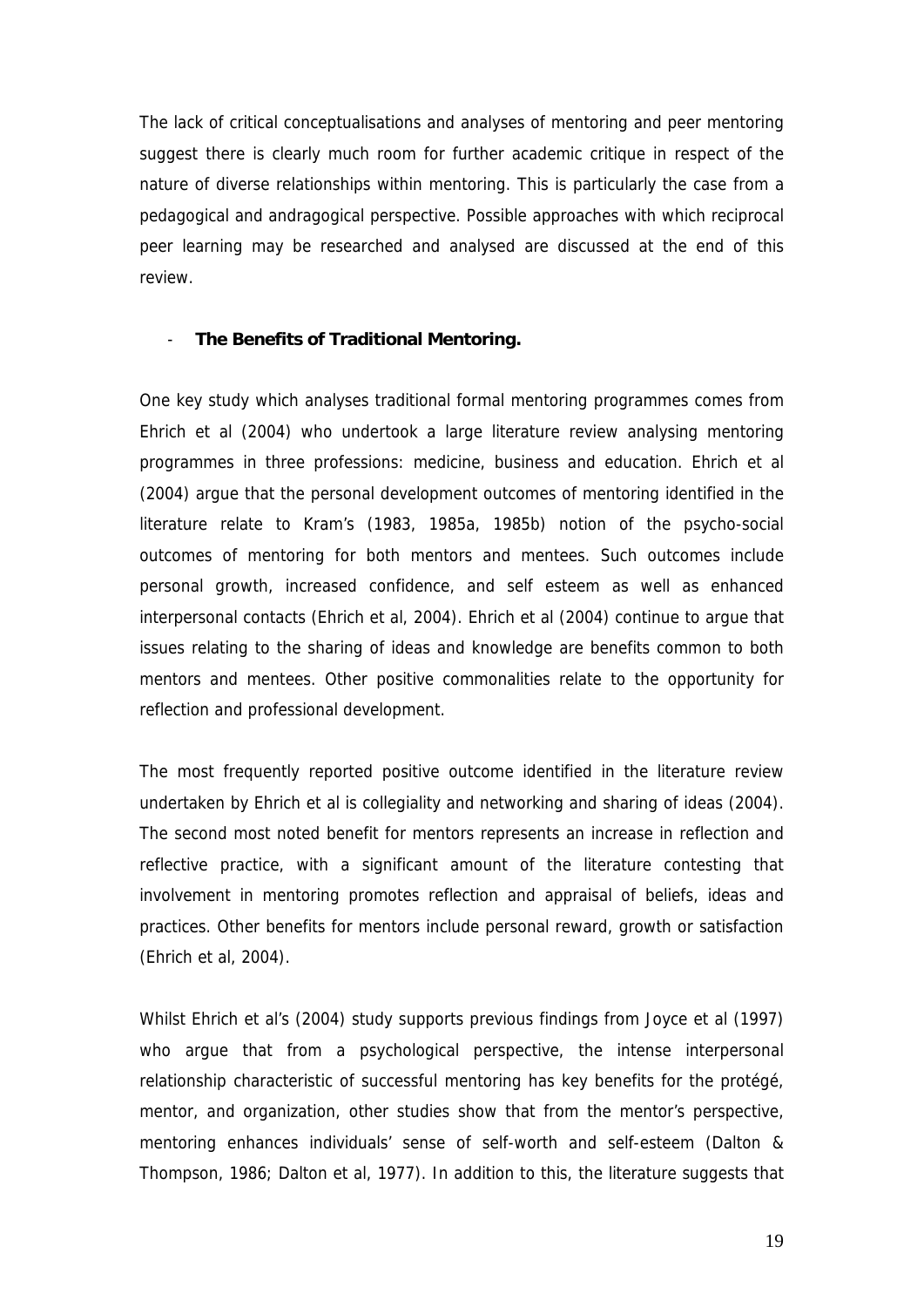participation in mentoring affords several work-related and socially focused rewards and benefits for mentors. Such rewards include greater organisational status as well as personal satisfaction and fulfilment (Ragins & Scandura, 1994). Mentors also benefit from the creativity and energy of the protégé (Kram, 1985) in addition to acquiring a sense of rejuvenation (Levinson et al, 1978). Furthermore, the mentor is likely to benefit from the loyal support base of the protégé and from organisational recognition given is respect of his or her capabilities as a teacher and advisor (Kram, 1985). In the longer term, the relationship between mentor and protégé can result in a loyal support base for the mentee as well as for the mentor (Kram, 1985).

Early research by Levinson et al (1978) highlights the value of mentoring for young men arguing that the relationship afforded by having a mentor represents one of the most important relationships in a young man's adult life. Later work by Levinson & Levinson (1996) identified similar benefits for young women mentees who participated in mentoring.

The benefits of mentoring from the perspective of the mentee are also discussed by Sanchez et al (2006) who argue that when compared to non-mentored individuals, protégés receive: greater career development and personal growth (Noe, 1988); have higher job satisfaction (Corzine et al, 1995); and achieve greater career attainment (Turban & Dougherty, 1994).

Organisational benefits of providing traditional mentoring programmes are identified by Murray and Owen (1991) who argue that formal mentoring: increases productivity; improves recruitment; motivates senior staff; and enhances service levels across the organisation. The value of mentoring in terms of increased productivity and enhanced workplace environment are also highlighted by Ehrich et al (2004) who argue that other positive organisational outcomes relate to retention of employees, the promotion of loyalty and improvements to workplace communications.

From the literature it is clear that mentoring has psychosocial and occupational benefits for both parties within the mentoring relationship. What is also evident is that the supportive nature of mentoring has far-reaching beneficial effects for both the individuals involved and the organisations in which they are placed. Indeed, the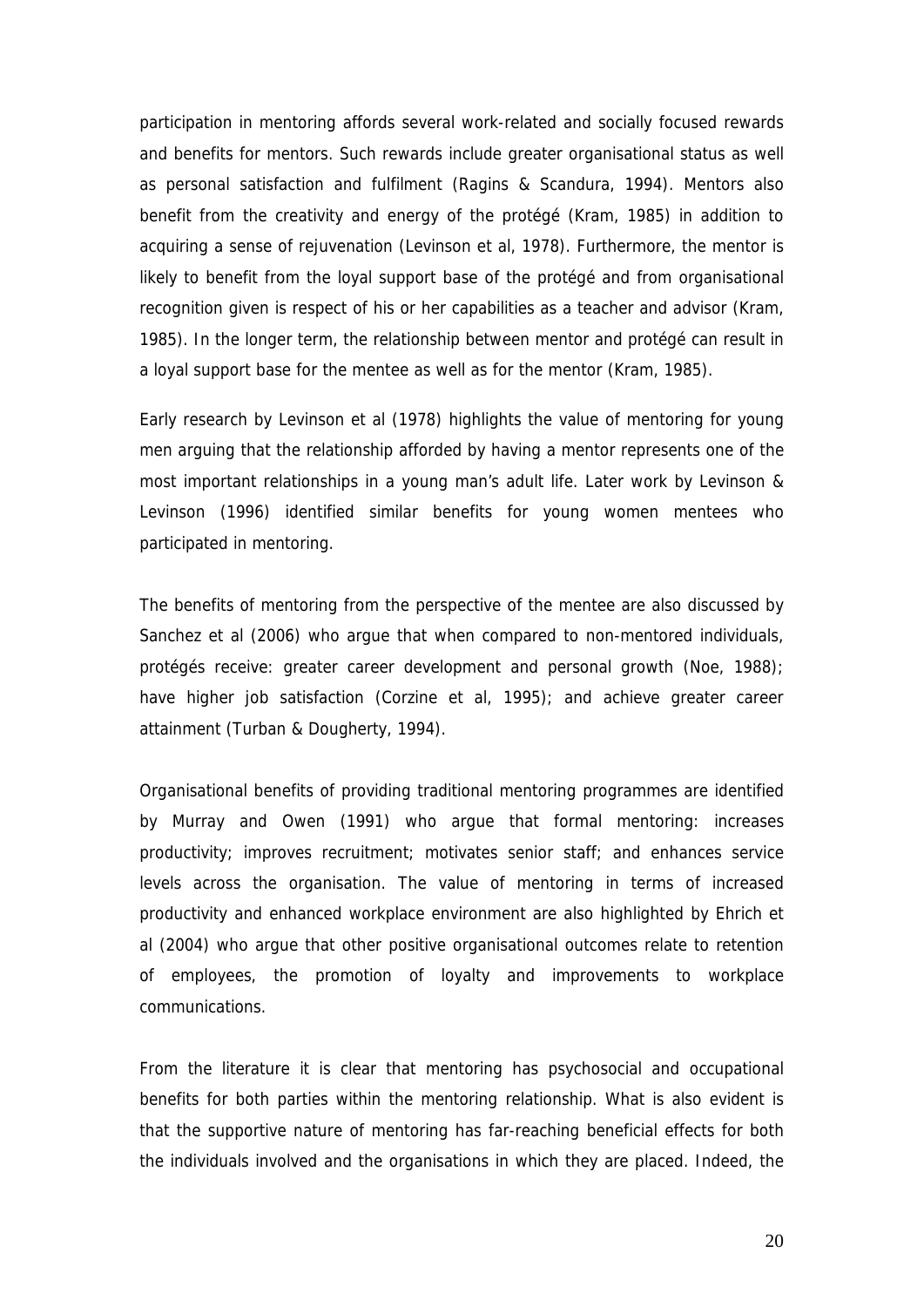role of mentors in providing support to junior colleagues in the removal of organisational barriers to advance their career not only benefits the individual but also increases organisational capacity in terms of the management of professionals and junior managers (Hunt & Michael, 1983; Joyce et al, 1997; Noe, 1988a; Wilson & Elman, 1990; Zey, 1984).

#### - **The Challenges of Traditional Mentoring.**

Like all relationally-focused programmes and projects, the individual and organisational outcomes of mentoring are not always positive. Long (1997) identifies various challenges for both mentors and mentees and argues 'under various' conditions, the mentoring relationship can actually be detrimental to the mentor, mentee or both' (p. 115). Long continues to identify various concerns for those participating in mentoring, including; time constraints, poor planning of activities within the mentoring process, unsuccessful matching of mentors and mentees, misunderstandings about the mentoring process, and difficulties in accessing mentors for minority groups (1997).

Ehrich et al (2004) also identify numerous challenges in respect of involvement in mentoring for both mentees and mentors and note that for mentors, the main issues reported in the mentoring literature, relate to: a lack of time; a lack of training; unsuitable pairings manifested by professional incompatibility; and perceptions that mentee behaviour is not acceptable (including a lack of commitment and unrealistic expectations). Some mentors perceive mentoring to be burdensome and an increase of their workload. Other difficulties reported by mentors relate to a lack of training and preparation for the mentoring role. This results in uncertainty regarding the aims and goals of the mentoring programme. In addition to this, problems associated with race and gender are identified for mentors within the business profession. Such problems reflect males being paired with females and people of different ethnic groups being paired together. Similar difficulties were reported by mentees (Ehrich et al, 2004).

Difficulties identified in the literature pertaining specifically to mentees include: a lack of mentor interest; inadequate training of mentors; problems' with mentor behaviours (overly critical or defensive); and perceptions that asking for help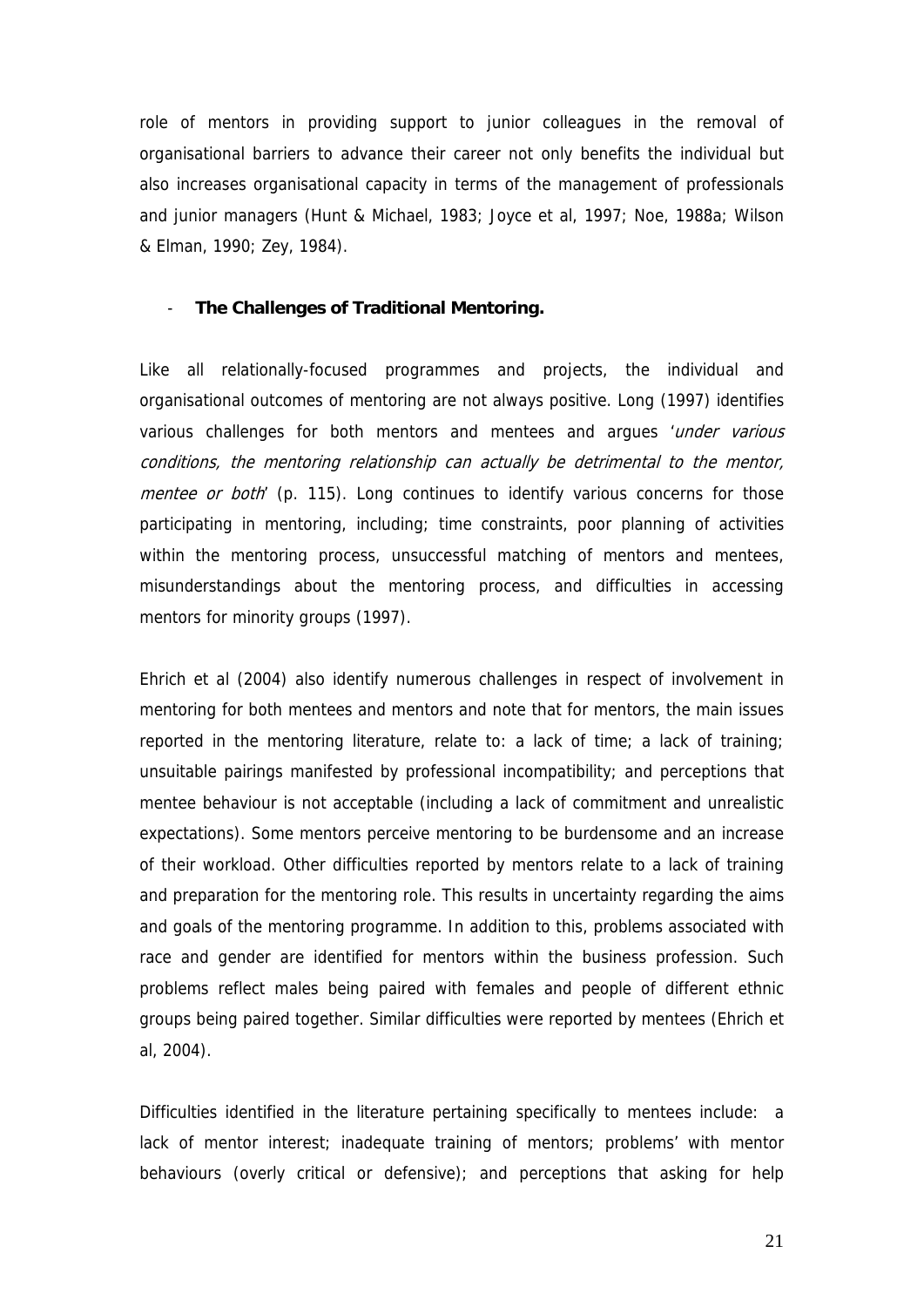equates to a weakness. Mentoring relationship 'mismatches' generally reflect professional or personal incompatibility and include issues of gender and race (Ehrich et al, 2004).

In addition to individual challenges, the provision of formal mentoring programmes may also cause some managerial and administrative problems for the organisations in which the mentoring occurs. One of the practical difficulties associated with mentoring is identified by Jacobi (1991) who draws attention to difficulties associated with manner in which formal mentoring programmes are evaluated; with some organisations carefully monitoring the success and value of the programmes whilst others use weak or vague evaluative techniques (Jacobi, 1991). From a research perspective this makes the possibility of undertaking cross-organisational evaluations of mentoring difficult.

Other organisational difficulties are identified by Douglas (1997) who points to problems: coordinating mentoring initiatives within a wider organisational ethos or remit; around funding and resource management: maintaining cross-organisational support for mentoring (Douglas, 1997). Whilst a detailed analysis of the organisational challenges associated with mentoring programmes is offered by Ehrich et al (2004) who draw attention to various issues including: a lack of commitment from management often manifested by a belief that mentoring should not be formalised; high staff-turnover; a lack of partnership working amongst staff; difficulties for staff in relation to time management, particularly around the timing of mentoring meetings to fit the wider organisational schedule; funding and resource related difficulties including problems administering mentoring programmes; and cultural or gender biases resulting in negative experiences for mentees and mentors alike (Ehrich et al, 2004).

To summarise, having considered the benefits and challenges of mentoring it may be concluded that most of the benefits are **individually** experienced, reliant on the quality of the mentoring relationship. Conversely, the challenges of mentoring tend to reflect **organisational** and administrative issues such as a lack of time or a weak organisational structure.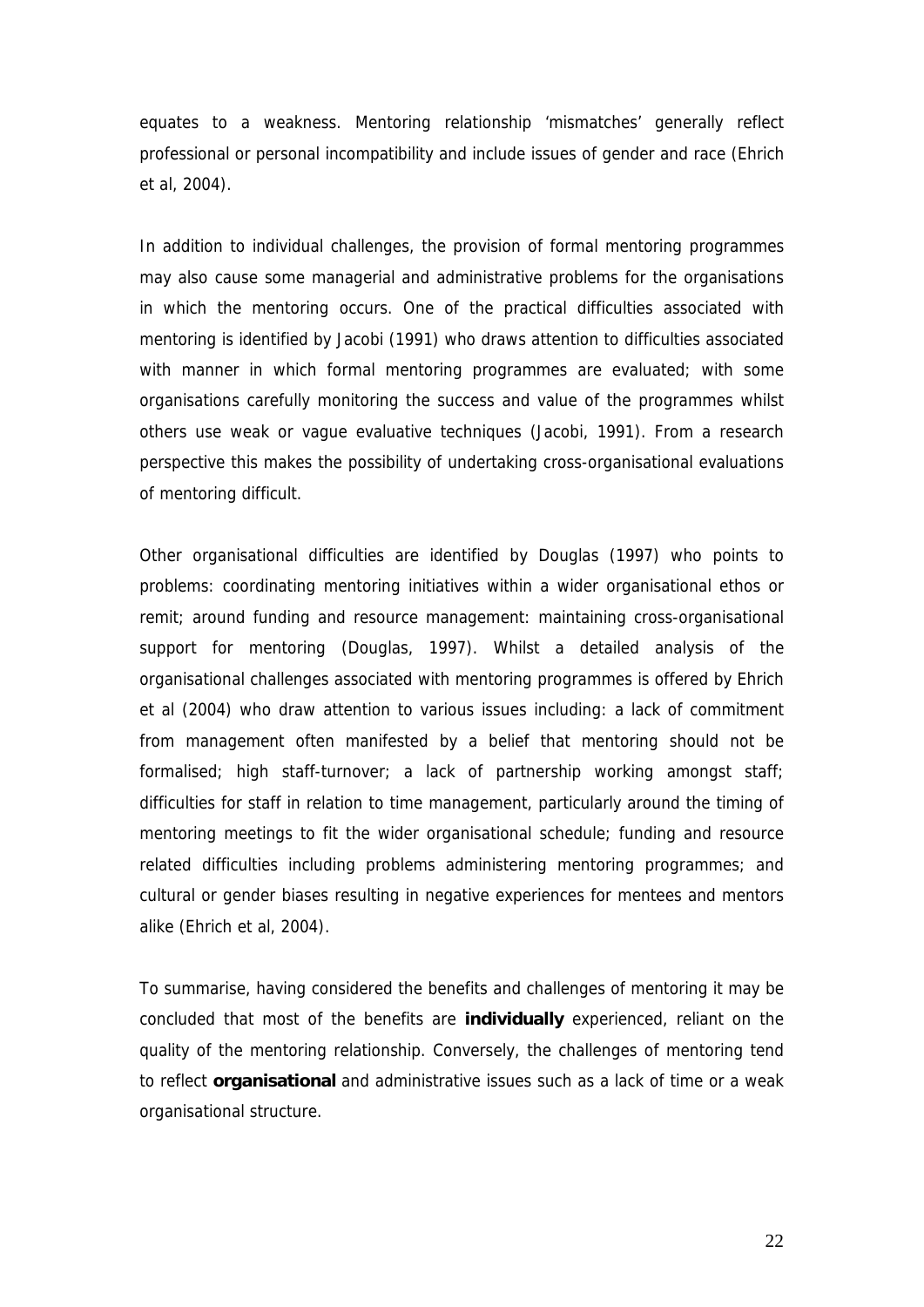#### **Section 4: Reciprocal Peer Learning & Support in Education**

#### **Conceptualisations of Peer Learning**

Like **traditional** mentoring, various terminologies are used across the literature to describe **peer** mentoring activities. Such terminologies include Peer Tutoring, Peer Assisted Learning and Supplemental Instruction. The value of Peer Tutoring from a teaching perspective is probably best summed up by Topping (2005) who contests… 'Arguably, there is no better apprenticeship for being a helper than being helped' (p 634).

Work by Vygotsky (1978) is useful in encapsulating and defining the pedagogical value of reciprocal learning. Vygotsky (1978) introduced the concept of the 'zone of proximal development' in which student learning is prompted and enhanced by interaction with peers arguing that ... 'an essential feature of learning is that it creates the zone of proximal development; that is learning awakens a variety of internal developmental processes that are able to operate only when the [student] is interacting with people in his environment and in cooperation with his peers. Once these processes are internalised, they become part of the [student's] independent developmental achievement . . . . developmental processes do not coincide with learning processes. Rather, the developmental process lags behind the learning process; this sequence then results in zones of proximal development (1978, p 90). In sum, Vygotsky's (1978) theory of the 'zone of proximal development' suggests that an individual can enhance the cognitive level they are able to achieve on their own by learning with a more capable peer (or teacher).

It is within this zone of proximinal development that the following sections, focusing on the various aspects of peer mentoring and learning, may be contextualised.

## **Peer Mentoring and Tutoring in Higher Education: Definitions and Concepts**

In discussing difficulties defining Peer Tutoring, Topping (1996) argues that increased popularity of peer tutoring as a learning and teaching approach in Higher Education has resulted in it become increasingly difficult to conceptualise. Later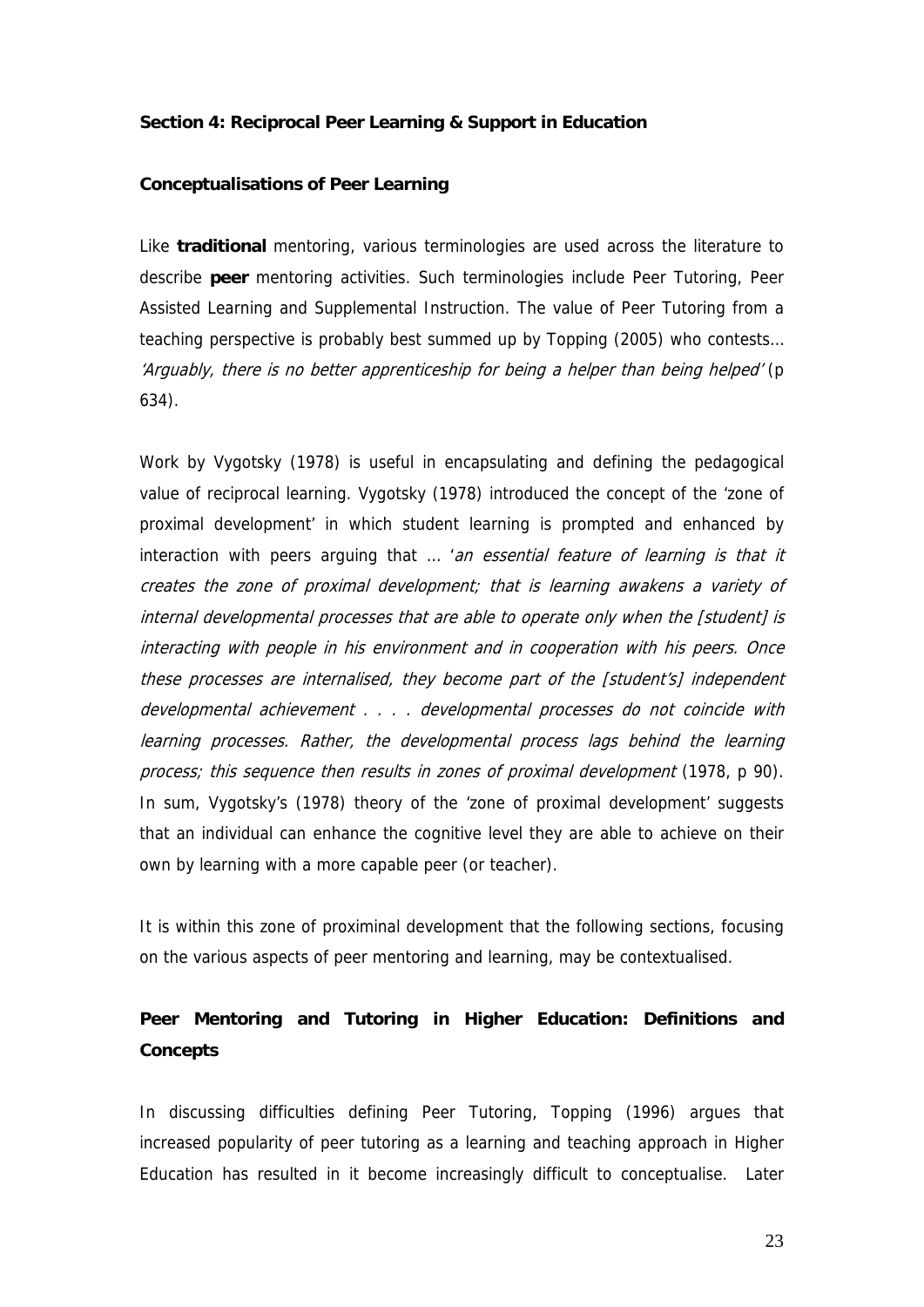work by Topping (2005) also discusses the confusion between "tutoring" and "mentoring" and suggests that the literature compounds this confusion. Anderson & Boud (1988) also describe the complexities involved in defining peer learning and tutoring and argue that peer learning is a phenomenon in its own right that should be seen as separate from more formal methods of learning and teaching.

The confusion between "tutoring" and "mentoring" is evident across the literature. Topping and Ehly (2001) argue that such confusion is due to linguistic differences in different countries. They continue to argue that whilst the terms are often used synonomously in the US, mentoring differs from tutoring in that it can be defined as… an encouraging and supportive one-to-one relationship with a more experienced worker (who is not a line manager) in a joint area of interest. It is characterized by positive role modeling, promoting raised aspirations, positive reinforcement, openended counseling, and joint problem solving (Topping & Ehly, 2001, pp 116-117). Peer Tutoring on the other hand has a learning element characterised by '... specific role taking: at any point someone has the "job" of tutor while the other (or others) are in role as tutee(s). It typically features high focus on curriculum content' (Topping & Ehly, 2001, p 113). This perspective was later further developed by Topping who argued that Peer Tutoring involves... 'the acquisition of knowledge and skill through active helping and supporting among status equals or matched companions. It involves people from similar social groupings who are not professional teachers helping each other to learn and learning themselves by so doing' (Topping, 2005, p 631).

Unlike traditional mentoring, which is generally conceived to encompass a supportive or developmental relationship, an important element of peer mentoring and tutoring is mutual learning. This perspective is supported by Anderson and Boud (1988) who contest that an important aspect of peer learning relationships is that they tend to be flexible in nature and involve students learning from each other whilst offering and receiving emotional support.

An alternative conceptualisation of peer learning is cooperative learning which is defined as working together in an interdependent manner in pursuit of specific shared goals or outputs (Slavin, 1990). Topping (2005) argues that cooperative learning involves 'the specification of goals, tasks, resources, roles, and rewards by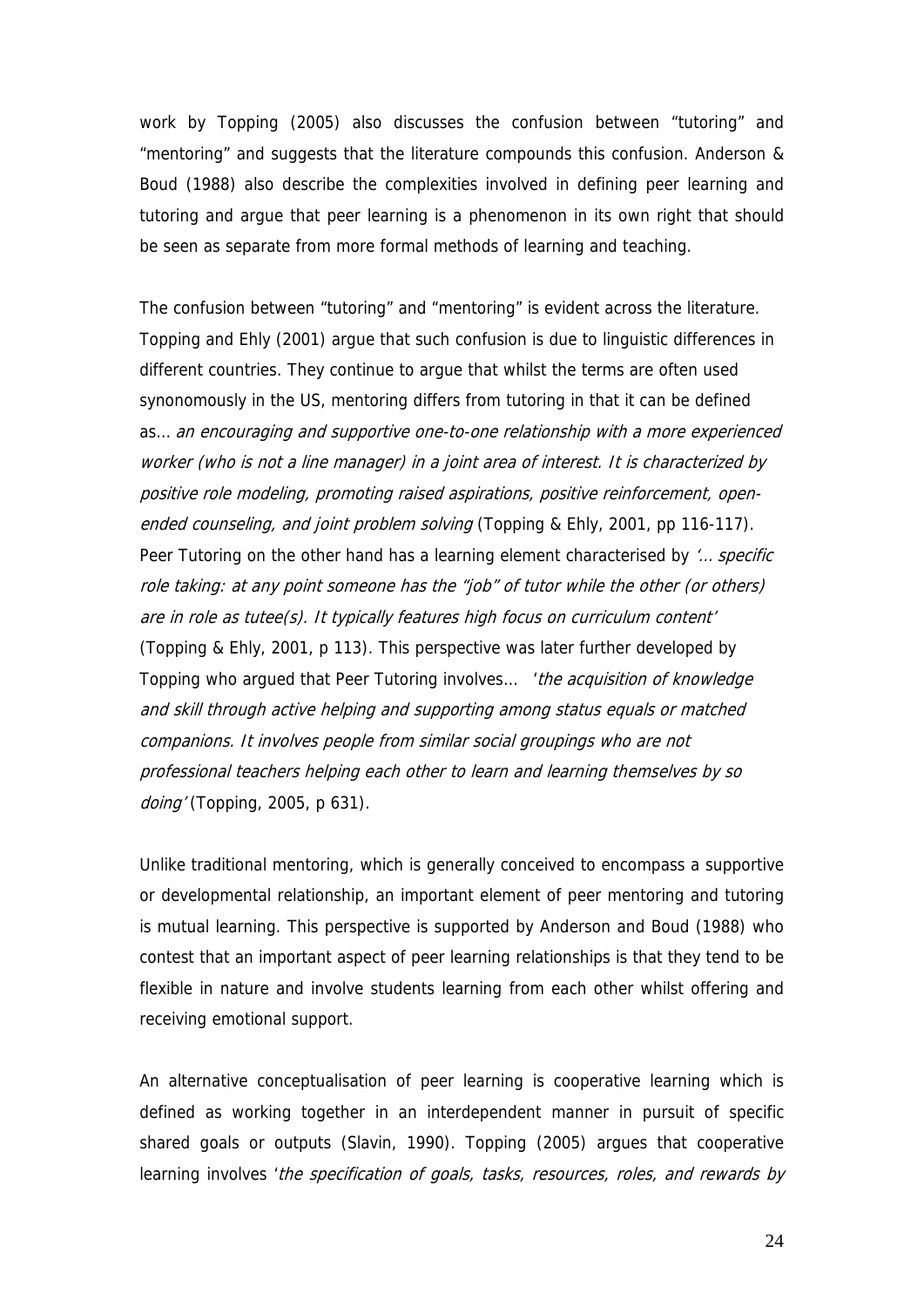the teacher, who facilitates or more firmly guides the interactive process. Typically operated in small groups of about six heterogeneous learners, CL often requires previous training to ensure equal participation and simultaneous interaction, synergy, and added value' (p 632). In considering cooperative learning, questions arise regarding as to whether this definition actually represents peer tutoring, indeed in many respects it would seem that cooperative learning is 'group-work'.

#### - **Typologies of Peer Tutoring and Learning**

The benefits of using a typology to conceptualise social phenomena is that such an approach provides a detailed explanation or depiction which usually incorporates the wider context. Two typologies of Peer Tutoring are proposed by Topping (1996, 2005). The first identifies the characteristics of Peer Tutoring (PT):

- 1. Curriculum content: PT may be knowledge or skills oriented, or a combination of both.
- 2. Contact constellation: Whereby one tutor works with a group of students (less common is peer tutoring in pairs).
- 3. Year of study: Tutors and tutees may be from the same, or different, year of study.
- 4. Ability: PT pay be offered on either a same-ability or cross-ability basis.
- 5. Role continuity: A structured switching of roles may occur as the roles of tutor and tutee may not be permanent.
- 6. Place: PT varies according to location.
- 7. Time: Scheduling for PT may be fixed or flexible.
- 8. Tutee characteristics: Tutoring may be targeted at specific groups of students based on ethnicity, race, gender, ability or other characteristic.
- 9. Tutor characteristics: May differ in terms of ability, age and other characteristics.
- 10. Objectives: PT project targets may differ in terms of intellectual gains, formal academic objectives, affective and attitudinal gains, individual social and emotional gains (Adapted from Topping, 1996, pp. 321-322).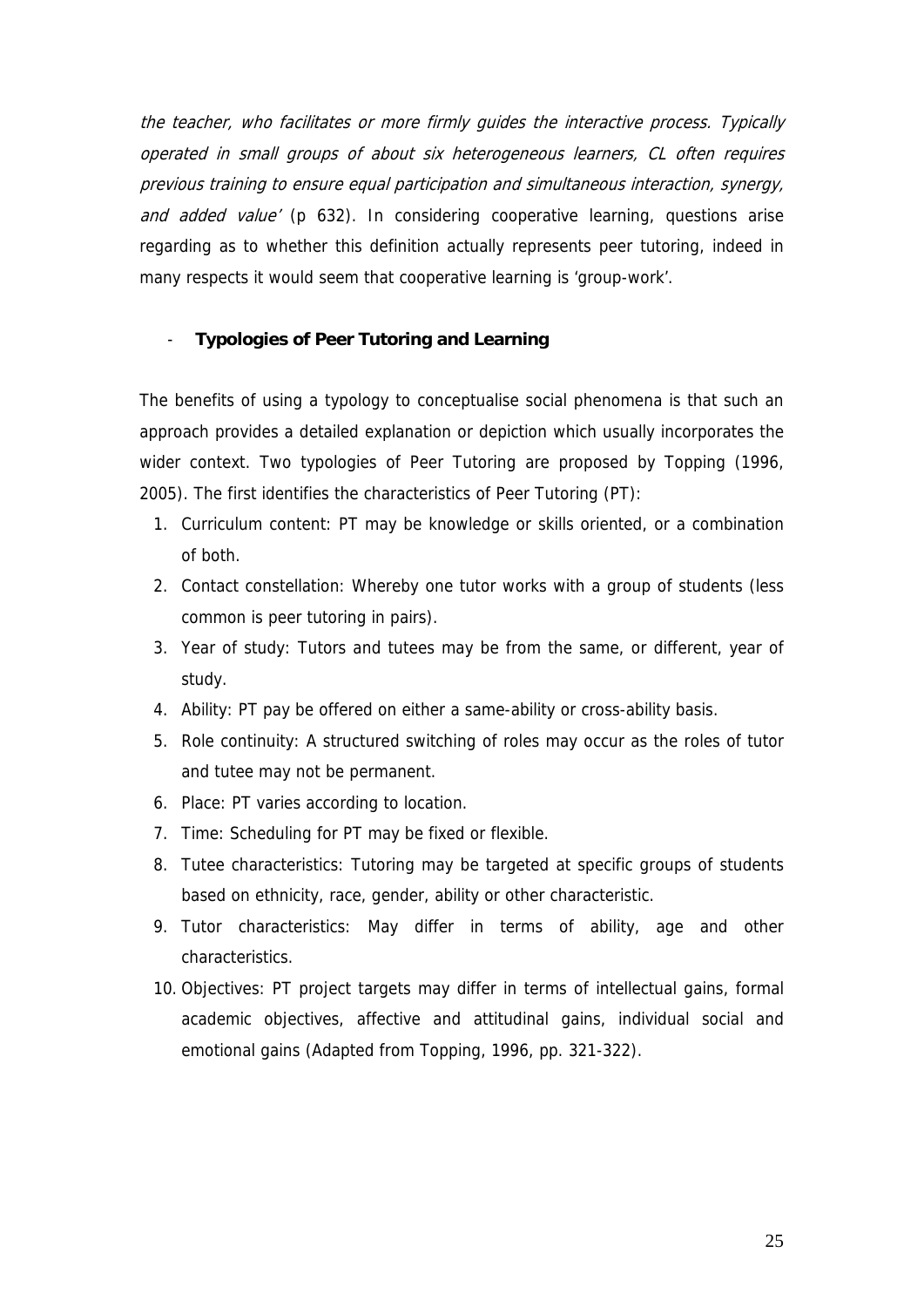A later typology devised by Topping (2005) describes thirteen organisational dimensions in which Peer Learning (PL) occurs:

- 1. Curriculum content: PL may focus on knowledge and / or skills.
- 2. Contact constellation: Refers to the size of the peer learning group which may vary from 2 to 30 or more.
- 3. Within or between institutions: PL usually takes place within a single organisation but can occur between organisations, such as between university students and school pupils.
- 4. Year of study: Tutors and tutees may be from the same or different years, and may be the same or different age.
- 5. Ability: Whilst most PL occurs on a cross-ability basis, there is increasing interest in same-ability tutoring (although concerns exist regarding 'metaignorance' when the tutor does not realise they do not know the facts).
- 6. Role continuity: Within PL there is the scope to exchange roles (reciprocal peer learning).
- 7. Time: PL may occur during regular lesson time or outside curricula hours. Depending on whether it is substitutional or supplementary for teaching (or both).
- 8. Place: The location for PL can vary greatly.
- 9. Helper characteristics: Depends upon the ability of the tutor. However, tutoring generally challenges both tutor and tutee.
- 10. Characteristics of the helped: Tutees may include a particular targeted subgroup including: the especially able or gifted, those with learning disabilities, those considered at risk of under-achievement, failure, or dropout, or those from ethnic, religious, linguistic, and other minorities.
- 11. Objectives: PL objectives may be based upon: intellectual (cognitive) crtierion; academic focused; achievement based; affective and / or attitudinal; socially and / or emotionally focused; related to self-image; organisational (reducing dropout, increasing access).
- 12. Voluntary or compulsory: PL may be a compulsory part of a programme or participation may be on a self-selecting, voluntary basis.
- 13. Reinforcement and rewards: Some PL projects require extrinsic reinforcement for the tutors, and some times tutees (payment, accreditation), while others rely on intrinsic motivation. (Adapted from Topping, 2005, pp 633-634).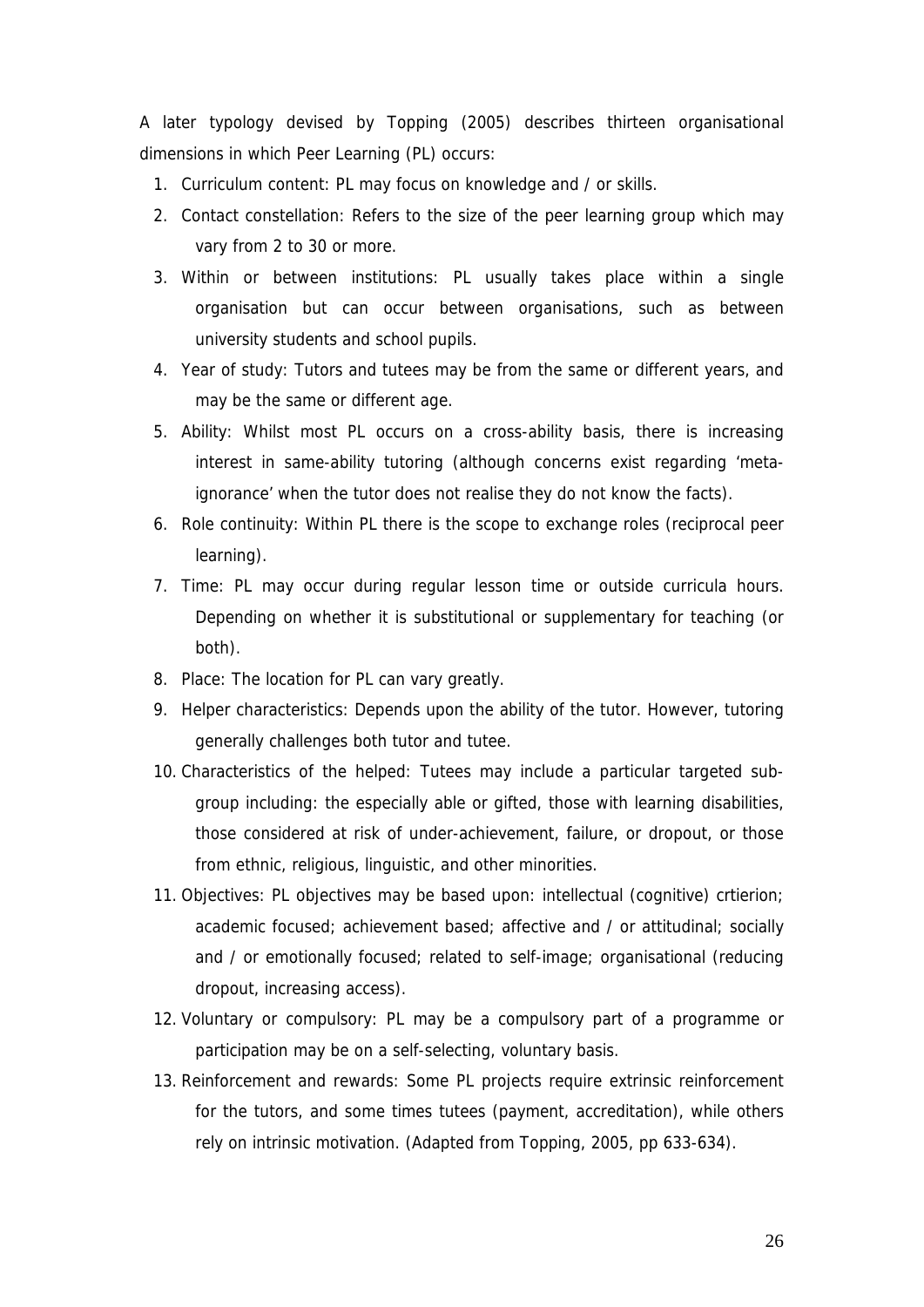Whilst both of these typologies provide a broad overview of the characteristics and features of peer tutoring they may criticised for lacking in depth and empirical grounding. The following section builds on the descriptive account given by Topping by discussing the wider context of Peer Tutoring in Higher Education.

#### **Peer Assisted Learning**

Peer Assisted Learning (PAL) is defined as: *empowering students to take greater* ownership and responsibility for their own learning. PAL sessions provide a setting for students to collaborate in discussing and solving problems, working through examples, reviewing the content of lectures and sharing lecture notes, identifying key issues, and anticipating and answering potential examination questions. (Capstick & Fleming, 2002, 70). Whilst PAL enhances student learning by promoting a deep approach to learning in which individual students are able to develop high level cognitive skills, it also provides the medium through which students are able to develop as independent learners (Wallace, 1997).

In many respects PAL is viewed as cooperative learning in which students are encouraged to '...take responsibility for their own learning which could lead to a greater involvement in the learning process thereby promoting learning through the interaction within discussion' (Wallace, 1997, p 97). The cooperative nature of learning within the PAL model is also discussed by Congos & Schoeps (1998) who suggest that Peer Assisted Learning participants collaborated ... "... to supply missing information or attempt solutions to problems as they help each other... Misconceptions, omissions, and ineffective problem solving mechanisms are discovered, corrections are attempted, and information about solutions exchanged among those present (p 5). In helping students overcome misconceptions about learning, PAL may be viewed as a mechanism through which students 'make sense' of their work through the group abstraction of knowledge (Gibbs, 1990) and the development of critical thinking skills (Congos et al., 1997; Wilcox and Koehler, 1996).

Although much of the literature suggests that PAL does much to enhance 'higher order' skills, this view is not uncontested. Indeed, Capstick & Fleming (2002) suggest that there is little or no evidence to support this perspective and that such assertions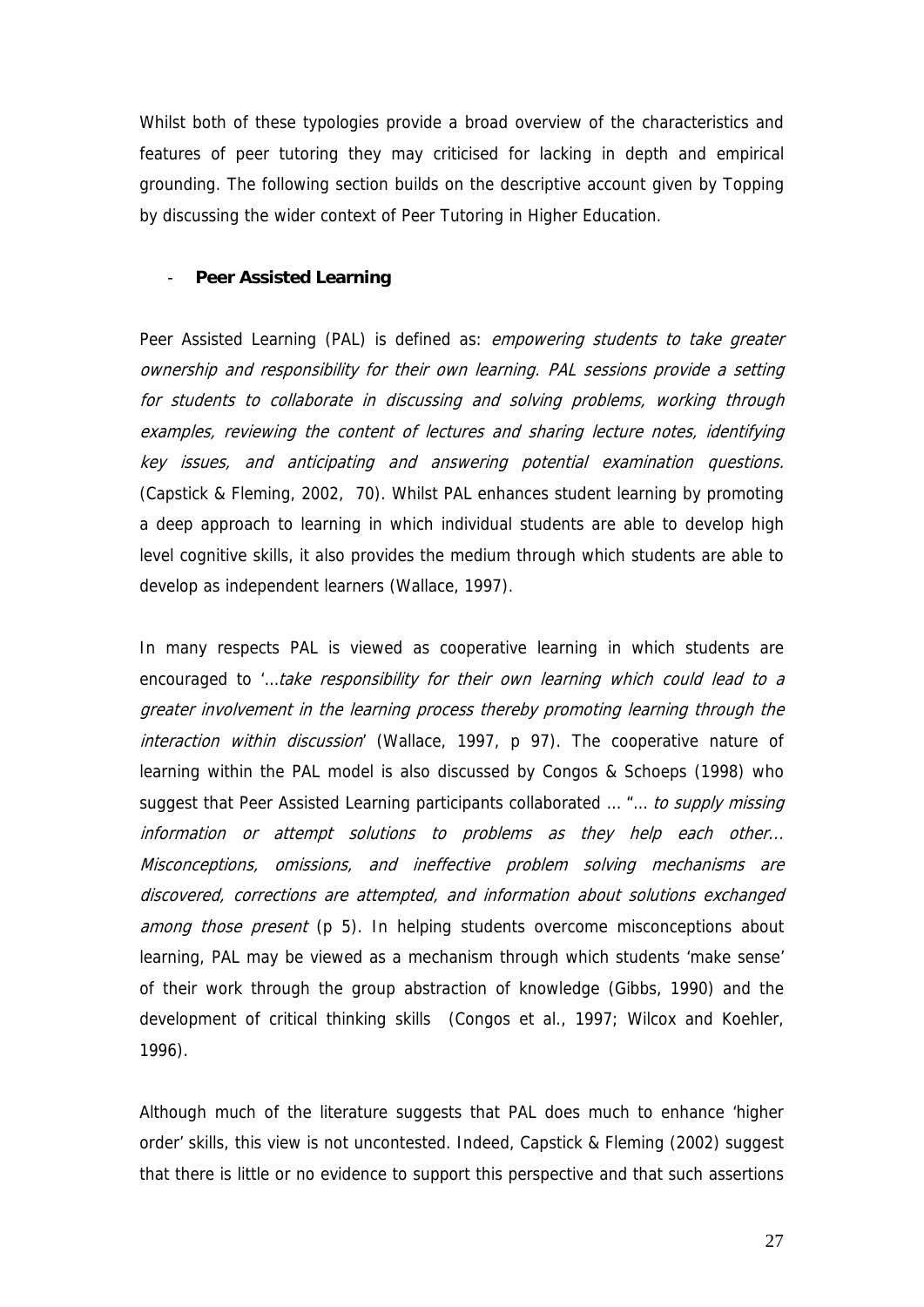lack empirical grounding. Despite such doubts, research suggests PAL is used as a tool to aid retention or boost academic performance in many institutions (Blanc et al., 1983; Congos and Schoeps, 1993; Etter et al 2000; Kochenour et al., 1997).

To summarise, it would appear from the literature that peer assisted learning is a form of collaborative learning in which students are encouraged to make sense of their work through developing problem-solving and critical-thinking skills. Although there are some arguments to the contrary, it may be contested that, like other forms of peer tutoring, peer assisted learning promotes independent learning. However, the impact of this on deep learning has yet to be established.

#### - **Supplemental Instruction**

In the USA, reciprocal peer learning is often developed under the guise of 'supplemental instruction'. Manchester Community College (USA) defines Supplemental Instruction (SI) as 'an academic assistance program that utilizes peerassisted study sessions. SI sessions are regularly-scheduled, informal review sessions in which students compare notes, discuss readings, develop organizational tools, and predict test items. Students learn how to integrate course content and study skills while working together.' (Manchester Community College, 2008. [www.mcc.commnet.edu](http://www.mcc.commnet.edu/)). Supplemental Instruction travelled to Britain in the early 1990s via Kingston University and involves senior students working with their junior counterparts on subject specific work; it has been credited with supporting retention by helping students realise their potential through improving study skills (Wallace, 1992).

Research into the value of SI is discussed in the literature. Price & Rust (1995) investigated the use of supplemental instruction (SI) to support student learning on business modules at Oxford Brookes University. The intention of this project was to explore whether the SI process could also be used to provide additional support for students on very large introductory modules, especially in laying a firm foundation for later study in stage two of the course. Using a mixed methodological approach, data was collected and analysed in order to investigate the benefits of the scheme for students in both the short and long term. The findings suggest that attendance at some SI sessions has both an immediate effect in improving results, and also has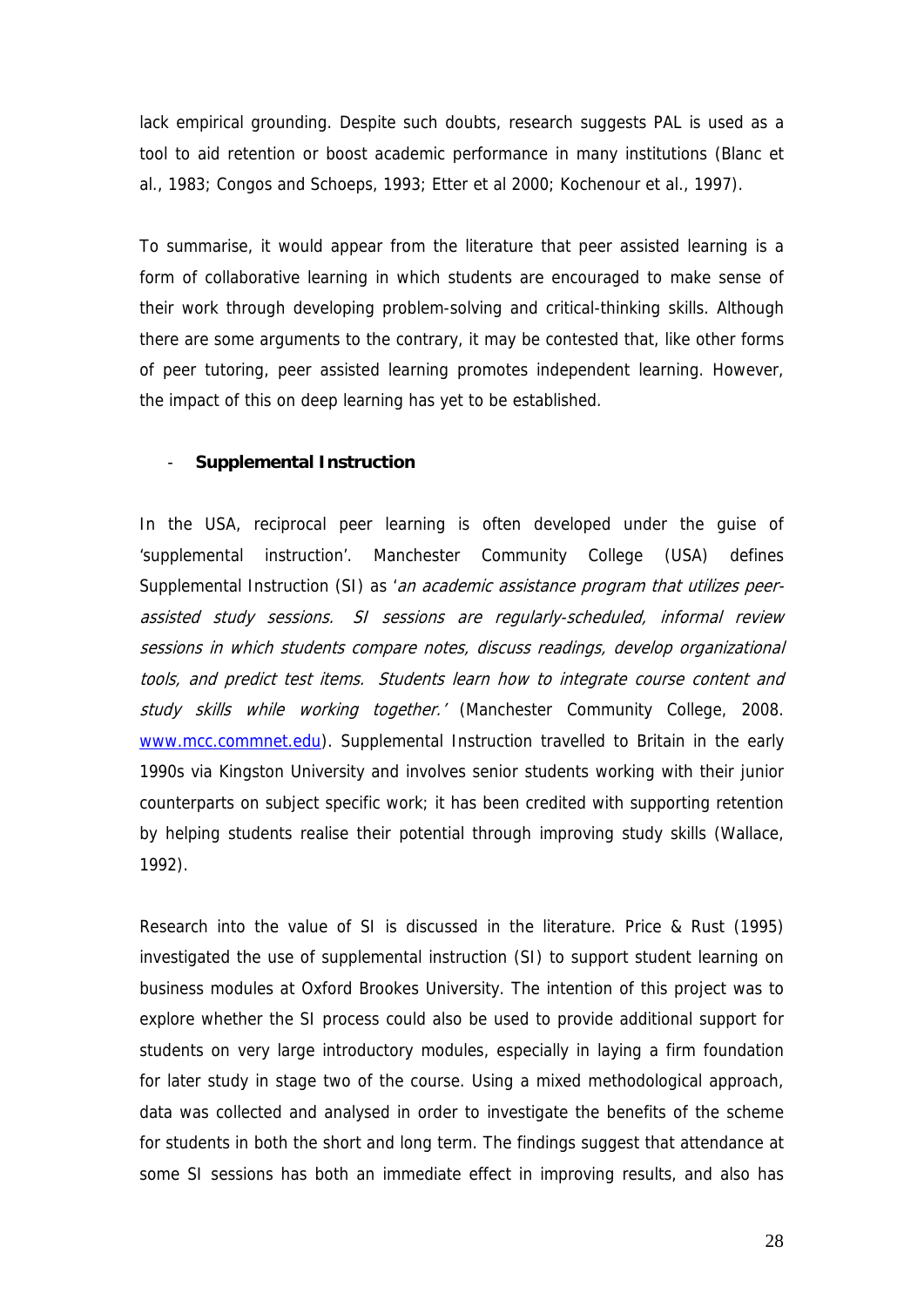sustained and transferable benefits. However, Price & Rust argue that the long-term effects of SI appear to be limited by the context of the subject matter, the teaching approach, and/or the nature of the task and the skills required (1995).

The short-term impact of participation in SI was also discussed by Fayowski & MacMillan (2008) who utilised statistical analysis techniques to undertake a comparative analysis of the impact of SI on first year student assessment results. The study findings suggest that the odds for success are 2.7 times greater for the SI participants than for non SI participants (Fayowski & MacMillan; 2008).

Whilst it would seem that SI has an immediate pedagogic impact on student performance in terms of academic success doubts exist as to the academic validity of the manner in which such success is measured. Indeed, McCarthy et al (1997) argue that methods of assessing the effectiveness of Supplemental Instruction have not conclusively demonstrated whether or not it improves student performance in the university environment. They contest that analyses which show that students attending SI perform better academically than their counterparts fail to account for other factors which may affect academic performance. Such criticisms bring into question the validity of research into SI and similar programmes, the value of such programmes to individual students overall scholarly performance remains largely unresearched. Moreover, there is little doubt that it is a useful pedagogic tool which both supports and enhances student success.

#### - **Peer Tutoring and Mentoring in Higher Education**

Prior to examining the literature pertaining specifically to peer learning and support within **Higher Education**, it is necessary to first conceptualise the terms within the context of academia. Topping (1996) identified three types of tutoring in FE & HE:

- 1. Tutoring of students whereby mentoring forms workplace link (eg) educational programmes such as nursing)
- 2. Tutoring of trainees studying for a qualification
- 3. Tutoring comprising support for teaching staff (p 333)

The literature suggests that within higher education, peer mentoring and tutoring relationships are built upon equality in terms of 'power'. At its widest, peer mentoring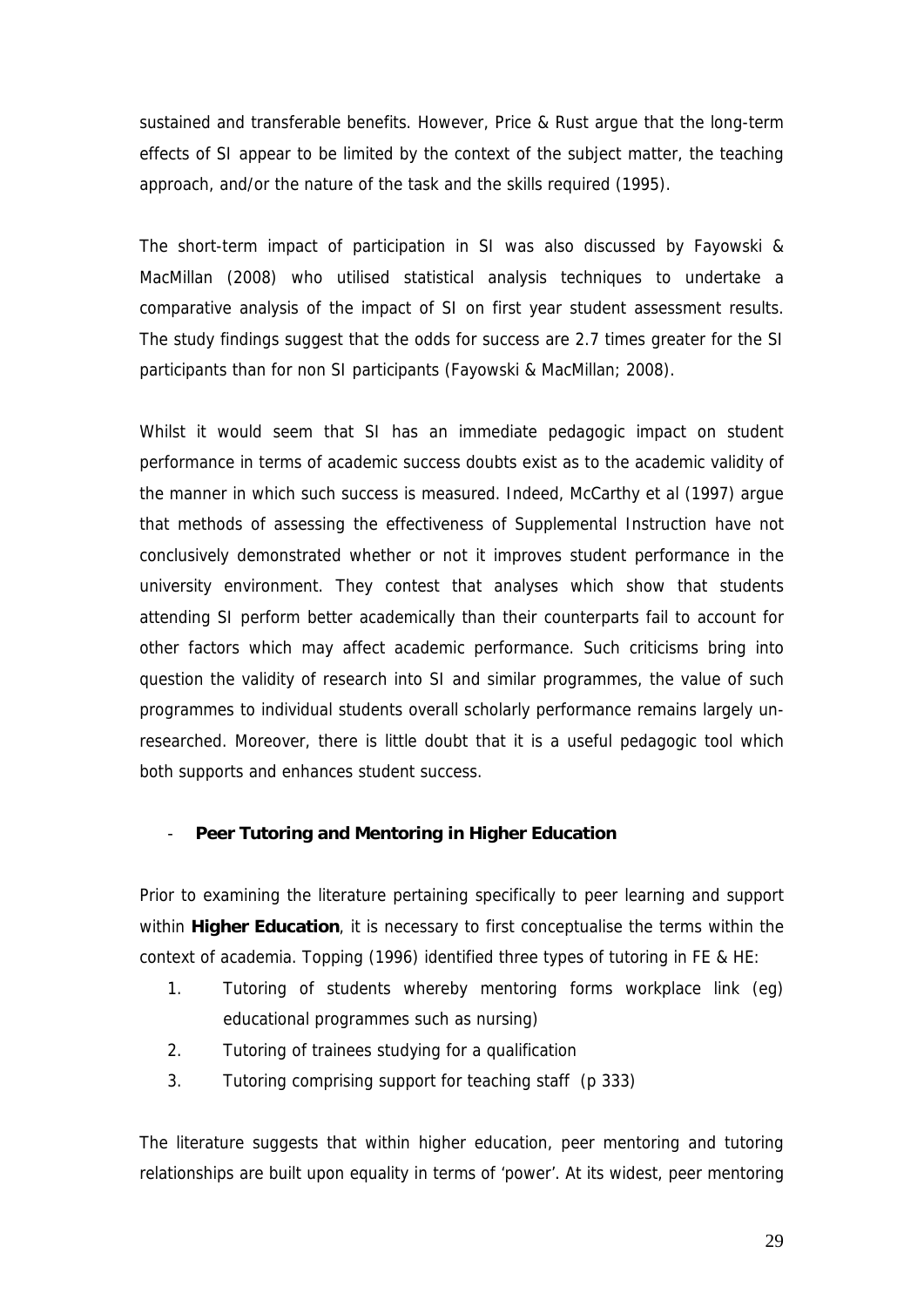provides a wide range of support and consciousness-raising. By using reflection, mentors are able to challenge mentees' perspectives and deal with difficulties and challenges as they arise. Thus through consciousness-raising student mentors enable mentees to develop the *structural context* of academia (Cropper, 2000, p 603).

The cognitive processes involved within the peer tutoring relationship are explored in the literature with particular note being made of the value of questioning and verbalisation in promoting a successful peer tutoring experience (Durling & Schick, 1976; Bargh & Schul, 1980; Webb, 1982). Whilst mixed ability pairing is also discussed by Rosen et al (1977) who argue that pairing students with individuals of greater ability impacts positively on achievement of the tutees (fixed dyadic tutoring). An earlier study by Goldschmid & Goldschmid (1976) analyses the use of dyadic reciprocal peer tutoring in an undergraduate psychology module of 250 students. Evidence from this study suggests those involved in peer tutoring achieve higher results than those who do not (Goldschmid & Goldschmid, 1976). Whereas improved academic achievement is a key feature of peer tutoring within mixed ability pairings, it is not always that simple. Topping & Ehly (2001) discuss the outcomes of peer tutoring in same-ability pairings and argue that in such cases the emphasis shifts from the acquisition of basic skills shift to more complex and 'higher order skills' (Topping & Ehly, 2001). Whilst the impact on 'higher order skills' is difficult to measure, an experimental research approach adopted by Fantuzzo et al (1989) found that those students who had been involved in peer tutoring did better than those who had not. In addition to enhanced individual achievements one of the more important outcomes of peer tutoring is seen in the way individual students learn in that it encourages students to move beyond independent learning towards becoming interdependent learners (Boud, 1988).

The effectiveness of Peer Tutoring in enhancing student learning is investigated by Reid et al (1997) who analyse the value of triadic tutoring. Whilst a significant weakness of this study is that the tutoring to which it refers occurs in the presence of a lecturer, the findings do make a notable contribution to debates in this area. In addition to reducing lecturing time, Reid et al argue that peer tutoring increases deep learning and promotes transferable skills by encouraging students to work together in groups and consult the sources of material (1997).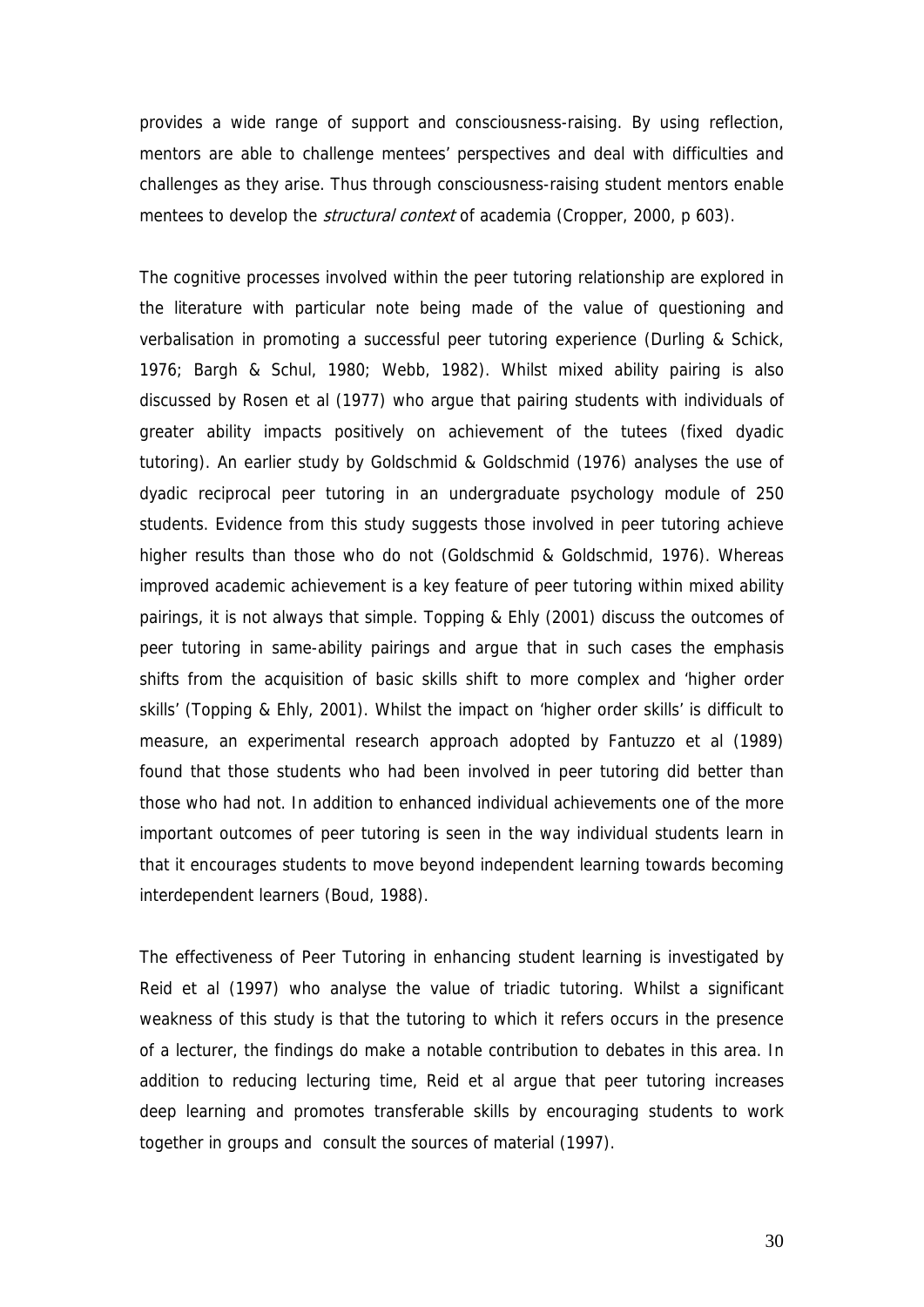A key advantage of peer tutoring is that it is reciprocal in nature. In discussing the pedagogical value of such reciprocity Anderson & Boud (1996) argue 'It is this type of mutual, complementary or reciprocal learning which, if properly managed, holds much potential for extending the range of learning activities. It offers a means of dealing with educational issues difficult to handle in other ways and of restoring and enhancing some of the social dimensions of learning frequently lost in universities of today' (Anderson & Boud, 1996, p15).

It is the reciprocal nature of peer tutoring that is the common exemplar when conceptualising peer tutoring within the same paradigm as peer mentoring. Both phenomena involve students helping students. Whilst such help may be social or pedagogic in nature, the important factor is that it is underpinned by a mutually beneficial relationship.

In discussing mentoring within the Higher Education Sector in the USA, Jacobi (1991), notes that whilst mentoring has a long association with apprentice model of graduate education, it is increasingly used as a tool to promote undergraduate retention and enhance student studies. However, such growth has resulted in some concerns for Higher Education - the first of which is a lack of clear definition regarding exactly what constitutes mentoring within an educational setting. Jacobi (1991) argues that because there is no widely accepted operational definition of what mentoring actually is, there exists a vagueness and a lack of clarity about outcomes, antecedents, characteristics and mentoring relationships. Moreover, the lack of empirical evidence regarding the value of mentoring fails to support arguments that mentoring is linked to academic success.

In further developing this argument, Jacobi (1991) identified 5 components of the literature which she drew together to provide a framework within which mentoring may be, at least part way, defined within the context of higher education:

- o Mentoring relationships are helping relationships usually focused on achievement. The primary dynamic of the mentoring relationship is the assistance and support provided to the protégé by the mentor.
- o Whereas the specific functions provided to protégés by mentors vary, mentoring includes any or all three broad components: (a) emotional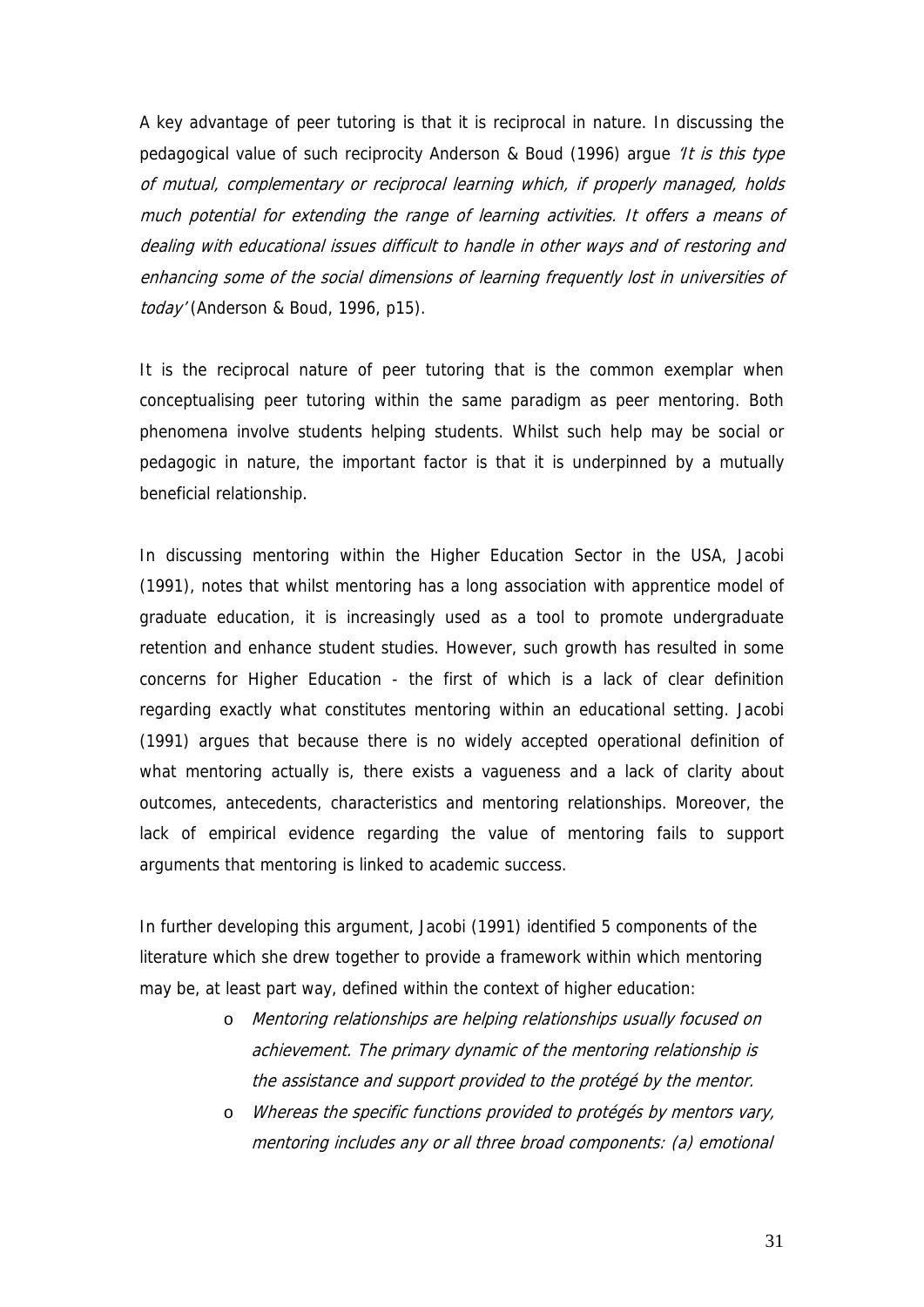and psychosocial support, (b) direct assistance with career and professional development, and (c) role modeling

- o Mentoring relationships are reciprocal relationships. The mentor as well as the protégé derives benefits from the relationship, and these benefits may be either emotional or tangible in nature.
- o Mentoring relationships are personal... [ ] mentoring requires direct interaction between the mentor and protégé. While these relationships are not necessarily long term or intimate, they do involve an exchange of information beyond that available from public record documents
- o Relative to the protégés mentors show greater experience, influence, and achievement within a particular organization or environment (p 513)

The reciprocal and mutually supportive nature of peer mentoring described by Jacobi (1991) is clearly distinguishable from the hierarchical relationships defined by Kram (1983) when discussing 'traditional' mentoring. Despite such differences, the functions of peer mentoring in higher education conceptualised by Jacobi  $(1991)^2$  $(1991)^2$  are similar to the supportive and career focused functions depicted earlier by Kram (1983)

## - **The benefits of Peer Tutoring and Peer Mentoring in Higher Education for Student Participants**

The value of mentoring focused programmes for student mentees and mentors alike is widely discussed in the literature. Anderson & Boud (1996) argue that the main advantage of peer learning is the opportunity for students to learn from each other in a manner that is qualitatively different from formal university lecturing. Much of the literature suggests that participation in student mentoring increases independent learning for mentees and mentors alike (Jacobi, 1991; Topping, 1996) and results in positive learning outcomes for both (Astin, 1977; 1984; Hansford et al, 2002; Ehrich et al, 2004). Such learning outcomes include the enhancement of individual academic skills such as writing and study techniques (Fox & Stephenson, 2006); and

<span id="page-31-0"></span> 2 Jacobi (1991) identified three functions of mentoring in Higher Education: *a) emotional and psychological support, (b) direct assistance with career and professional development, and (c) role modeling (1991, p 510).*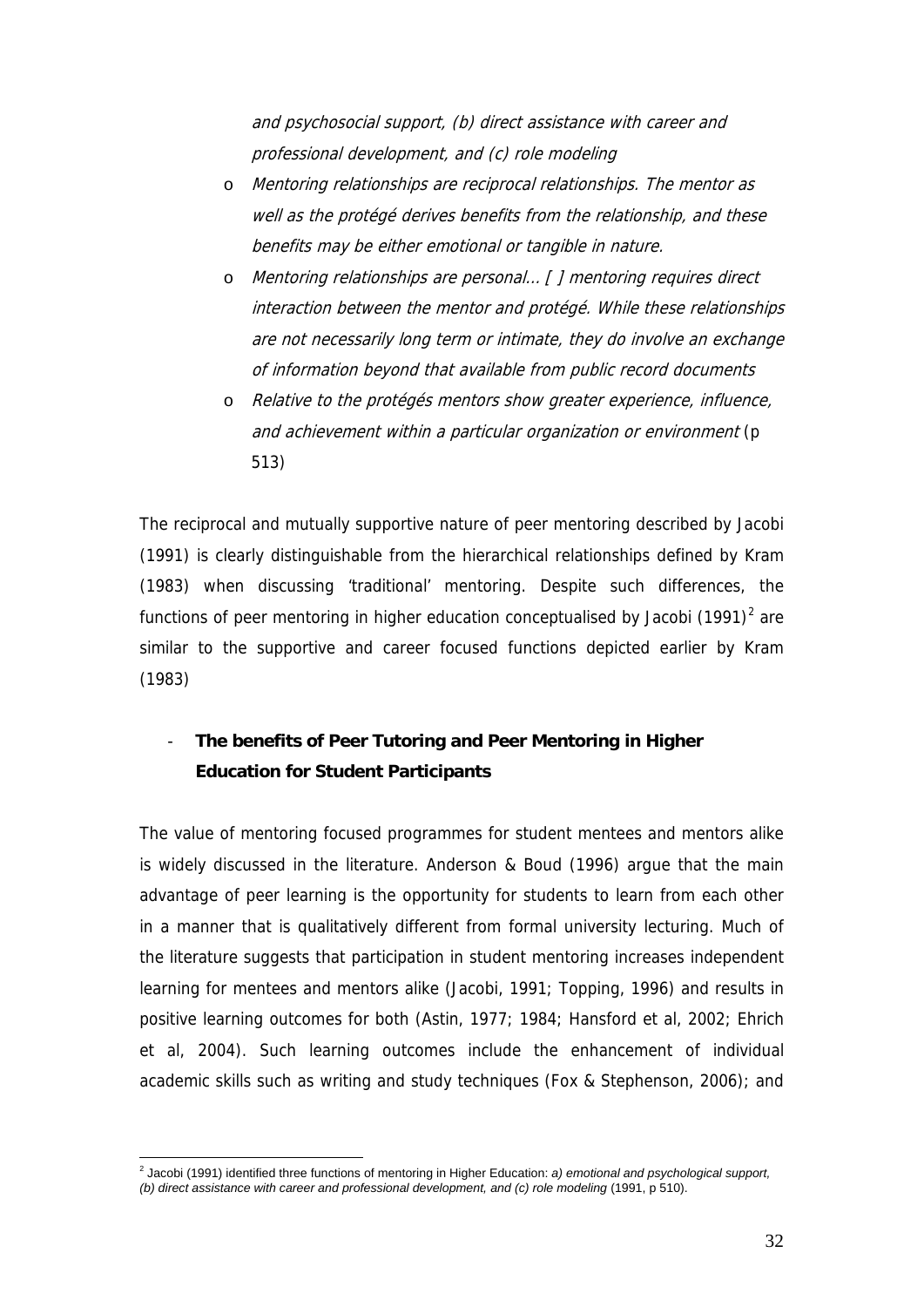the identification of career aims and help accessing work-related opportunities (Peyton, 2001).

Whilst the tangible benefits of participating in reciprocal peer learning or support programmes in terms of academic success represent a key benefit of mentoring or tutoring, a wider outcome of participation relates to transition into Higher Education. In discussing this issue Cropper (2000) argues that peer mentoring provides the means by which students are able to deal with difficulties associated with transition – particularly in relation to the perceived barriers and pressures faced by new students upon first entering academia (including feelings of isolation and otherness). Mentors have a significant role to play in helping new students overcome such barriers and integrate into the university setting (Cropper, 2000). Likewise, work conducted by Topping (1996) also draws attention to the benefits of peer tutoring in promoting the first year experience arguing that '...*students who regularly attended the peer* tutoring sessions obtained significantly better feedback about improved transferable skills than those who did not. Additionally, student drop-out rates were lower in the [peer tutored] group than in the comparison year (p 335).

The social value of the relationships formed as a result of participation in mentoring and tutoring (Eby et al, 2008) is key to the value of mentoring to the undergraduate student experience. One aspect of this is in the role played by mentoring in supporting students wishing to continue their studies at graduate level (see Erkut & Mokros, 1984, Keith-Spiegel & Wiederman, 2000; Landrum & Nelsen, 2002). In addition to this, mentoring is also valuable for those studying at graduate level … '[a mentor] provides the new [graduate] student with a certain sense of security by reducing the anxiety and apprehension that may occur, by providing accurate information concerning graduate education expectations, and by suggesting ways for making graduate education a positive and successful experience. Having a mentor allows the student to begin his or her graduate career in the right direction with wellthought out, yet flexible goals, and realistic expectations (Peyton et al, 2001, 348). In many respects it seems that unlike mentoring programmes aimed at undergraduate students whereby the focus is on social support or academic success, mentoring at graduate level is more aligned to the psycho-social and career related outcomes of traditional mentoring identified by Kram (1983, 1985a, 1985b) as being prevalent in the workplace.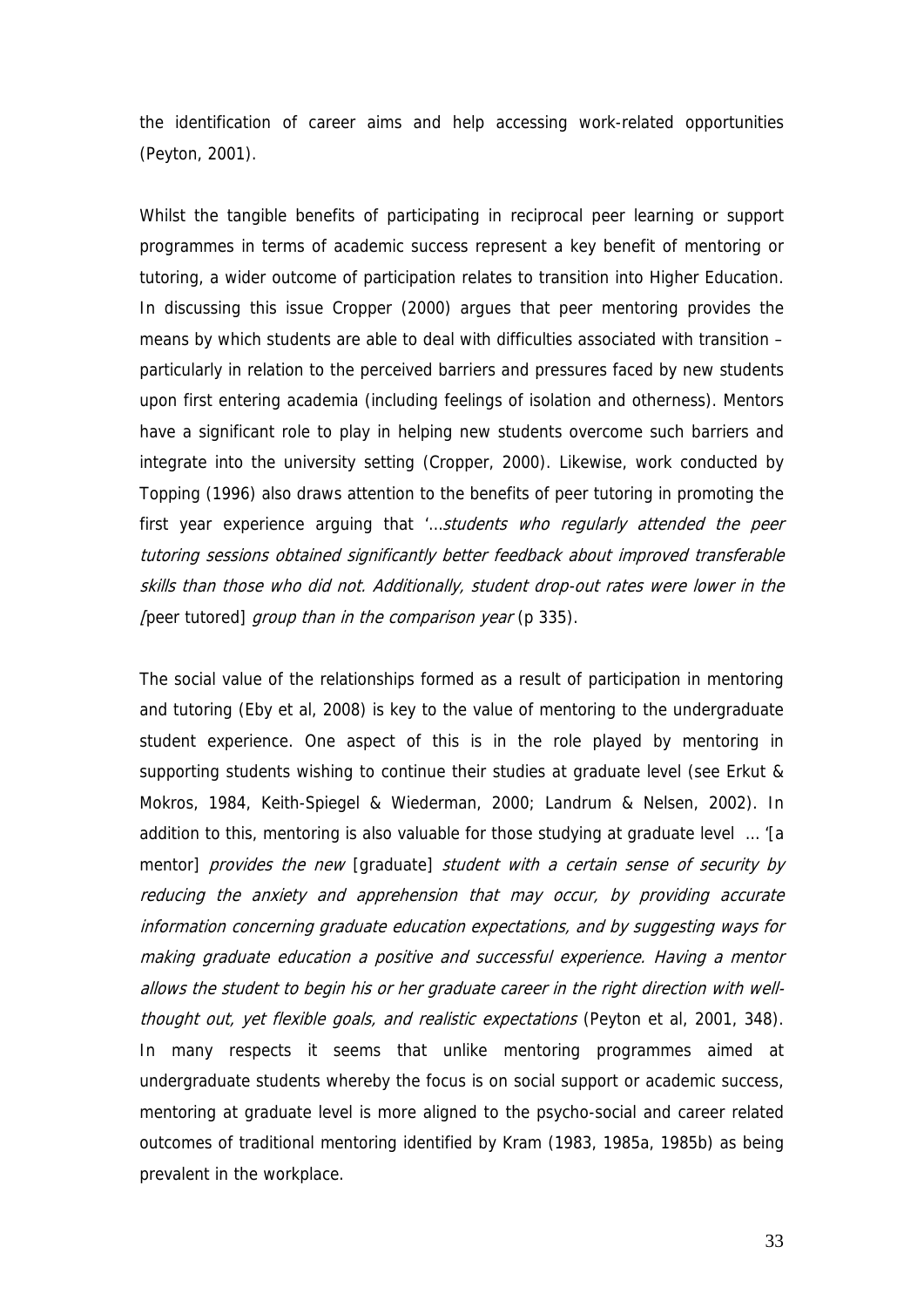Unlike studies into traditional mentoring where the benefits for mentoring are discussed at great length, research focusing on the benefits of peer mentoring and peer tutoring for peer **mentors** and **tutors** within an academic setting is remarkably scarce. Two exceptions to this are Hartman (1990), who drew attention to the value of peer tutoring arguing that it provides the medium by which students are able to learn by teaching; and Cropper (2000) who pointed to the reflective element of mentoring suggesting that it helps mentors deal with their own subjectivities and can therefore be empowering (Cropper, 2000). The lack of literature in this area suggests there is much room for further investigation into the wider benefits of peer mentoring and tutoring in Higher Education from the perspectives of the peer mentor or tutor.

Conversely, previous research into mentoring and tutoring in Higher Education has identified several organisational benefits of introducing such programmes. In discussing the institutional benefits of peer mentoring, Sanchez et al (2006) argue that within the university setting, it is possible that serving as a peer mentor may result in increased commitment to the university and to student's degree area. This in itself aids individual student development and directly impacts transition and graduation rates. Furthermore, HEIs benefit from peer mentoring programmes because mentoring represents a low cost, low-intervention model of student support (Sanchez et al, 2006).

#### - **The Challenges of Peer Mentoring and Tutoring in Higher Education**

One of the main challenges associated with peer mentoring in academia reflects unsuitable pairings. This is particularly the case where weak students are paired with other weak students resulting in little or negative pedagogical impact (Topping, 1996). Another difficulty associated with the nature of the mentoring / tutoring relationship and the academic 'strength' of mentoring partners was highlighted by Fox & Stephenson (2006) who drew attention to issues around trust and confidence – pointing out that difficulties arise when students lack confidence in the quality of their partners work within a peer tutoring setting.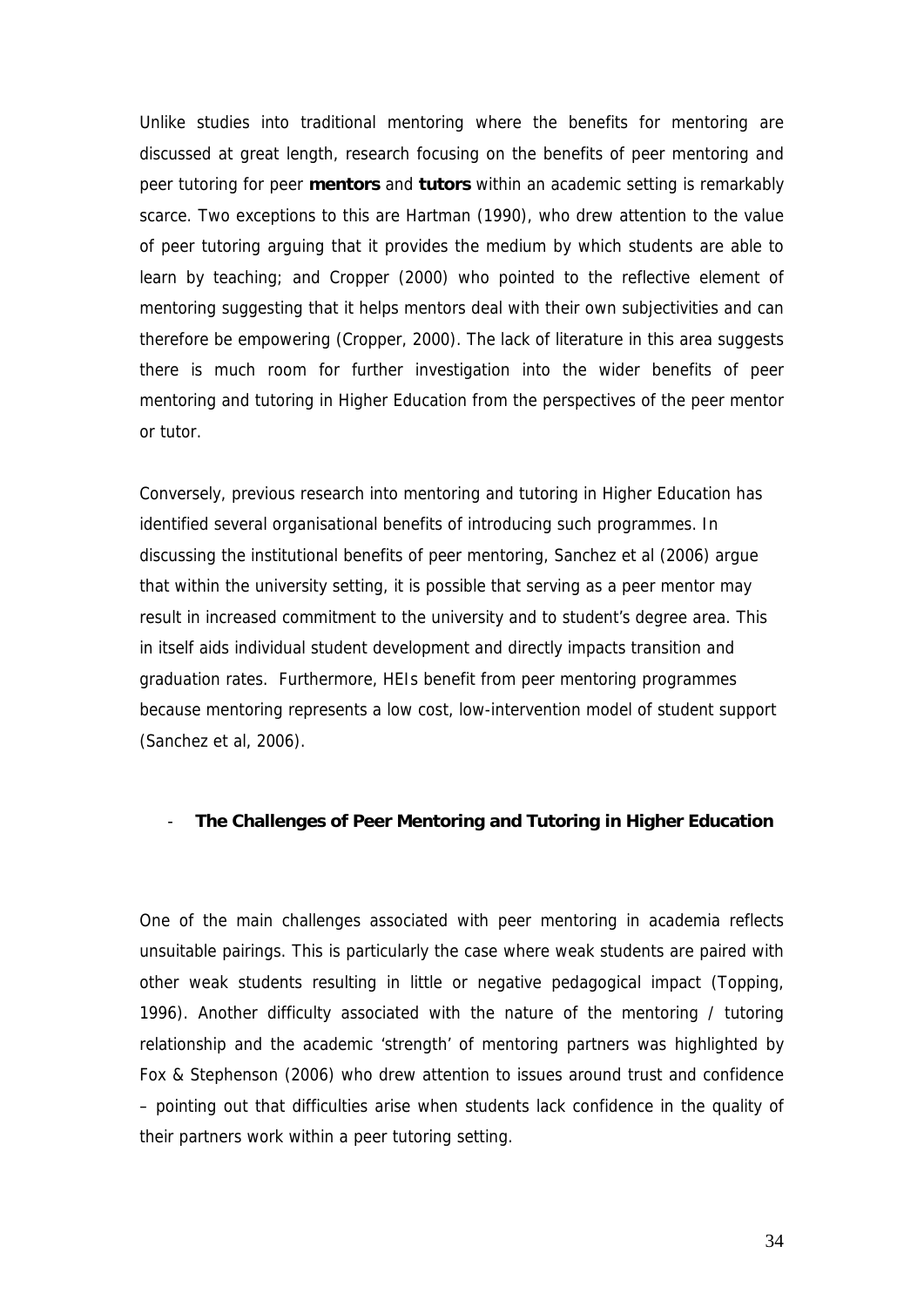Across all Higher Educational mentoring settings one of the main challenges reflects the academic, social and personal boundaries between mentor and mentee. In discussing this, Anderson & Shore (2008) argue that despite the fact that the boundaries may be indistinguishable at times (ie differences between academic advising, career counselling, and emotional support may become blurred), it is the mentors responsibility to maintain clear academic and personal boundaries between themselves and the mentee (for further details see Bowman et al, 1995; Plaut, 1993).

From an institutional perspective, far more challenges are described in the literature than benefits. A cautionary note is given by Topping (1996) who argues that the 'dual requirement to improve teaching quality while 'doing more with less' has recently increased interest in peer tutoring in higher and further education … it would be unwise to seize upon peer tutoring as a universal, undifferentiated and instant panacea' (Topping, 1996, p 321). Disadvantages of peer tutoring for HEIs are described by Topping who argues that the design and development of peer tutoring programmes is expensive in terms of staff time, training and support cost. Furthermore, there is always a danger that the quality of peer tutoring may be low (1996, p 325). Issues around resources are also raised by Cropper (2000) who argues that resource management (financial and staffing) represents one of the major challenges of providing a mentoring programme within HE. Other difficulties reflect problems with time-management (mentors and mentees); early withdrawal from the scheme without having fully utilised it; the breakdown of mentoring relationships (for further details see Cropper, 2000, p 604).

It would seem from the literature that the benefits and challenges of formal peer mentoring and tutoring programmes in Higher Education reflect those evident in traditional mentoring in other organisations. Thus, the benefits of peer mentoring and tutoring tend to be individually experienced by student participants; and the main challenges of peer mentoring and tutoring programmes generally reflect organisational and institutional concerns.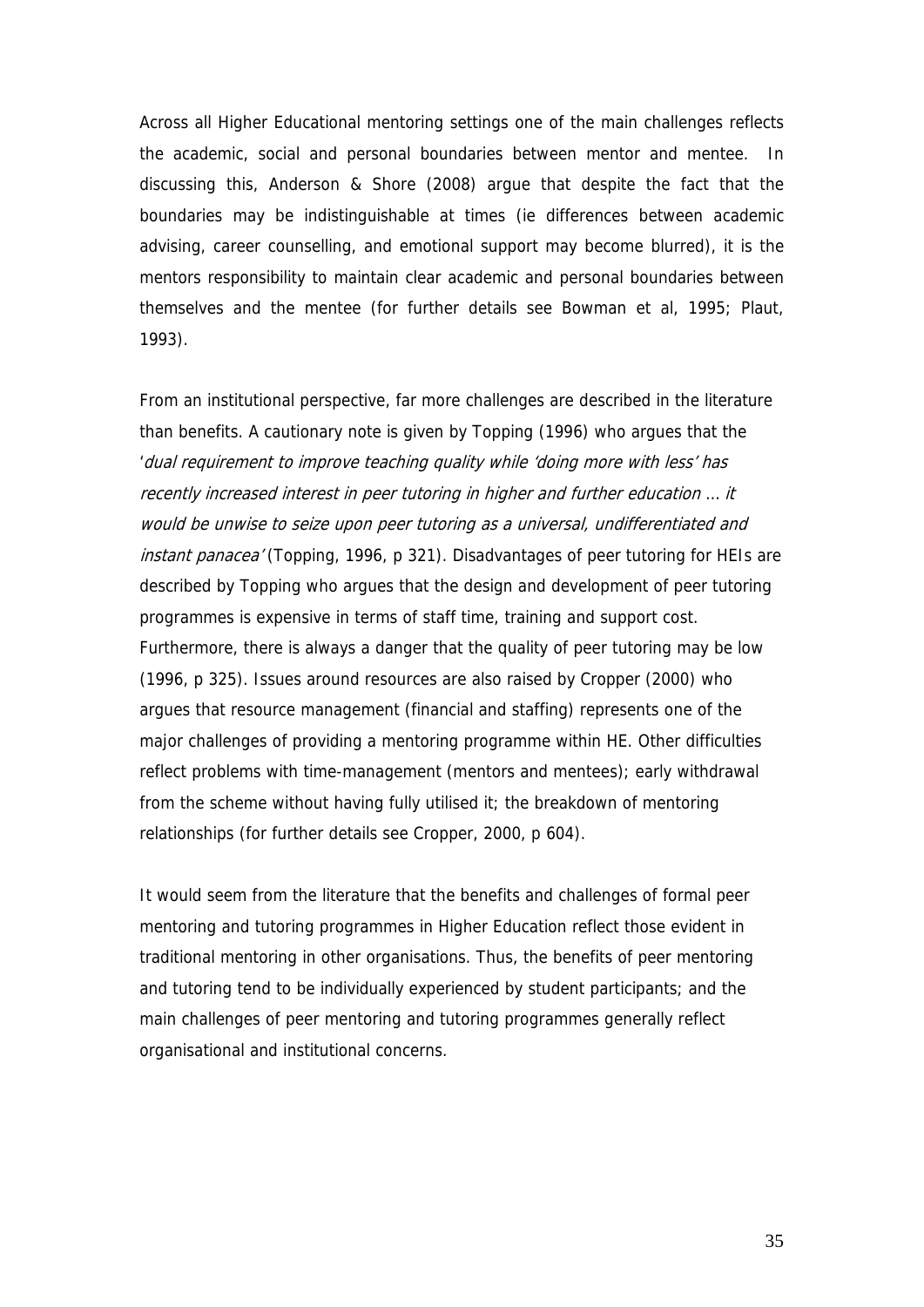#### **Discussion & Questions for Future Research**

This review commences by discussing difficulties in conceptualising *traditional* mentoring. However, whilst the concept of mentoring remains somewhat disputed, by drawing together the various arguments it is possible to define traditional mentoring thus: **a dyadic relationship in which a senior or more experienced individual (the mentor) offers career and psychosocial support to a less experienced or junior colleague (the protégé or mentee).** From a career focused perspective, such support may encapsulate: assistance and advice with occupationally focused issues through the development of work related skills and competencies; access to career-related networks; identification of career related opportunities. Psychosocial support may include: counselling; befriending; listening; and offering personal advice and support.

Similar difficulties are raised in respect of conceptualising and defining peer mentoring within a higher education setting. Indeed, various terminologies are used interchangeably within the literature including: peer mentoring; peer guiding; peer advising; peer support; peer tutoring; peer learning; peer assisted learning; and supplemental instruction. The diversity in terminologies reflects the different activities brought together under the wider heading of mutual support, or alternatively students helping students.

Bringing together the various perspectives in the literature a formal definition of reciprocal peer learning and support in Higher Education is proposed … **Reciprocal Peer Learning and Support involves an educationally focused relationship in which students support each other either academically or socially (or both) for a set period of time.** It should be acknowledged that this is not intended to capture the complexities of the various activities undertaken within the remit of peer mentoring and peer tutoring, but instead has been formulated as a 'benchmarking' statement – upon which an empirically grounded typology of reciprocal peer learning and support may be built using the Pathways to Success study findings.

From a research perspective, the complexities of issues surrounding the wider student experience indicates a need for in-depth, qualitative research in order to gain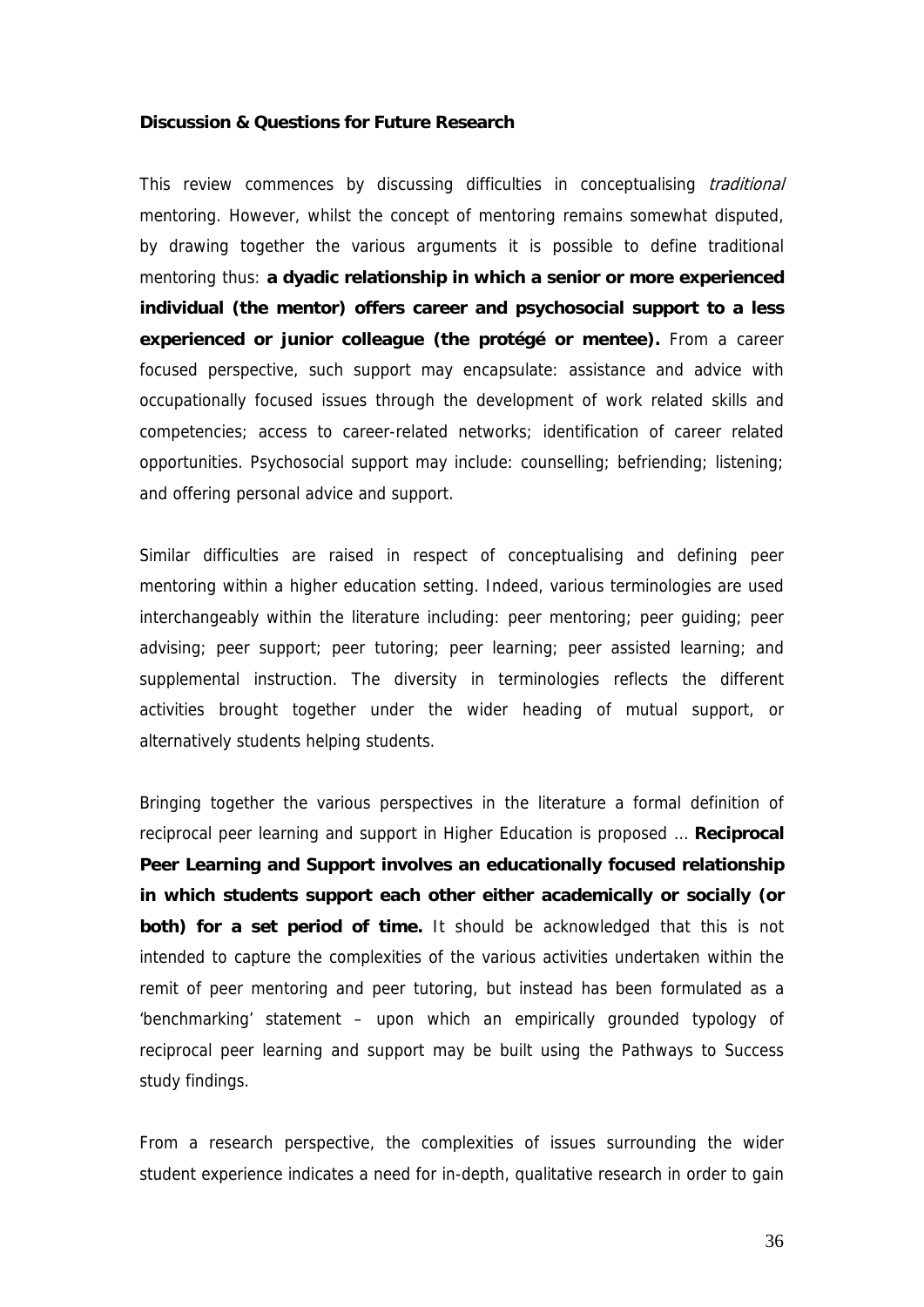a depth of understanding about the individual and institutional benefits, and challenges, of peer mentoring and peer tutoring within higher education (Woodd, 1997). However, in addition to qualitative research, it is important that certain aspects of peer mentoring and peer tutoring be quantifiably measured and analysed. In discussing student mentoring in Higher Education, Jacobi (1991), raises two important questions:

#### 1. What is the prevalence of mentoring in Higher Education?

#### 2. What are the empirical links between mentoring and academic success?

Currently there is no empirical evidence regarding the prevalence of mentoring in Higher Education across the UK. This issue will be addressed by the Pathways to Success Project by means of a Content Analysis of peer mentoring and peer tutoring programmes offered across the UK Higher Education Sector.

In drawing together the extant literature pertaining to peer mentoring and peer tutoring, this review has enabled the identification of key 'gaps' within the literature. The following questions, relating specifically to peer mentoring and tutoring in higher education have emerged:

- 1. How can peer mentoring and peer tutoring be conceptualised for the purposes of empirical research?
- 2. What is the nature and prevalence of peer mentoring and peer tutoring programmes across the UK HE?
- 3. How can the impact of peer mentoring and peer tutoring be analysed and measured in terms of student retention?
- 4. What is the pedagogic value and impact of peer mentoring and peer tutoring in higher education?
- 5. How do peer mentoring and peer tutoring programmes enhance students' experiences in respect of integration into higher education?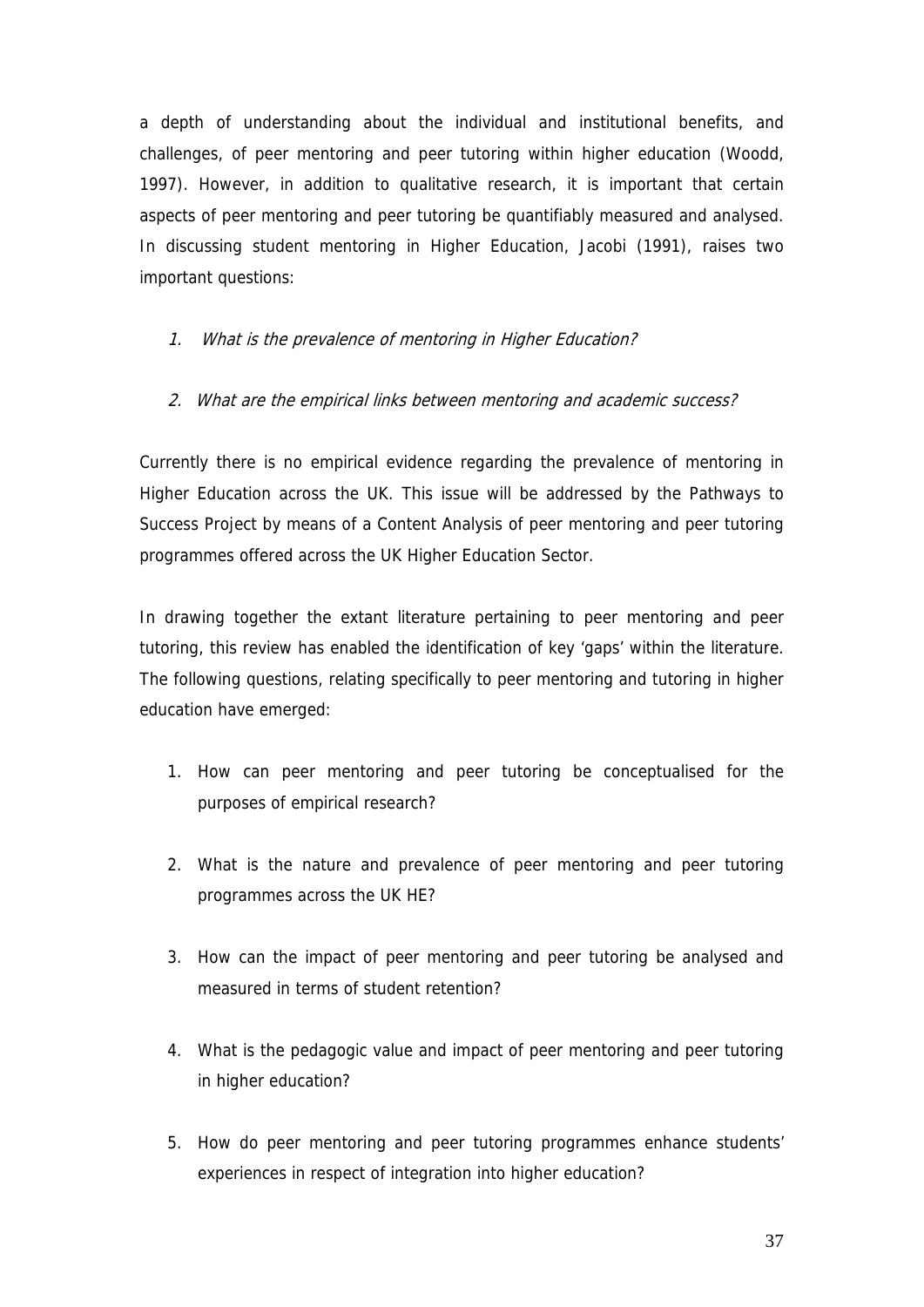- 6. How do students' experiences of peer mentoring and peer tutoring compare across different institutions?
- Do students from non-traditional backgrounds (including disabled, mature, Black and Minority-Ethnic and overseas students) experience similar pedagogical and social outcomes from participation in peer mentoring and peer tutoring within and across institutions?
- 7. How do staff perceptions of peer mentoring and peer tutoring programmes compare across different institutions?
- 8. What are the particular challenges and benefits of developing, administering and managing reciprocal peer learning programmes within and across the partner institutions?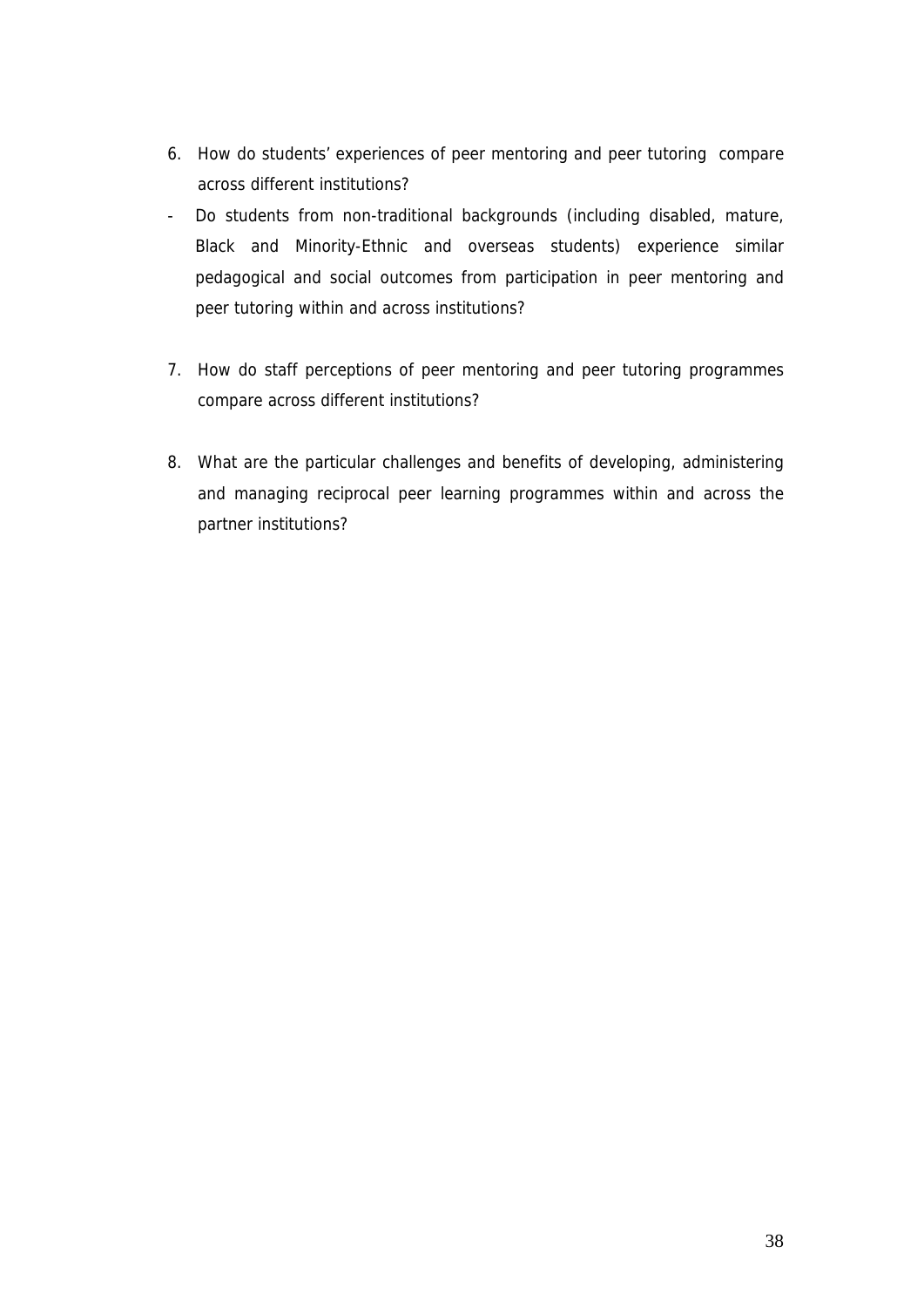#### **References:**

Allen, T. D., Poteet, M. L., & Russell, J. E. A. (2001). 'Protege selection by mentors: What makes the difference?'. Journal of Organizational Behavior. 21. 271-282.

Allen, T.D., (2003). 'Mentoring others: A dispositional and motivational approach'. Journal of Vocational Behavior. 62. pp. 134-154.

Anderson, G. & Boud, D., (1996). 'Extending the role of peer learning in university courses'. Research and Development in Higher Education. 19. 15-19.

Anderson, D.D., & Shore, W.J., (2008). 'Ethical Issues and Concerns Associated With Mentoring Undergraduate Students'. Ethics & Behavior. 18. 1. pp 1-25.

Arthur, M.B., & Rousseau, D.M., (1996). The Boundaryless Career : A new employment principle for a new organizational era. New York. Oxford University Press.

Astin, A.W., (1977). Four critical years: Effects of college on beliefs, attitudes, and knowledge. San Francisco. Jossey-Bass.

Astin, A.W., (1984). 'Student involvement: A development theory for Higher Education'. Journal of College Student Personnel. 25. pp. 287-300.

Barnett, R., (1992). *Improving Higher Education*. Buckingham. Open University Press.

Bargh, J.A. & Schul, Y., (1980). 'On the Cognitive Benefits of Teaching'. Journal of Educational Psychology. 72. 5. pp. 593-604.

Bell, C.R., (1996). Managers as Mentors: Building partnerships for learning. San Francisco. Berrett Koehler Publishers.

Biggs, J., (1999). Teaching for Quality Learning at University. Buckingham. SRHE & Open University Press.

Blackwell, J.E., (1989). 'Mentoring: An action strategy for increasing minority faculty'. Academe. 75. pp. 8-14.

Blanc, R.A., DeBuhr, L., & Martin, D.C., (1983). 'Breaking the attrition cycle: The effects of Supplemental Instruction on undergraduate performance and attrition'. Journal of Higher Education . 54. 1. pp. 80-89.

Boud, D., (1988). 'Moving towards autonomy'. In Boud, D., (Ed.). Developing Student Autonomy in Learning. London. Kogan Page. Pp. 17-39. 2<sup>nd</sup> Ed.

Bowman, V. E., Hatley, L. D., & Bowman, R. L., (1995). 'Faculty–student relationships: The dual role controversy'. Counselor Education and Supervision. 34. pp. 232-242.

Burlew, L.D., (1991). 'Multiple mentor model: a conceptual framework'. Journal of Career Development. 17. 3. pp. 213-21.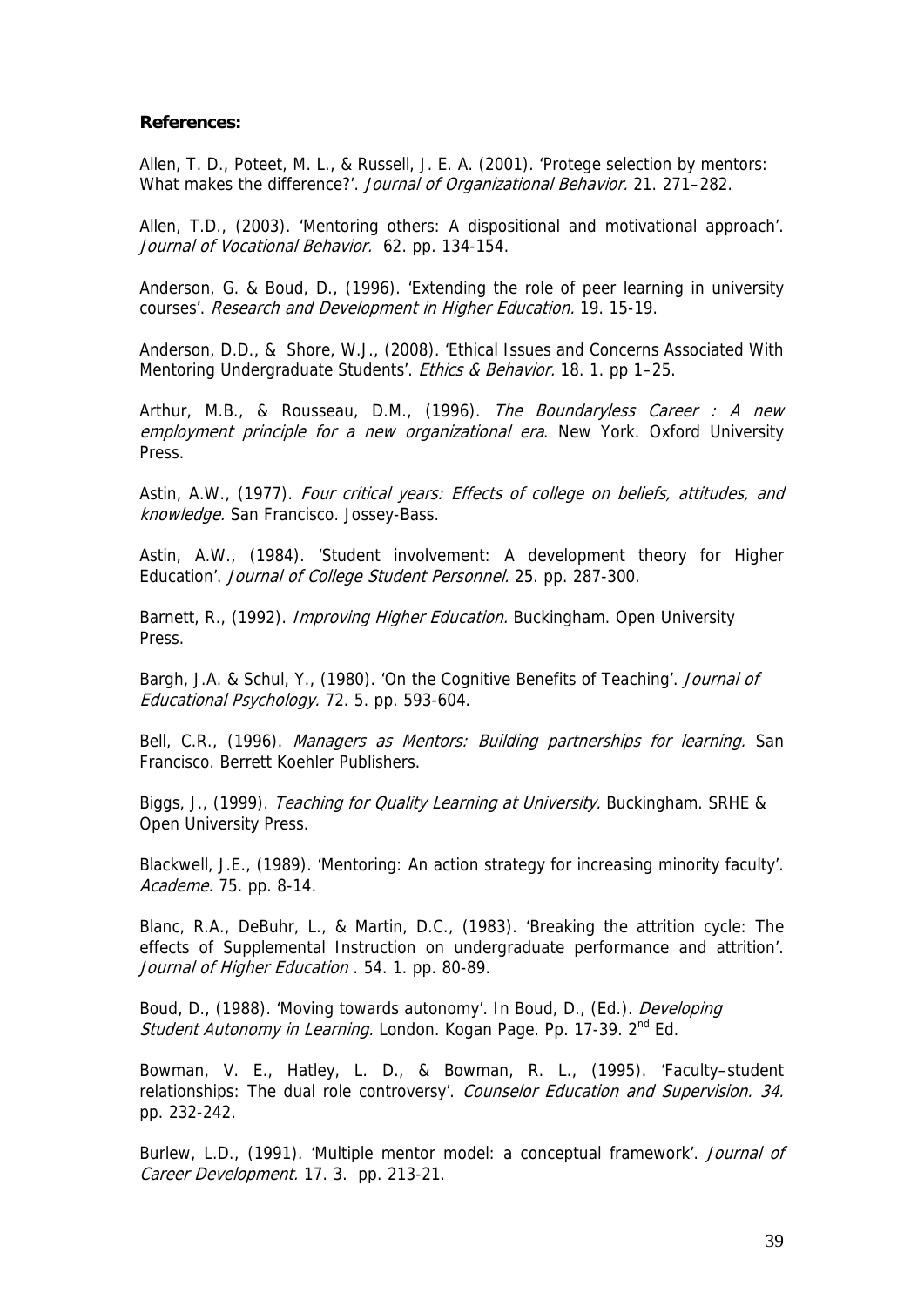Capstick, S. & Fleming, H. (2002). 'Peer Assisted Learning in an Undergraduate Hospitality Course: Second Year Students Supporting First Year Students in Group Learning'. Journal of Hospitality, Sport and Tourism Education. 1. 1. pp. 69-75.

Chandler, D.E., & Kram, K.E., (2005). 'Mentoring and Development Networks in the New Career Context'. In Gunz, H., & Peiperl, M., (eds). Handbook of Career Studies. London. Sage.

Chao, G.T., (1998). 'Invited Reaction: Challenging research in mentoring'. Human Resource Development Quarterly. 9. 4. pp. 333-338.

Clawson, J.G., (1980). 'Mentoring in Managerial Careers'. In Derr, C.B., (Ed.). Work, Family, and the Career. pp. 144–165. New York. Praeger.

Clawson, J. G., & Kram, K., (1984). 'Managing cross gender mentoring'. Business Horizons. 27. pp. 22-32.

Congos, D. H., & Schoeps, N., (1993). 'Does Supplemental Instruction really work and what is it anyway?'. Studies in Higher Education. 18. 2. pp. 165-176.

Congos, D. H., Langsam, D. M., & Schoeps, N., (1997). 'Supplemental Instruction: A successful approach to learning how to learn College Introductory Biology'. The Journal of Teaching and Learning. 2. 1. pp. 2-17.

Congos, D.H., & Schoeps, N., (1998). 'Inside Supplemental Instruction Sessions: One Model of What Happens that Improves Grades and Retention'. Research and Teaching in Developmental Education. 15. 1. pp 12-20.

Corzine, J. B., Buntzman, G. F., & Busch, E.T., (1995). 'Mentoring, downsizing, gender, and career outcomes'. Journal of Social Behavior and Personality. 9. pp. 517–528.

Cropper, C., (2000). 'Mentoring as an inclusive device for the excluded: black students' experience of a mentoring scheme'. Social Work Education. 19. 6. pp. 697-607.

Clutterbuck, D., (1991). Everyone Needs a Mentor. London. IPM.

D'Abate, C.P., Eddy, E.R. & Tannenbaum, S.I., (2003). 'What's in a Name? A Literature-Based Approach to Understanding Mentoring, Coaching, and Other Constructs That Describe Developmental Interactions'. Human Resource Development Review. 2. pp. 360-384.

Dalton, G., Thompson, P., & Price, R. (1977). 'The four stages of professionals' careers—A new look at performance of professionals'. Organizational Dynamics, Summer. pp. 19–42.

Dalton, G.W., & Thompson, P., (1986). Novations: Strategies for career development. Glenview. IL. Scott. Foresman.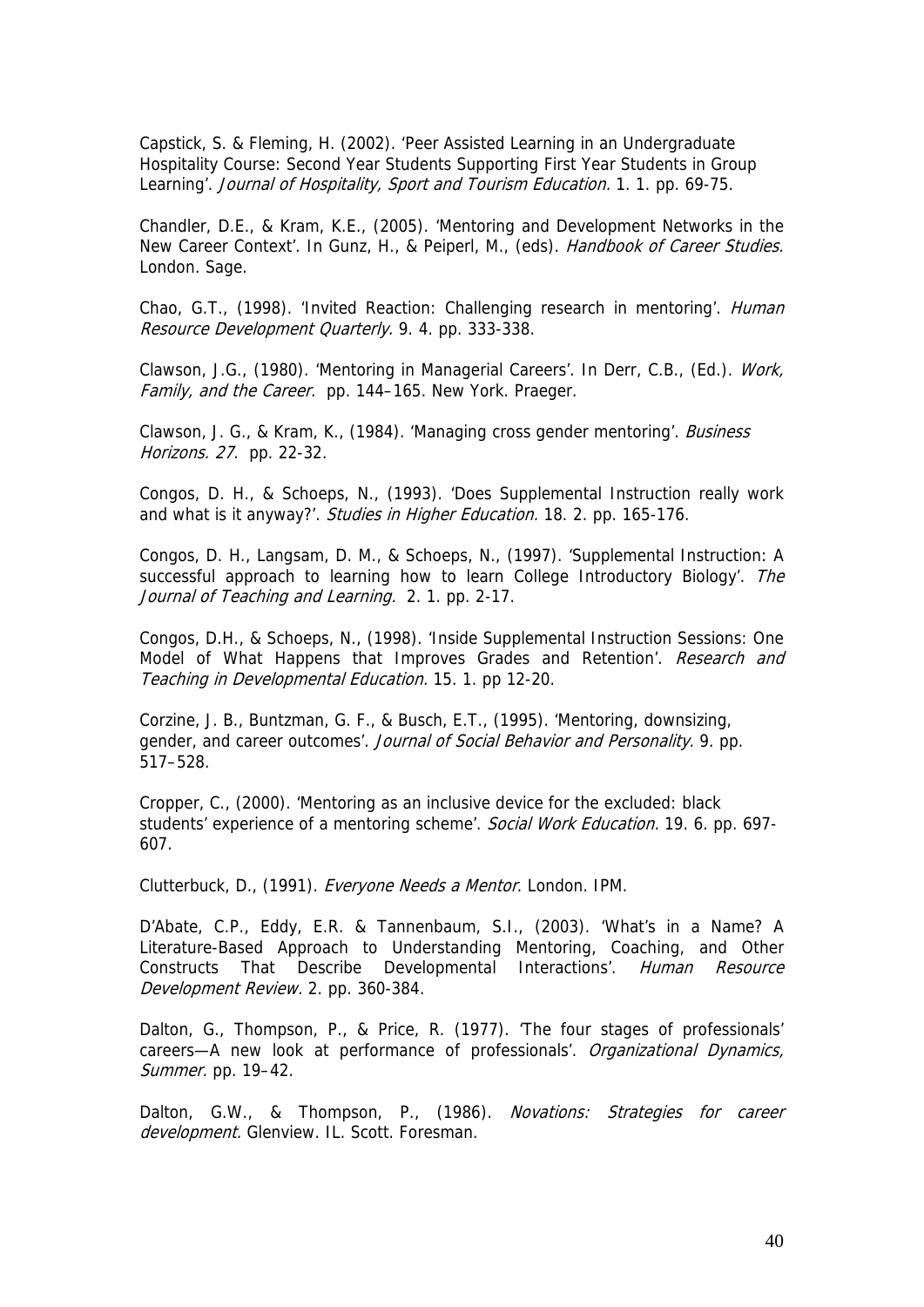Douglas, C.A. (1997). Formal mentoring programs in organizations: An annotated bibliography. Greensboro. NC. Centre for Creative Leadership.

Durling, R. & Schick, C., (1976). 'Concept attainment by pairs and individuals as a function of vocalization'. Journal of educational psychology. 68. 1. pp. 83-91.

Eby, L.T. (1997). 'Alternative Forms of Mentoring in Changing Organizational Environments: A Conceptual Extension of the Mentoring Literature'. Journal of Vocational Behavior. 51. pp. 125–144.

Eby, L. T., Allen, T.D., Evans, S.C., Ng, T., & DuBois, L., (2008). 'Does Mentoring Matter? A Multi-disciplinary meta-analysis comparing mentored and non-mentored individuals'. Journal of Vocational Behavior. 72. 2. pp. 254-267.

Ellis, R., (1993). Quality Assurance for University Teaching. Buckingham. Open University Press.

Ehrich, L.C., & Hansford, B.C., (1999). 'Mentoring: Pros and cons for HRM'. Asia Pacific Journal of Human Resources. 37. pp. 92-107.

Ehrich, L.C., Hansford, B. & Tennent, L., (2004). 'Formal Mentoring Programs in Education and Other Professions: A Review of the Literature'. Educational Administration Quarterly. 40. 4. pp. 518-540.

Erkut, S. & Mokros, J. R., (1984). 'Professors as models and mentors for college students'. American Educational Research Journal. 21. pp. 399–417.

Etter, E.R., Burmeister, S.L., & Elder, R.J., (2000). 'Improving student performances and retention via supplemental instruction'. Journal of Accounting Education. 18. 4. pp. 355-368.

Fantuzzo, J.W., Riggio, R.W., Connelly, S. & Dimeff, L., (1989). 'Effects of Reciprocal Peer Tutoring on Academic Achievement and Psychological Adjustment: A component analysis'. Journal of Educational Psychology 81. 2. pp. 173-177.

Fayowski, V., & MacMillan, P.D., (2008). 'An Evaluation of the Supplemental Instruction programme in a first year calculus course'. International Journal of Mathematical Education in Science Technology. 39. 7. pp. 843-855.

Fleming, N., (2001) Teaching and Learning Styles. Christchurch. ND. Fleming.

Fox A. & Stevenson, L., (2006). 'Exploring the Effectiveness of Peer Mentoring of Accounting and Finance Students in Higher Education'. Accounting Education: an international journal. 15. 2. pp. 189–202.

Gibbs, G., (1990). Improving Student Learning Project - Briefing Paper. Oxford. CNAA and Oxford Centre for Staff and Learning Development.

Goldschmid, B. & Goldschmid, M.L., (1976) 'Peer Teaching in Higher Education: A review'. Higher Education. 5. 1. pp. 9-33.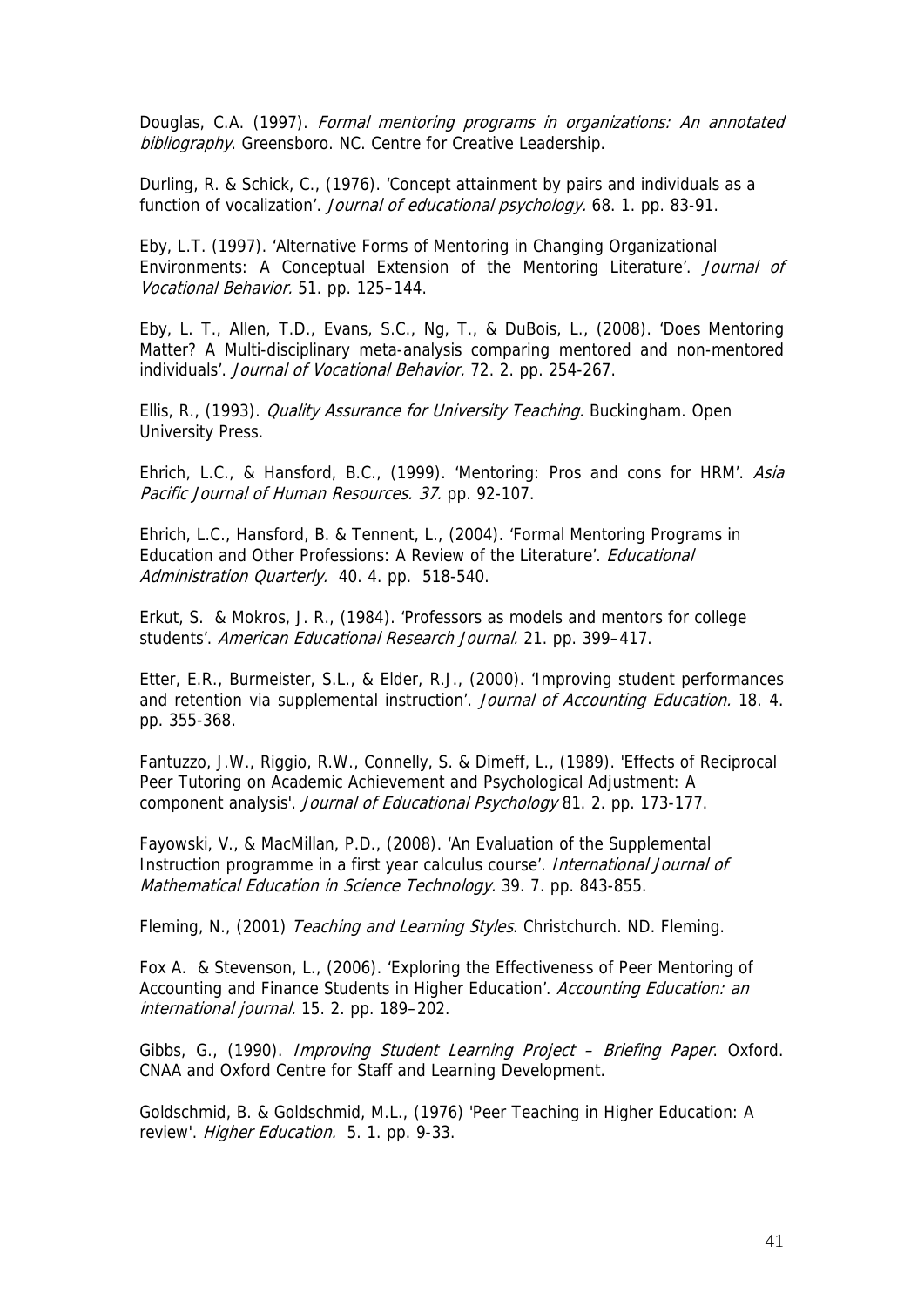Gray, W.A., (1988). 'Developing a planned mentoring program to facilitate career development'. Career Planning and Adult Development Journal. 4. 2. pp 9-16.

Hall, D.T., (1976). Careers in Organizations. Glenview, IL. Scott. Foresman.

Hall, D.T., (1996). 'Protean Careers in the 21st century'. Academy of Management Executive. 10. 4. pp. 8-16.

Hansford, B., Tennent, L., & Ehrich, L.C., (2002). Business Mentoring: Help or hindrance? Mentoring & Tutoring. 10. pp. 101-115.

Hartman, H.J., (1990). 'Factors Affecting the Tutoring Process'. *Journal of* Educational Development. 14. 2. pp. 2-6.

Higgins, M.C., (2000). 'The more, the merrier? Multiple developmental relationships andwork satisfaction'. Journal of Management Development. 19. 4. pp. 277-296.

Higgins, M.C., & Kram, K.E., (2001). 'Reconceptualizing mentoring at work: A developmental network perspective'. Academy of Management Review. 26. 2. pp. 264-288.

Higgins, M.C., & Thomas, D.A., (2001). 'Constellations and careers: Toward understanding the effects of multiple developmental relationships'. Journal of Organizational Behavior. 22. pp. 223-247.

Hunt, D.M., & Michael, C., (1983). 'Mentorship: a career training and development tool'. Academy of Management Review. 8. 3. pp. 475-485.

Jacobi, M., (1991). 'Mentoring and Undergraduate Academic Success: A Literature Review'. Review of Educational Research. 61. 4. pp. 503-532.

Johnston, C., (2001). 'Student perceptions of learning in first year in an economics and commerce faculty'. Higher Education Research and Development. 20. 2. pp. 169-178.

Joyce E.A., Russell D., & Adams, M., (1997). 'The Changing Nature of Mentoring in Organizations: An Introduction to the Special Issue on Mentoring in Organizations'. Journal of Vocational Behavior. 51. pp. 1–14.

Keele, R.L., Buckner, K., & Bushnell, S.J., (1987). Formal mentoring programs are no panacea. Management Review. 76. pp. 67-68.

Keith-Spiegel, P.,&Wiederman, M.W., (2000). The complete quide to graduate school admission: Psychology, counseling, and related professions (2nd ed.). Mahwah, NJ: Lawrence Erlbaum Associates.

Kennedy, M.M., (1980). Office politics: Seizing power, wielding clout. Chicago: Follet.

Kochenour, E.O., Jolley, D. S., Kaup, J. G., Patrick, D. L., Roach, K. D., & Wenzler, L. A., (1997). 'Supplemental Instruction: An effective component of student affairs programming'. Journal of College Student Development. 38. 6. pp. 577-586.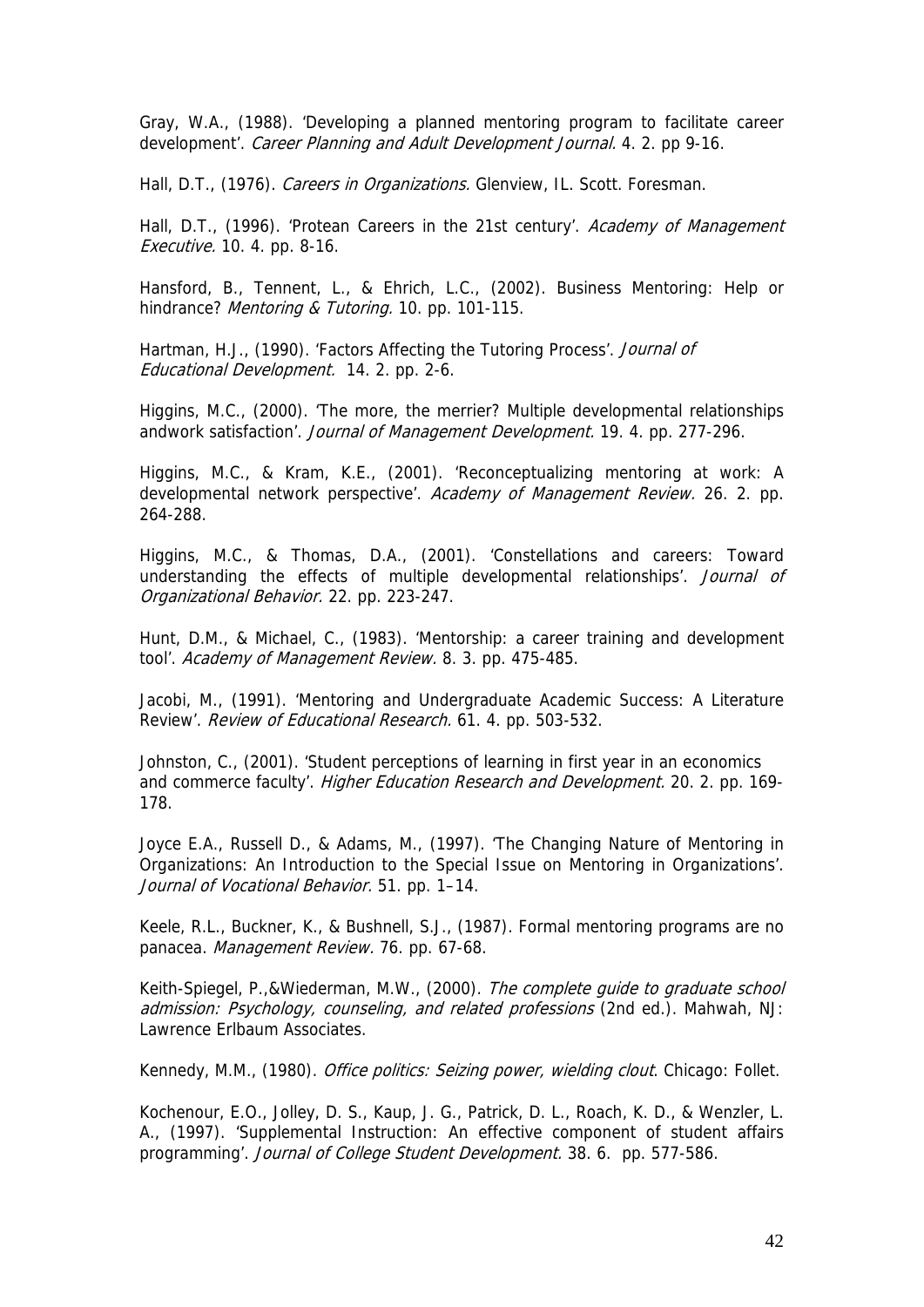Kolb, D., (1984). Experiential Learning: Experience as the Source of Learning and Development. London. Prentice Hall.

Kram, K.E., (1983). 'Phases of the mentor relationship', Academy of Management Journal. 26. 4. pp. 608–625.

Kram, K.E., (1985a). Mentoring at work: developmental relationships in organizational life. Glenview, IL. Scott. Foresman.

Kram, K.E., (1985b). 'Improving the mentoring process'. Training and Development Journal. 39. 4. pp. 40-43.

Kram, K., & Isabella, L., (1985), 'Alternatives to mentoring', Academy of Management Journal. 28. 1. pp 110-132.

Krause, K., (2001). 'The university essay writing experience: a pathway for academic integration during transition'. Higher Education Research and Development. 20. 2. p. 147.

Landrum, R. E., & Nelsen, L.R., (2002). 'The undergraduate research assistantship: An analysis of the benefits'. Teaching of Psychology. 29. pp.15-19.

Lawson, A. E., & Johnson, M., (2002). 'The validity of Kolb learning styles and neo-Piagetian developmental levels in college biology'. Studies in Higher Education. 27. 1. pp. 79–90.

Levinson, D. J., Darrow, C. N., Klein, E. B., Levinson, M. H., & McKeen, B. (1978). The seasons of a man's life. New York, Knopf.

Levinson, D., & Levinson, J., (1996). Seasons of a woman's life. New York. Knopf.

Long, J., (1997). 'The dark side of mentoring'. Australian Educational Research. 24. pp. 115-123.

Manchester Community College (2008). Supplemental Instruction. <http://www.mcc.commnet.edu/students/resources/clc/supplemental.php> [Date accessed - 19th September 2008.]

Maynard, T. & Furlong, J., (1993). 'Learning to teach and models of mentoring', in McIntyre, D., Haggar, H. and Wilkin, M. (Eds), *Mentoring: Perspectives on School* **Based Teacher Education. London. Kogan Page.** 

McCarthy A., Smuts, B., & Cosser, M., (1997). 'Assessing the effectiveness of supplemental instruction: A critique and a case study'. [Studies in Higher Education](http://www.ingentaconnect.com/content/routledg/cshe), 22. 2. pp. 221-231.

McManus, S. E.,& Russell, J.E.A., (1997). 'New directions for mentoring research: An examination of related constructs'. Journal of Vocational Behavior. 51. pp. 145-161.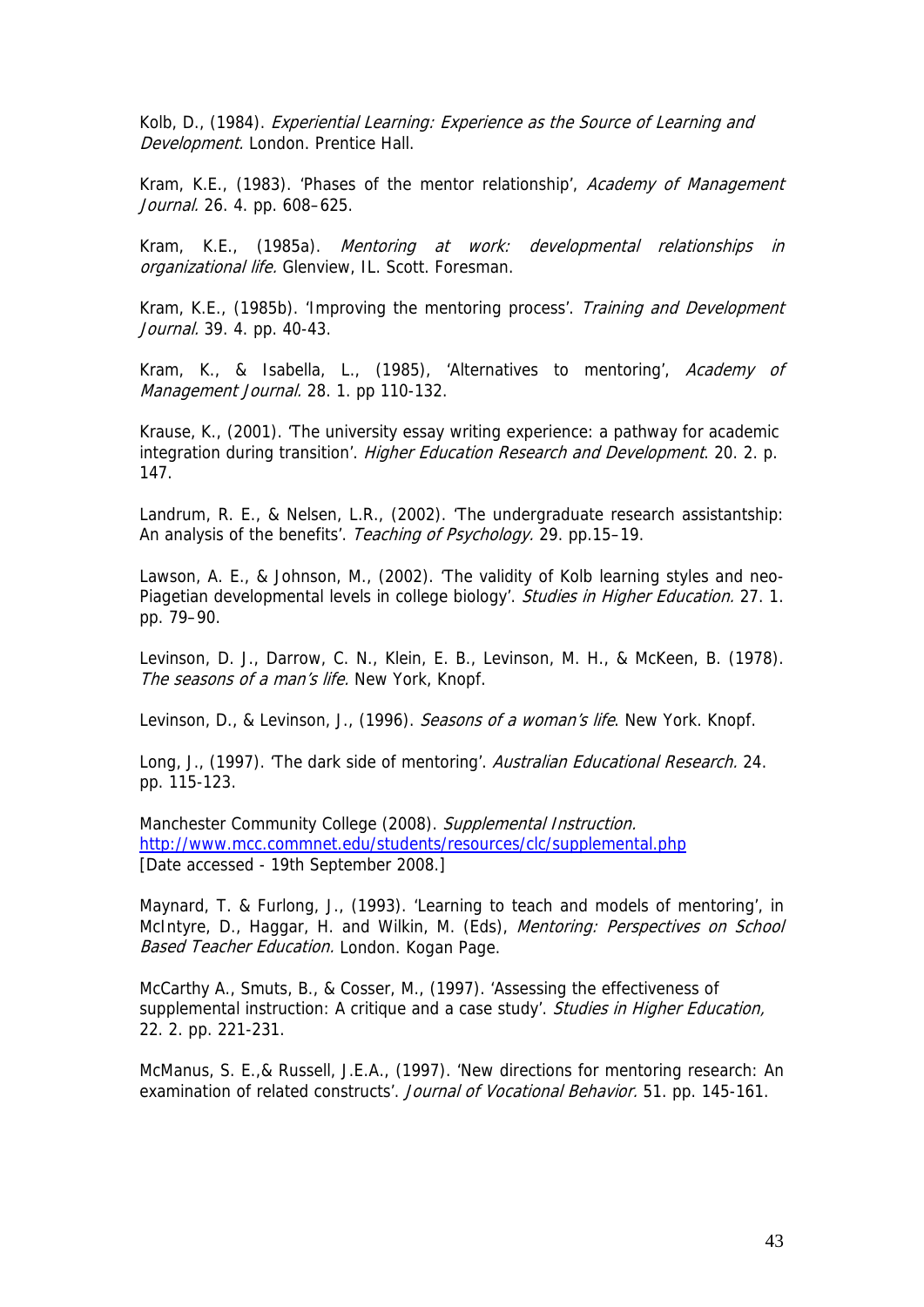Megginson, D., (1994). 'What's Happening in Mentoring Research?', European Mentoring Centre Conference, Sheffield Business School. Cited in Woodd, M., (1997) 'Mentoring in Further and Higher Education: learning from the literature'. *Education* and Training. 39. 9. pp. 333–343.

Merriam, S., (1983). 'Mentors and Protégés: A critical review of the literature'. Adult Education Quarterly. 33. pp. 161-173.

Moore, K.M., & Amey, M.J., (1988). 'Some faculty leaders are born women'. In M.A.D. Sagaria (ed). Empowering women: Leadership development strategies on campus. New directions for adult services. San Francisco. Jossey Bass. pp 39-50.

Murray, M., & Owen, M.A., (1991). Beyond the myth and magic of mentoring: How to facilitate an effective mentoring program. San Francisco, Jossey-Bass.

Noe, R.A., (1988a). 'Women and Mentoring: a review and research agenda'. Academy of Management Review. 13. pp. 65-78.

Noe, R.A., (1988b). 'An investigation of the determinants of successful assigned mentoring relationships'. Personnel Psychology. 41. pp. 457-479.

Pedler, M., (1983). Action Learning in Practice. Aldershot, Gower.

Peiperl, M.A., & Arthur, M.B., (2000). 'Topics for conversation: career themes old and new'. In Peiperl, M.A., Arthur, M.B., Goffee, R., & Morris, T., (Eds.), Career Frontiers: new conceptions of working lives. pp. 1-20. Oxford. Oxford University Press.

Peyton, A.L., Morton, M., Perkins, M. & Dougherty, L.M., (2001). 'Mentoring in Gerontology Education: New Graduate Student Perspectives'. *Educational* Gerontology. 27. pp. 347–359.

Pitkethly, M. & Prosser, M., (2001). 'The first year experience project: a model for university-wide change'. Higher Education Research and Development. 20. 2. pp. 185-197.

Plaut, S.M., (1993). 'Boundary issues in teacher–student relationships'. Journal of Sex & Marital Therapy. 19. pp. 210-219.

Price, M., & Rust, C., (1995) 'Laying Firm Foundations: the Long-term Benefits of Supplemental Instruction for Students on Large Introductory Courses'. *Innovation in* Education and Teaching International. 32. 2. pp. 123-130.

Prosser, M., & Trigwell, K., (1999). Understanding Teaching and Learning: The Experience in Higher Education. Buckingham. SRHE & Open University Press.

Ragins, B.R., (1989). 'Barriers to mentoring: The female manager's dilemma'. *Human* Relations. 42. pp. 50-56.

Ragins, B. R., & Scandura. T.A., (1994). 'Gender differences in expected outcomes of mentoring relationships'. Academy of Management Journal. 37. pp. 957-971.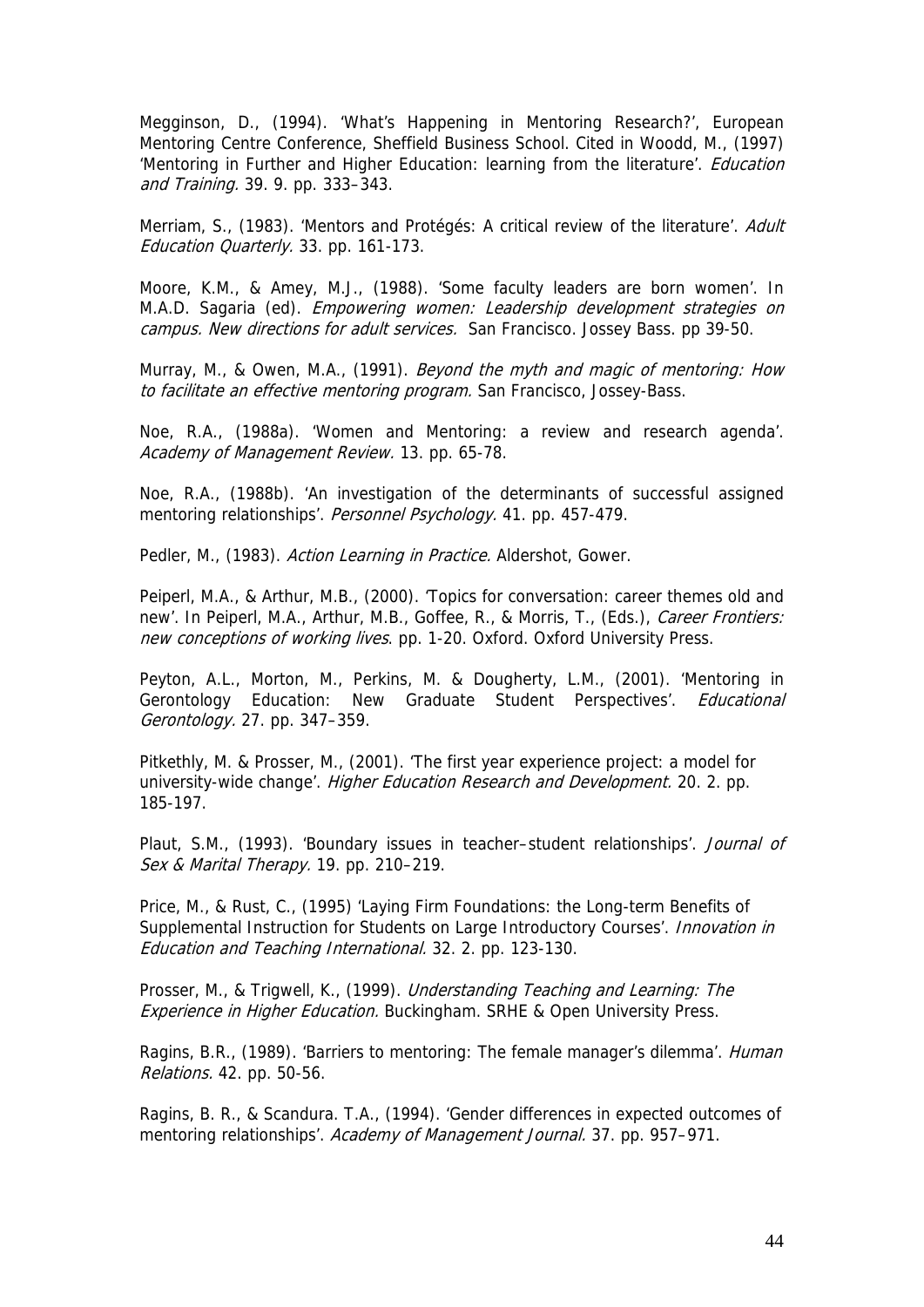Reid, C. T., Topping, K. J. & McCrae, J., (1997). 'Reciprocal peer tutoring in undergraduate law studies'. Mentoring & Tutoring: Partnership in Learning. 4. 3. pp. 3-10.

Riechmann, S. & Grasha, F., (1974). 'A rational approach to developing and assessing the construct validity of a student learning style scales instrument'. The Journal of Psychology. 87. 2. pp. 213–223.

Rosen, S., Powell, E.R., & Schubot, D.B., (1977). 'Peer Tutoring Outcomes as Influenced by the Equity and Type of Role Assignment'. Journal of Educational Psychology. 69. 3. pp. 244-252.

Sanchez, R.J., Bauer T.N., Paronto M.E., (2006). 'Peer-Mentoring Freshmen: Implications for Satisfaction, Commitment, and Retention to Graduation'. Academy of Management Learning & Education. 5. 1. pp 25-37.

Saunders, D., (1992). 'Peer tutoring in Higher Education'. Studies in Higher Education. 17. 2. pp. 211-225.

Shandley, T.C., (1989). 'The use of mentors for leadership development'. NASPA Journal. 27. pp. 59-66.

Shapiro, E.C., Hazeltine, F., Rowe, M., (1978), 'Moving up: role models, mentors and patron systems'. Sloan Management Review. Vol. 78. 19. pp. 51-58.

Slavin, R.E., (1990). Co-operative learning: Theory, research and practice. Englewood Cliffs. NJ. Prentice Hall.

Thomas, K.M., Changya, H., Gewin, A.G., Bingham, K., & Yanchus, N., (2005). The Roles of Protégé Race, Gender, and Proactive Socialization Attempts on Peer Mentoring. [Advances in Developing Human Resources](http://proquest.umi.com/pqdweb?RQT=318&pmid=57944&TS=1231925221&clientId=10461&VInst=PROD&VName=PQD&VType=PQD). 7. 4. pp 540-556.

Tinto, V., (1987). Leaving College: Rethinking the Causes and Cures of Student Attrition. Chicago. University of Chicago Press.

Topping, K.J., (1996). 'The Effectiveness of Peer Tutoring in Further and Higher Education: A Typology and Review of the Literature'. *Higher Education*. 32. pp. 321-345.

Topping, K.J., (2005). Trends in Peer Learning. Educational Psychology. 25. 6. pp. 631–645.

Topping, K. J. & Ehly, S.W., (2001). 'Peer Assisted Learning: A Framework for Consultation'. Journal of Educational and Psychological Consultation. 12. 2. pp. 113- 132.

Turban, D. B., & Dougherty, T.W., (1994). 'Role of protégé personality in receipt of mentoring and career success'. Academy of Management Journal. 37. pp. 688-702.

Vygotsky, L.S., (1978). Mind in Society: The Development of Higher Psychological Processes. Harvard MA. Harvard University Press.